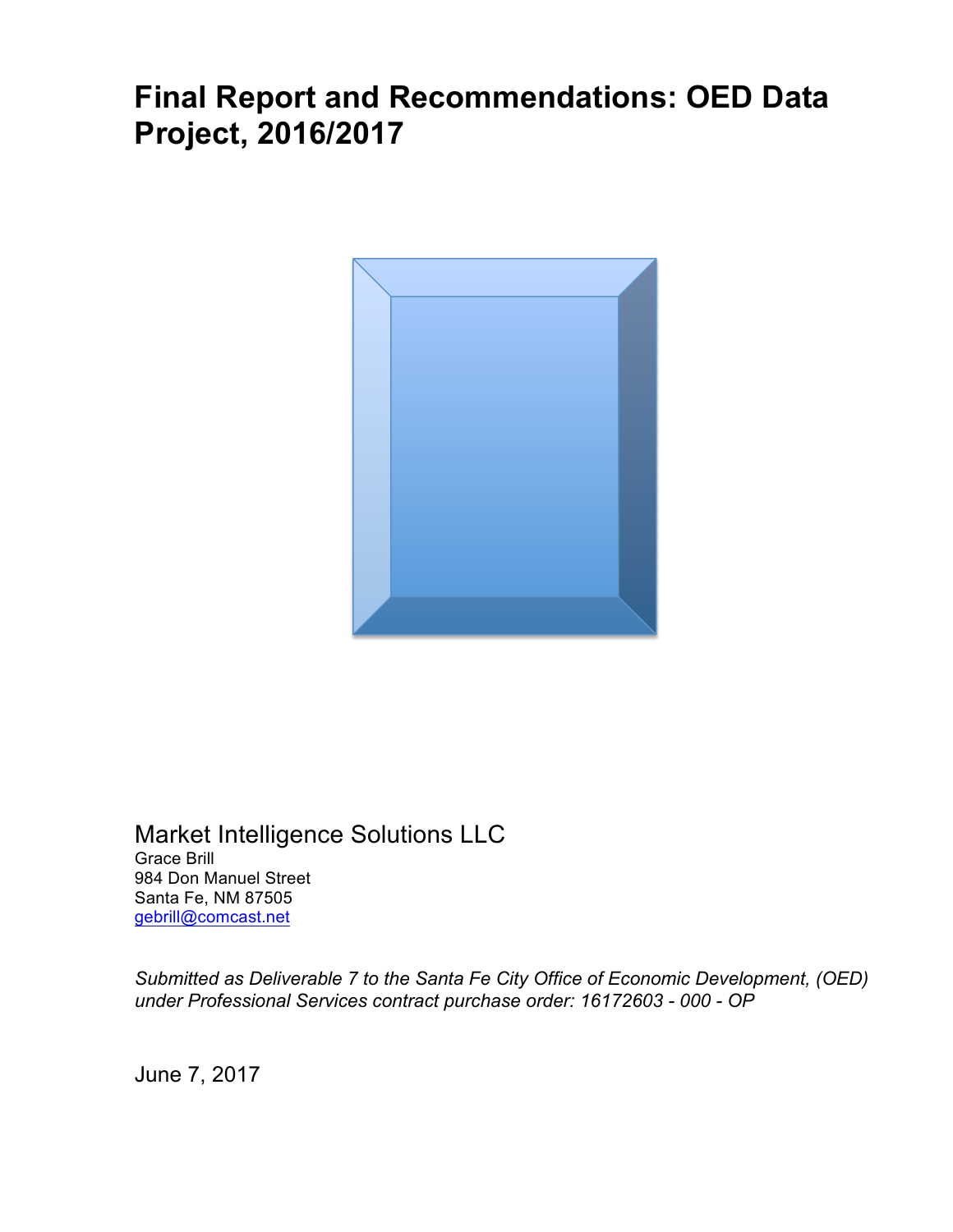# **Table of Contents**

|           | • Appendix A: Report on Measuring Economic Development Efforts Page 26 |  |
|-----------|------------------------------------------------------------------------|--|
|           |                                                                        |  |
| $\bullet$ |                                                                        |  |
|           |                                                                        |  |

# **Executive Summary<sup>1</sup>**

This project began with the assumption that better knowledge can translate into better strategy and execution. The particular focus of the project was on the entrepreneurial ecosystem in Santa Fe, specifically the industries and character of local startups.

One goal was to address the problem that, too often in the past, policymakers have focused on encouraging industries that they *wanted* to see in Santa Fe, even if these were not industries in which Santa Fe had critical mass or inherent strength. There is nothing wrong in being aspirational when pursuing a long-term goal of economic transformation, but these efforts must be rooted in reality.

An additional focus of the project was to look at best practices nationally in the areas of outcome measurement, data categorization, goal definition for economic development (ED), and entrepreneurial ecosystem assessment and support.

#### **Key Findings**

- Although manufacturing barely registers as a Santa Fe industry in standard statistical sources, it is the primary industry represented by the startups examined here. Science and technology, food and beverage, and artisanal products are key sub-sectors.
- Information and professional/technical service firms are also well represented.
- Even though Santa Fe does not have large numbers of companies that have the capacity and interest to grow rapidly (known as "scaleups"), it does have some, and the City could benefit by better outreach to them.
- The City can use its leverage as a funder of Economic Development Organizations (EDOs) as a way of promoting collaboration for better outcomes.

 $1$  Shortly after the project started in 2016, the scope of work was expanded to include research, writing, and analysis for the OED's "Crossroads Strategy Report." Several preliminary findings from this data project informed the Crossroads report, and several findings from that report informed some of the recommendations made here. This report incorporates past deliverable reports from the overall data project that had been submitted previously although not all sections from the *Report on Key Findings, Additional Tasks, and Follow-on Techniques* are included in this document.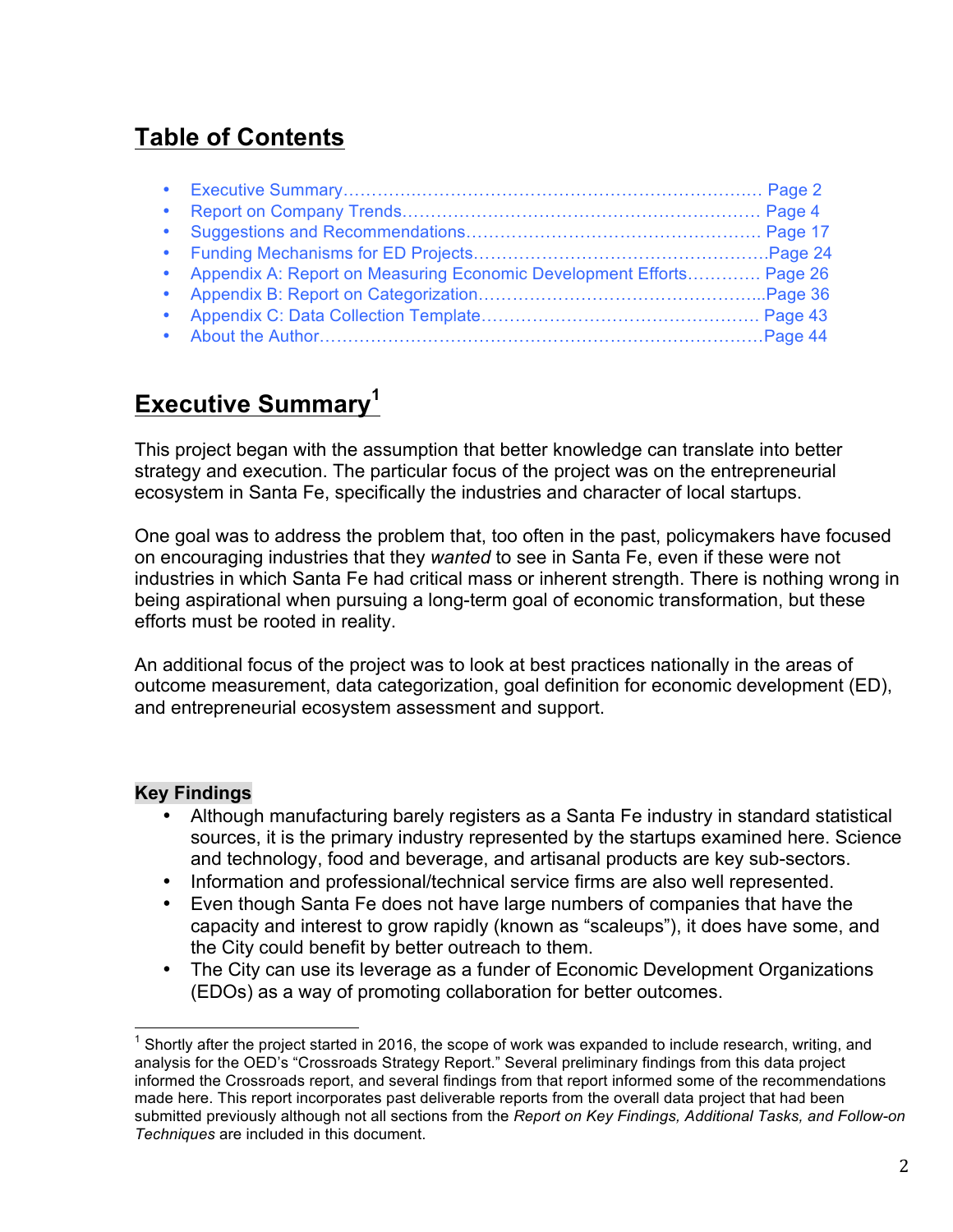- National research shows that measuring the impact of ED programs is difficult, and it may be as important to track broad measures of economic health and entrepreneurial capacity in addition to (or instead of) traditional metrics such as job creation.
- "Convening" (or bringing together companies, economic development organizations, or other groups) and marketing are two aspects of ED where municipalities are particularly well situated to play a role.
- OED is hampered by not having adequate data management systems.
- There is a growing consensus that communities need to take a broader view of economic development to ensure that economic opportunity is well distributed throughout the community. This emphasis is often characterized as "inclusion," "equity," or "diversity."
- Santa Fe could benefit from learning what peer and regional communities are doing in ED.
- There are philanthropic and government funders who might eventually be approached to support City ED initiatives.

## **Key Recommendations**

#### *(Detailed beginning on Page 17)*

This study recommends that OED explore the following initiatives:<sup>2</sup>

- 1. Beefing up proactive outreach to companies, initially focused on the "scaleup potential" firms identified in this report.<sup>3</sup>
- 2. Expanding its activities in convening companies (currently focused on the Technology sector), starting with the industries that this study identified as being strong in the startup community: manufacturing and professional/technical services.
- 3. Playing a greater role in bringing together its EDO grantees.
- 4. Redesigning outcome measurements.
- 5. Enhancing internal knowledge and data management.
- 6. Increasing its role in marketing.
- 7. Examining how inclusion can be incorporated into ED effortd.
- 8. Pursuing additional insight that can inform overall strategy issues by:
	- a) learning from local companies
	- b) learning from regional and peer communities
- 9. Keeping abreast of external funding opportunities, particularly those identified in this report, (but waiting until the ED strategy is clearer before pursuing funding).

 $2$  These recommendations may need to be fine-tuned or revisited once there is a new ED strategy.

 $3$  A scaleup is a firm that has the interest and capacity to grow rapidly. Research has shown that scaleups have the potential to positively impact local economies by adding jobs or by other economic impacts.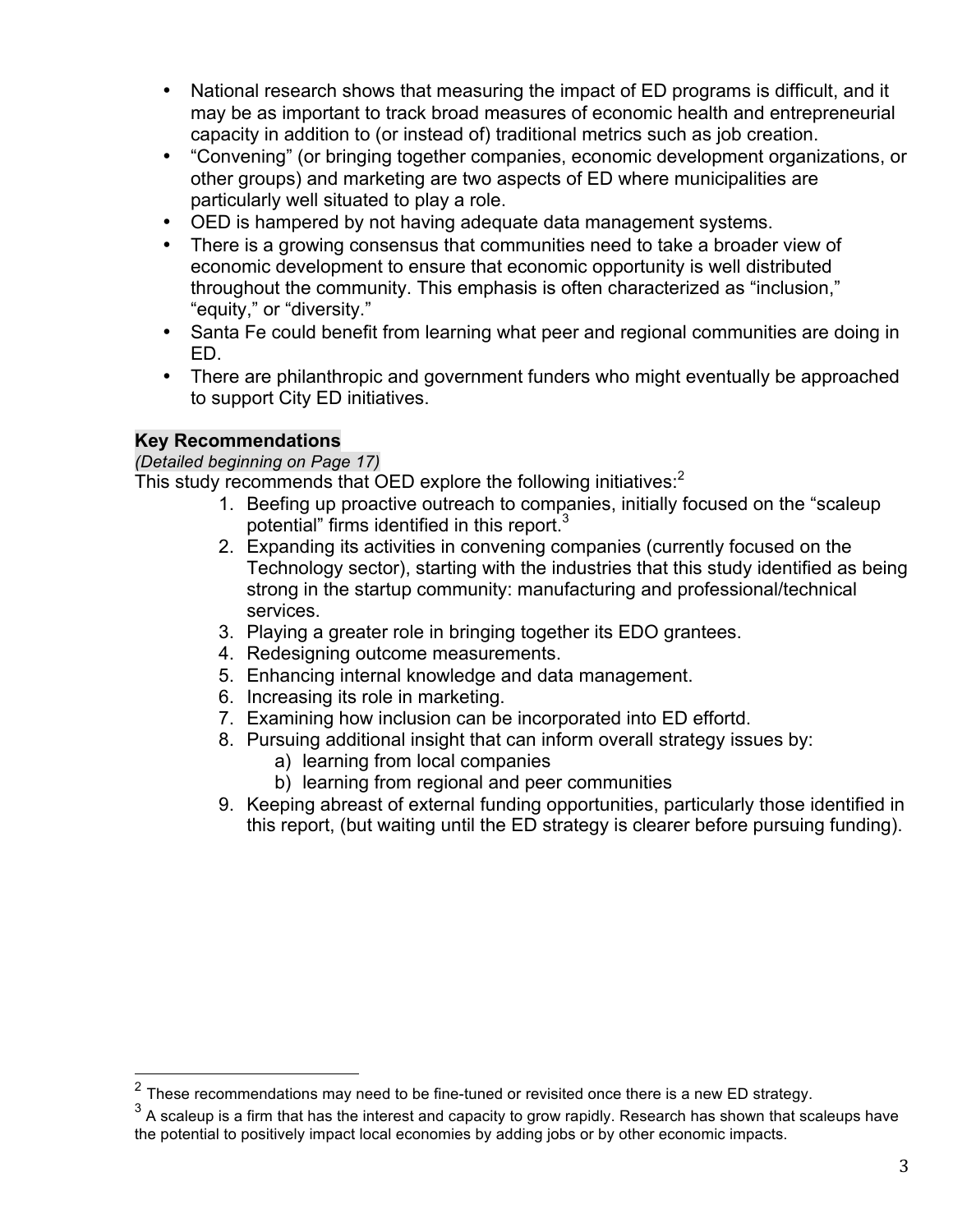# **Report on Company Trends**

(Originally submitted May 24, 2017, but minor edits and additions made subsequently.)

## **Key Insights from Company Trend Analysis**

The main finding of this study is that the sectors of manufacturing, information, and professional/technical services are the dominant industries of the local startups examined here. This is in stark contrast to federal statistics that suggest that Santa Fe is very weak in these industries compared to national averages. Manufacturing is particularly notable, and this study was able to identify sub-sectors of strength in science/technology-based products; food and beverage manufacturing; and a variety of artisanal products.

All three sectors are important because they have the capacity to provide **economic-base or "traded sector" jobs.**<sup>4</sup> In general, firms in the traded sector offer above-average wages. Manufacturing companies—even small ones—may also have the ability to provide jobs to medium-skilled workers who have few employment options in Santa Fe. Technology product companies and information companies have been shown to have potentially large impacts on local economies.

This identification of a small but growing number of firms in economically important sectors suggests that Santa Fe has an opportunity: to ensure that these companies have what they need to thrive. But the City also needs to aware of the potential negative effects of putting up barriers to their growth. Santa Fe can benefit from paying attention to what is happening on the ground and designing programs, services, and policies to meet current needs.

Because national "best practices" research from an earlier part of this project suggested that a subset of growth-oriented companies—known as "scaleups"—can have large positive impacts on the local economy (especially in terms of job growth), this project also started a list of scaleup and scaleup-potential companies and recommends that the City OED focus additional attention on these firms.

There are secondary findings around the origins of companies and the demographics of company founders that have implications for ED program design, entrepreneurial education, marketing, and recruiting.

 $4$  Economic-base companies are those that bring in a large proportion of their revenues from outside of the region by means of exporting, Federal contracting, serving tourism, etc. These firms are often a focal point of economic development efforts because they have an outsized impact on the local economy due to the fact that they are, in effect, "importing" dollars into the community. Sometimes these firms collectively are said to be in the "traded sector." This is not to suggest that the economic base should be the sole focus of ED, just that it is an important sector.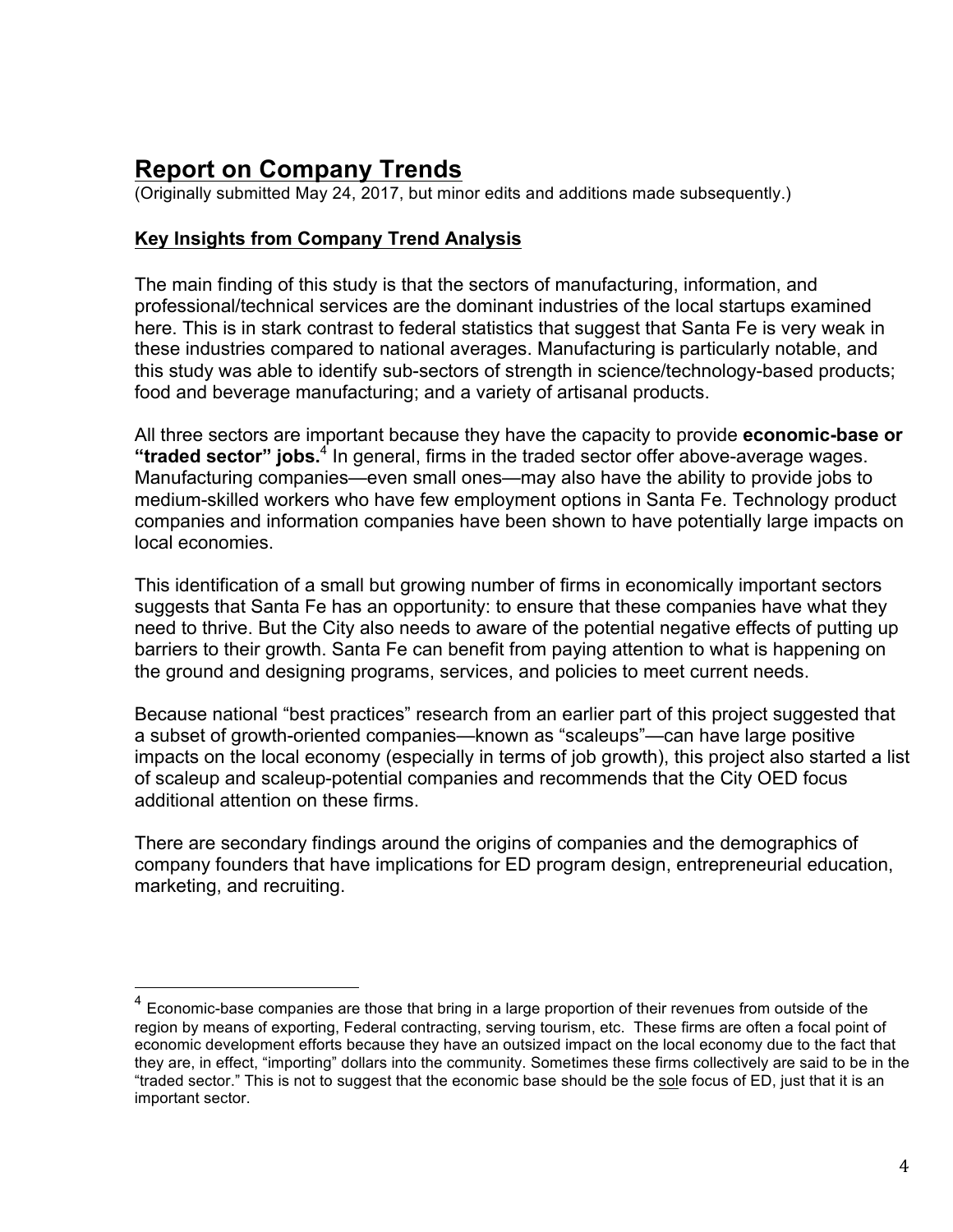## **Introduction**

This report is based on the assessment of a master list of companies collected as the main effort of this project. The project originally began with an assessment of the companies served by the Economic Development Organizations (EDOs) who are supported by contracts issued by the Office of Economic Development (OED), with the assumption that this would provide a useful window into the nature, type, and character of local startups.<sup>5</sup> There is a bias towards trying to understand newer firms and startups because young firms tend to be associated with greater job growth and because a major focus for OED is entrepreneurship.

Because of the way federal or state statistical data is collected, these younger firms are often absent from these data sets. That is why this project—with its more granular and up-to-date assessment of conditions on the ground—was considered necessary.

The project examined the clients (or applicants) of these programs:<sup>6</sup>

- Santa Fe Business Incubator (OED contractor)
- Venture Acceleration Fund (OED contractor)
- bizMIX (OED contractor)
- SFid (OED contractor)

.

- Startups met with as part of this data project (OED contractor)
- Creative Startups (*Although CS is not an OED* contractor*, this project categorized Santa Fe companies who participated in the program, since the information was publicly available*.)
- SF Community College Trades and Advanced Technology Center (*Although SFCC is not an OED*  contractor*, this project categorized the client companies at the TATC*).

One of the first observations from the local data was that many of the startups were in manufacturing, information, and professional/technical services, even though federal sources tell us that these industry sectors are ones where Santa Fe's employment is well **below** national averages.

After seeing the concentration in these industries, the project then expanded its scope to identify additional local businesses in these sectors, to supplement the rather narrow view of looking only at clients served by the City's contractors. Ultimately the project documented representative companies (both startups and existing firms) in these three sectors that were **not** working with OED contractors. Not every single SF company in these sectors was identified, but enough were to be able to discern sub-categories and additional trends.

 $5$  The company list is not comprehensive, but it does reflect what is going on in the community, and probably represents the best list available. Note: After discussion with OED, it was decided that the Contractor would retain the spreadsheet of detailed company information to avoid the need for redaction of company names and other potentially confidential information. OED may request the data at a later date if it desires to use it in an internal database or for some other purpose. Any companies mentioned by name in this report are publicly known via press reports, websites, etc.

 $^6$  Not all clients of SFBI or applicants to VAF are startups, but those that aren't tend to be newer firms.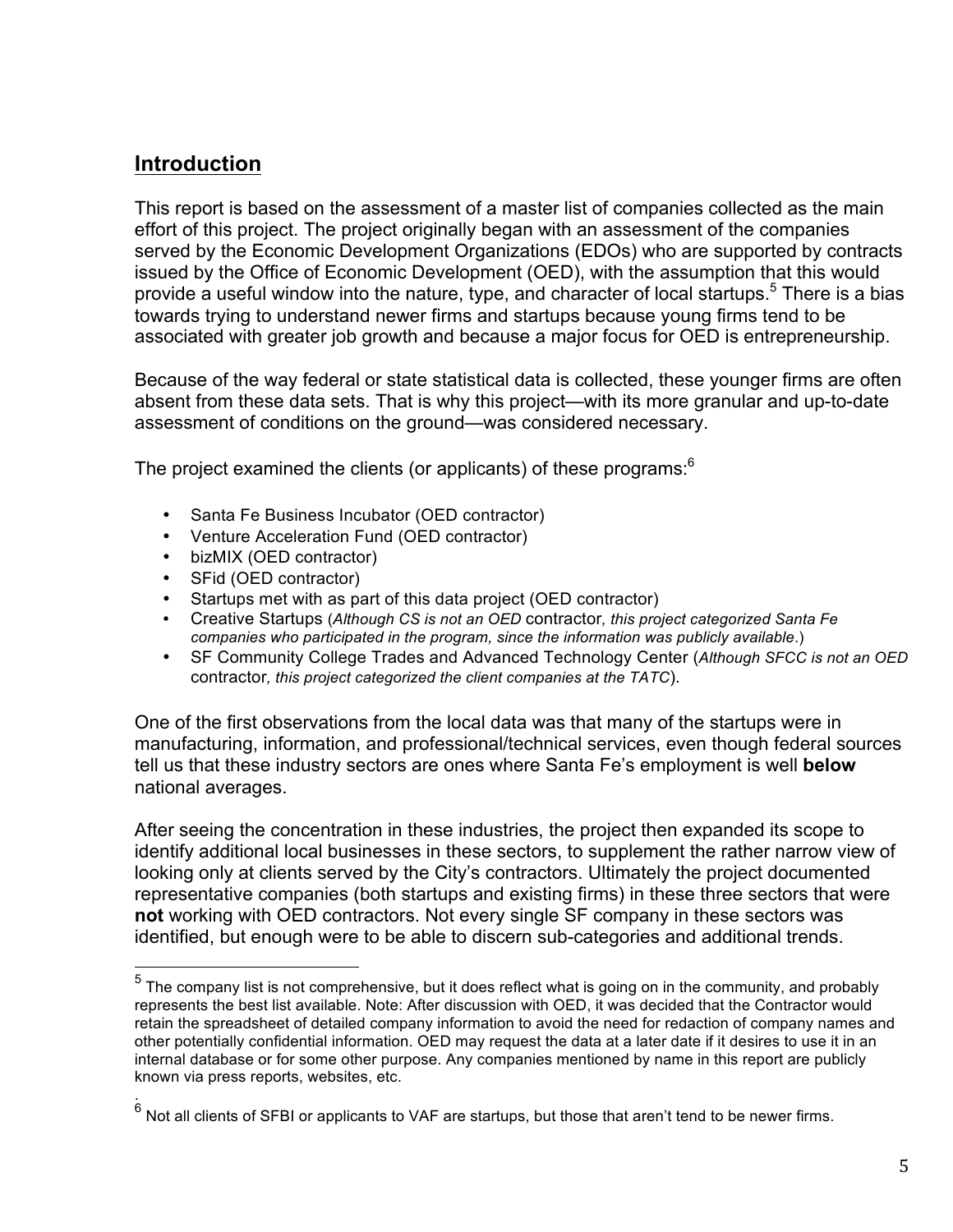The first attempt to broaden the data involved examining reports from the City's business license database to gain more insight; however the outputs from this database were difficult to use, especially since it was not possible to get lists of companies by industry (despite the fact that companies are asked to self-identify by industry in their business license applications). Ultimately, by using local knowledge, the New Mexico Department of Workforce Solutions (NMDWS) LASER database, press reports, and local job postings, a more complete listing of companies was created.<sup>7</sup>

# **Federal and State Statistical Summary: The 30,000 Foot View**

Before looking at the findings from this study, it is useful to see what we can learn from some of the standard governmental statistical sources. These statistics cover a broader range of companies than those looked at in this project and aim to document Santa Fe's business community in aggregate. Both perspectives: the "30,000 foot view" of the statistical sources and the "1000 foot view" provided in this study will collectively provide a good starting point for understanding the current state of Santa Fe's business community.

## **Some highlights from this statistical data are that:** <sup>8</sup>

- For most industries, **Santa Fe's wage levels are well below average**. This is especially true for some of the industries examined in this report: manufacturing, information, and professional/technical services. These industries are also ones in which Santa Fe has fewer jobs than the national average.
- The industries where wages are notably **above** average are in government, leisure/hospitality, and "other services".
- The top ten industries in Santa Fe (measured by employment) are primarily in **non**economic base industries.
- Current statistics reveal that Manufacturing is especially under-represented in terms of number of jobs compared to national averages.
- The projections of job growth by 2024 suggest that only a few economic-base industries are forecast to show much growth by then. The major sectors forecast for growth are healthcare, social assistance, restaurants, professional/technical services, and specialty trade contractors.
	- $\circ$  One goal of local ED efforts could be to attempt to change these predicted outcomes.

 $<sup>7</sup>$  Note: there was no additional charge for this expansion of the scope of work. Also, throughout this study, the</sup> focus has been on companies located in the City of Santa Fe but if a company was located in the area of the County surrounding the City it was included.

 $8$  Some of the statistical data referred to here is collected at either the County or Metropolitan Statistical Area (MSA) level (which covers more than just the City of Santa Fe).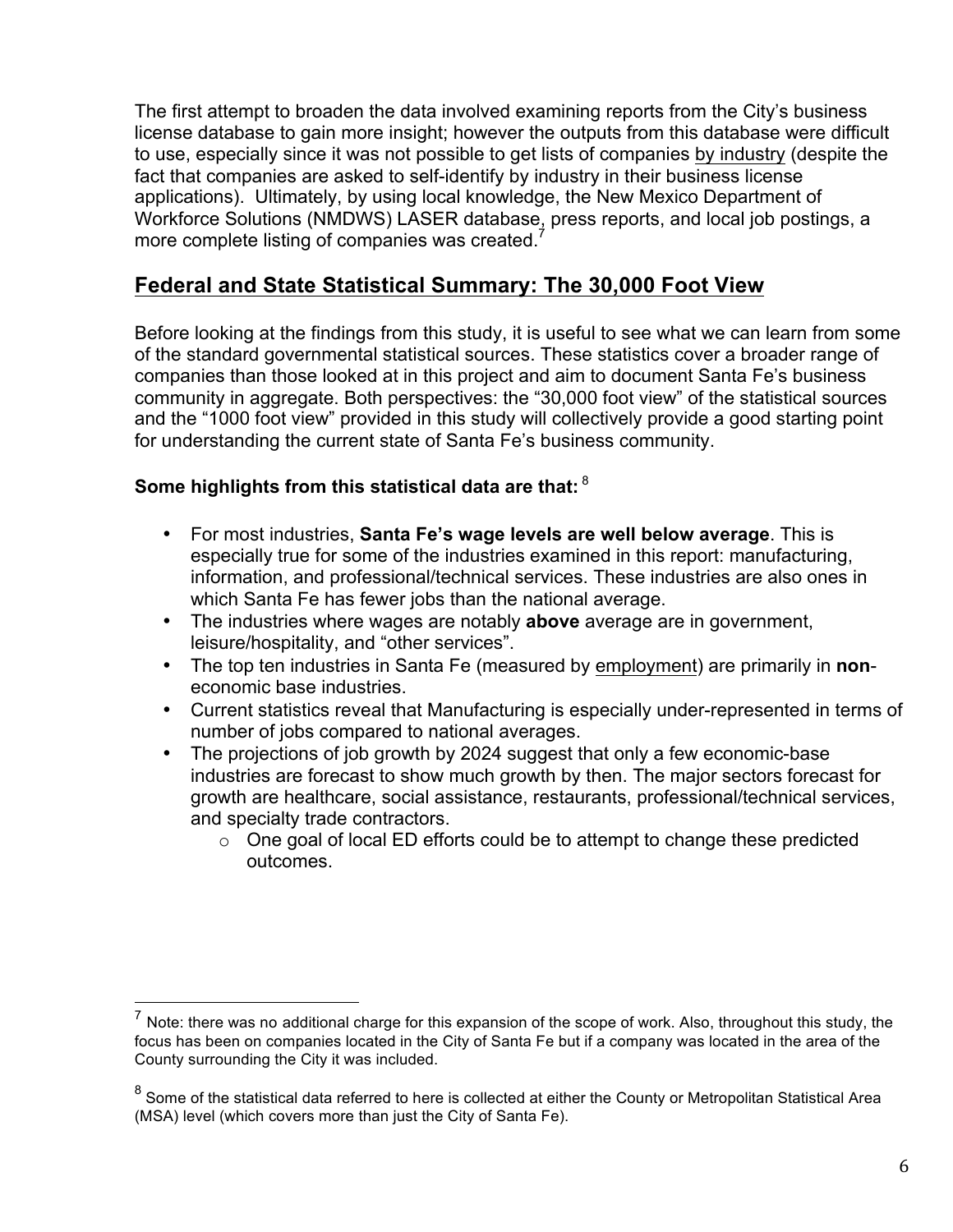#### **Quarterly Census of Employment and Wages - Bureau of Labor Statistics for Santa Fe MSA, First Quarter 2016.**

data created via: https://data.bls.gov/cew/apps/data\_views/data\_views.htm#tab=Tables

#### *Note: yellow indicates where Santa Fe is substantially below national averages, and green where it is substantially above when using the reference value of "1" for the location quotient*   $(LQ).$ <sup>9</sup>

| Establish-<br>ment Count | Average<br>Weekly<br>Wage in \$ | Employment<br>Location<br>Quotient<br>(LQ)<br>Relative to<br>U.S. | <b>Total Wage</b><br>Location<br>Quotient<br>(LQ)<br>Relative to<br>U.S. | Workers<br>per<br>establish-<br>ment | employ-<br>ment<br>numbers<br>are above<br>or below<br>national LQ<br>average of | How much<br>wage<br>numbers<br>are above<br>or below<br>national<br>LQ<br>average of |
|--------------------------|---------------------------------|-------------------------------------------------------------------|--------------------------------------------------------------------------|--------------------------------------|----------------------------------------------------------------------------------|--------------------------------------------------------------------------------------|
|                          |                                 |                                                                   |                                                                          |                                      |                                                                                  |                                                                                      |
|                          |                                 |                                                                   |                                                                          |                                      |                                                                                  |                                                                                      |
| 32                       | 1,295                           | 0.79                                                              | 0.95                                                                     | 29.7                                 | $-0.21$                                                                          | $-0.05$                                                                              |
| 170                      | 982                             | 3.94                                                              | 5.16                                                                     | 46.1                                 | 2.94                                                                             | 4.16                                                                                 |
| 117                      | 726                             | 1.18                                                              | 1.30                                                                     | 62.5                                 | 0.18                                                                             | 0.30                                                                                 |
| 55                       | 1,018                           | 0.40                                                              | 0.46                                                                     | 5.5                                  | $-0.60$                                                                          | $-0.54$                                                                              |
| 529                      | 664                             | 0.94                                                              | 0.81                                                                     | 4.9                                  | $-0.06$                                                                          | $-0.19$                                                                              |
| 141                      | 712                             | 0.16                                                              | 0.12                                                                     | 5.9                                  | $-0.84$                                                                          | $-0.88$                                                                              |
| 1,011                    | 629                             | 0.88                                                              | 0.88                                                                     | 10.0                                 | $-0.12$                                                                          | $-0.12$                                                                              |
| 107                      | 992                             | 0.71                                                              | 0.47                                                                     | 7.9                                  | $-0.29$                                                                          | $-0.53$                                                                              |
| 477                      | 1,282                           | 0.71                                                              | 0.59                                                                     | 5.0                                  | $-0.29$                                                                          | $-0.41$                                                                              |
| 1,061                    | 955                             | 0.52                                                              | 0.49                                                                     | 4.1                                  | $-0.48$                                                                          | $-0.51$                                                                              |
| 813                      | 800                             | 1.15                                                              | 1.45                                                                     | 13.1                                 | 0.15                                                                             | 0.45                                                                                 |
| 549                      | 434                             | 1.53                                                              | 2.26                                                                     | 18.2                                 | 0.53                                                                             | 1.26                                                                                 |
| 546                      | 679                             | 1.32                                                              | 1.87                                                                     | 4.5                                  | 0.32                                                                             | 0.87                                                                                 |
|                          | 5,608                           | 757                                                               | 1.00                                                                     | 1.00                                 |                                                                                  | How much                                                                             |

 $9$  A "location quotient" is a way of quantifying how a particular industry or other factor in a region compares to the nation as a whole. If an employment LQ is equal to 1, then the industry has the same share of its area employment as it does in the reference area. An LQ greater than 1 indicates an industry with a greater share of the local area employment than is the case in the reference area. For example (assuming the U.S. as the reference area), Las Vegas will have an LQ greater than 1 in the Leisure and Hospitality industry because this industry makes up a larger share of the Las Vegas employment total than it does for the country as a whole. See more at: EMSI http://bit.ly/2s1xkwC and the Bureau of Labor Statistics: http://bit.ly/2smhzOh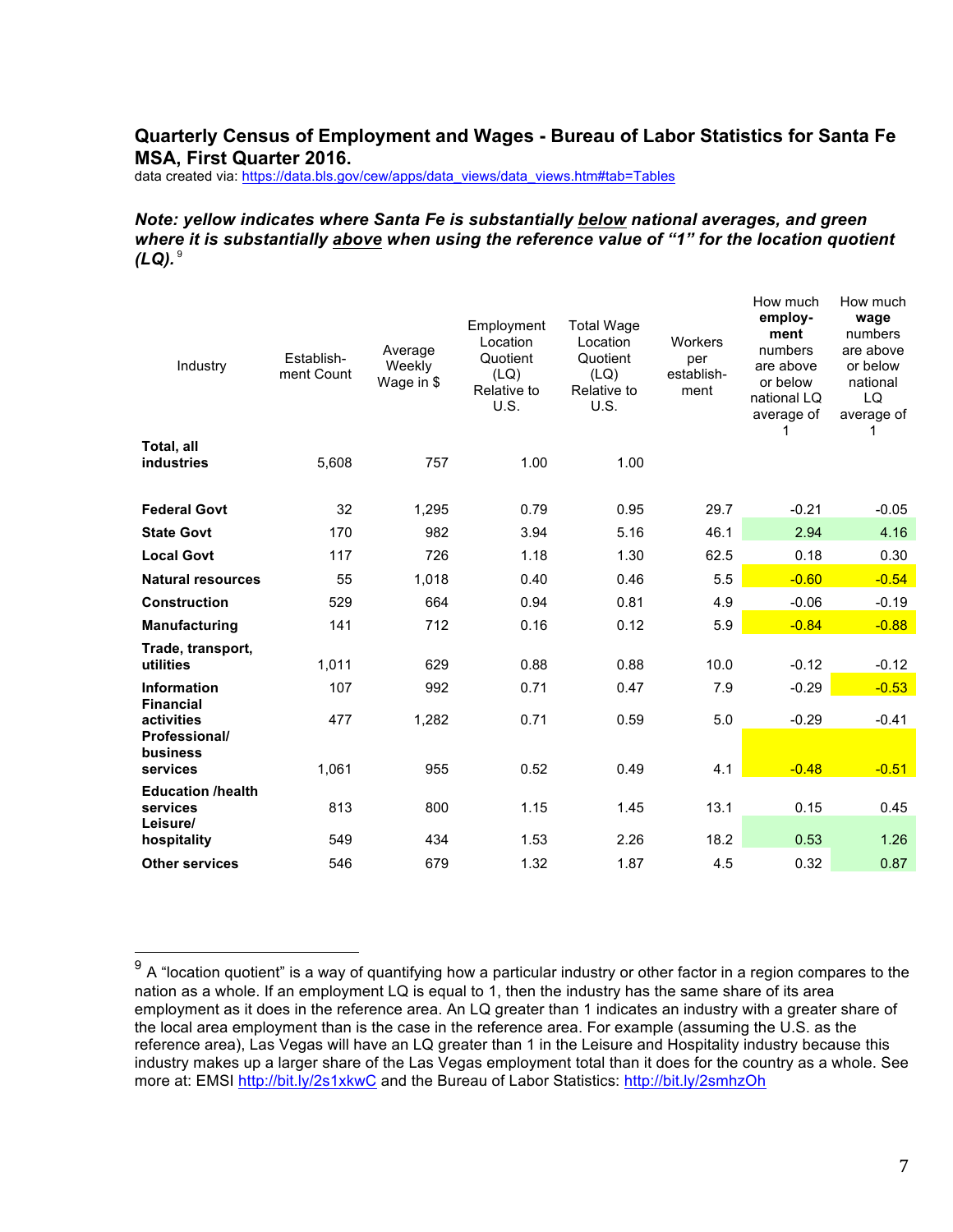#### **Industry Employment Distribution—Top Ten Industries By Number of Employees**

The table below shows the preliminary distribution of industries in Santa Fe County, New Mexico for the 3rd quarter, 2016. NMDWS, Quarterly Census of Employment and Wages program, Downloaded: 03/22/2017 10:21 AM

| Rank           | <b>Industry Sector</b>                   | <b>Employees</b> | <b>Establishments</b> |
|----------------|------------------------------------------|------------------|-----------------------|
| 1              | <b>Accommodation and Food Services</b>   | 9,694            | 414                   |
| $\overline{2}$ | <b>Health Care and Social Assistance</b> | 9,412            | 714                   |
| 3              | <b>Public Administration</b>             | 8,991            | 186                   |
| 4              | Retail Trade (44 & 45)                   | 8,784            | 774                   |
| 5              | <b>Education Services</b>                | 4,027            | 164                   |
| 6              | Construction                             | 2,976            | 533                   |
| $\overline{7}$ | Other Services (except Public Admin.)    | 2,756            | 542                   |
| 8              | Arts, Entertainment, and Recreation      | 2,600            | 152                   |
| 9              | Professional Scientific & Technical Svc  | 2,454            | 772                   |
| 10             | Admin. Support, Waste Mgmt, Remediation  | 2,122            | 271                   |

### **Industries by Projected Growth (ranked by percentage increase in jobs)**

(Significant job additions are noted in green even if the percentage change is not that notable).

The table below shows the top 10 industries with the highest annual percent change in Santa Fe, MSA (no data available for Santa Fe County) for the 2014 - 2024 time period. Source: NMDWS, Employment Projections program

| Rank           | <b>Industry</b>                                                     | 2014<br><b>Estimated</b><br>Employ-<br>ment | 2024<br>Projected<br><b>Employment</b> | Total<br><b>Employment</b><br>Change | 2014-2024<br>Annual<br><b>Percent</b><br>Change |
|----------------|---------------------------------------------------------------------|---------------------------------------------|----------------------------------------|--------------------------------------|-------------------------------------------------|
| 1              | <b>Ambulatory Health Care Services</b>                              | 3,467                                       | 4,684                                  | 1,217                                | 3.1%                                            |
| 2              | Beverage and Tobacco Product<br>Manufacturing                       | 90                                          | 115                                    | 25                                   | 2.5%                                            |
| 3              | Wholesale Electronic Markets and<br><b>Agents and Brokers</b>       | 53                                          | 66                                     | 13                                   | 2.2%                                            |
| 4              | <b>Nonstore Retailers</b>                                           | 94                                          | 117                                    | 23                                   | 2.2%                                            |
| 5              | Securities, Commodity Contracts,<br>and Other Financial Investments | 457                                         | 559                                    | 102                                  | 2.0%                                            |
| 6              | Social Assistance                                                   | 2,373                                       | 2,815                                  | 442                                  | 1.7%                                            |
| $\overline{7}$ | Food Services and Drinking Places                                   | 5,959                                       | 6,825                                  | 866                                  | 1.4%                                            |
| 8              | Sporting Goods, Hobby, Book, and<br><b>Music Stores</b>             | 273                                         | 311                                    | 38                                   | 1.3%                                            |
| 9              | Professional, Scientific, and<br><b>Technical Services</b>          | 2,342                                       | 2,635                                  | 293                                  | 1.2%                                            |
| 10             | <b>Specialty Trade Contractors</b>                                  | 1,426                                       | 1,604                                  | 178                                  | 1.2%                                            |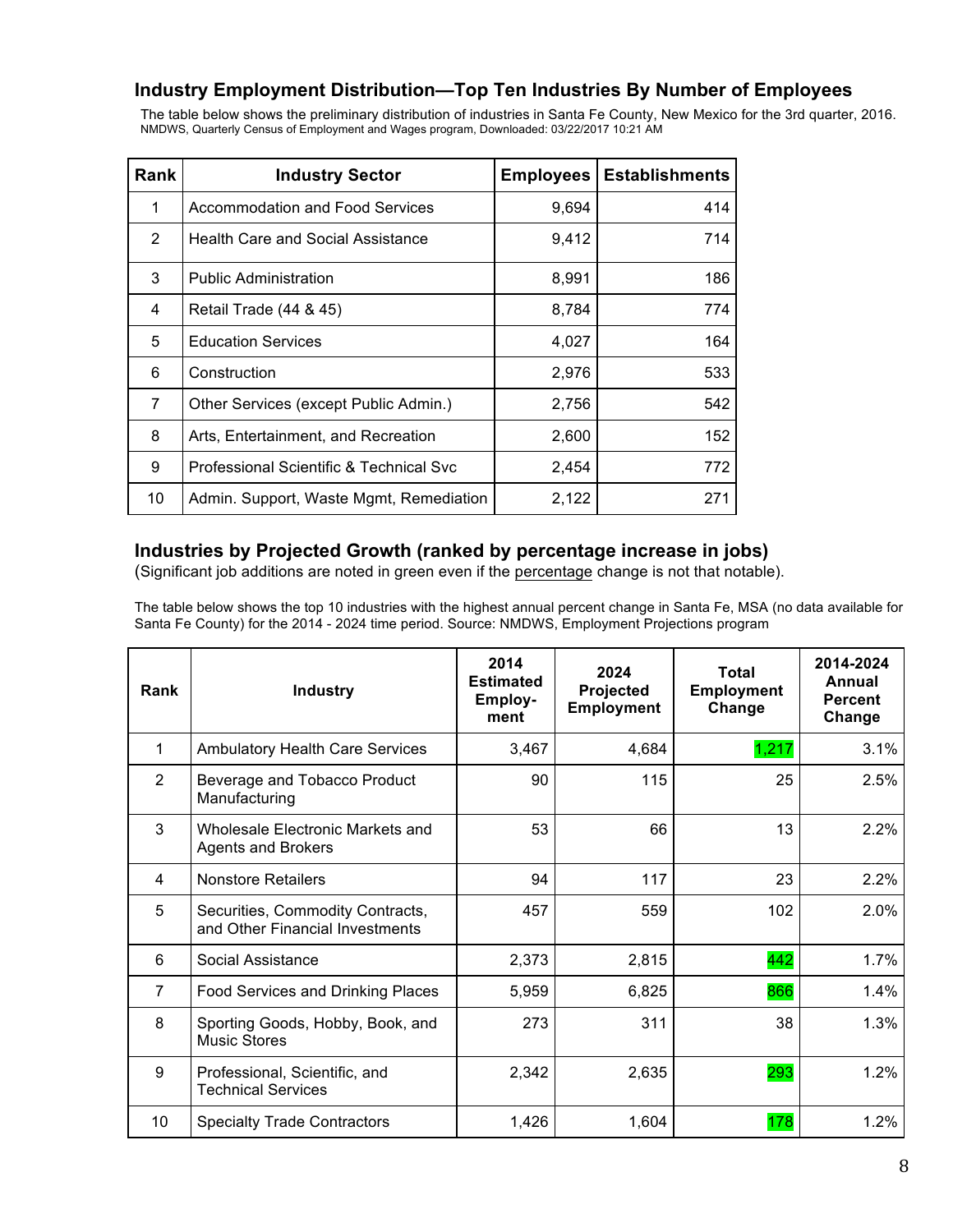# **Project Data: The 1000 Foot View**

Looking through the "micro" lens of the data gathered in this project provides more specific insight than what can be seen using the "macro" lens of the statistical data above.

Because there are well over 5,000 companies in Santa Fe, the project data presented here is not intended to be comprehensive but is aimed at providing a **more detailed picture of current conditions on the ground for startups and existing economic-base companies in key industries**, trends that are not adequately accounted for when looking at consolidated data from the U.S. Census, Bureau of Labor Statistics, or the New Mexico Department of Workforce Solutions. In all, the project documented and categorized 245 companies, 148 of which were clients of the OED grantees.<sup>10</sup>

## **Industries**

The chart below summarizes data about the industries represented by the 148 companies primarily startups—served by the OED contractors (and a few additional programs) mentioned in the Introduction. The project used 2-digit NAICS industry codes to assign categories to companies.<sup>11</sup> In many cases, a secondary NAICS code was assigned, although this was not possible in some cases due to lack of specific knowledge about what the company did, or because some companies really are only in a single line of business.

**The main observation revealed in the chart on the following page is that manufacturing is extremely well represented among the startups examined here, despite the fact that the sector barely registers in Federal and State statistical data. Two additional sectors—information (which includes software, analytics, and publishing) and professional/technical services (which includes engineering, environmental, business, marketing, and scientific services) are also very well represented**. 12

Many firms within the manufacturing and professional services sector can actually have positive economic impacts in two ways: not only can they play a "traded sector" role bringing in outside revenue via exporting or Federal contracting, but they can also help the community retain more dollars locally by serving local customers (who then will spend more of their dollars here on everything from financial planning and accounting to beer and chocolate rather than purchasing these goods and services from elsewhere.) See the discussion on Page 29 of this report for more on this concept.

 $10$  In other words, the expansion of the project's scope identified an additional 97 companies that illustrated key trends.

 $11$  Note: the second deliverable of this project discussed data categorization, and 2-digit NAICS was recommended as the simplest way of understanding the industries of SF companies. The *Categorization Report* is found in Appendix B, page 36.

<sup>&</sup>lt;sup>12</sup> It made more sense when charting the data to categorize only the smaller subset of companies that the project originally began with: companies served by OED's contractors, since this was the best way to assess startups. Once this process identified the major industry trends, further work was done to provide more detailed knowledge about additional companies in the key sectors.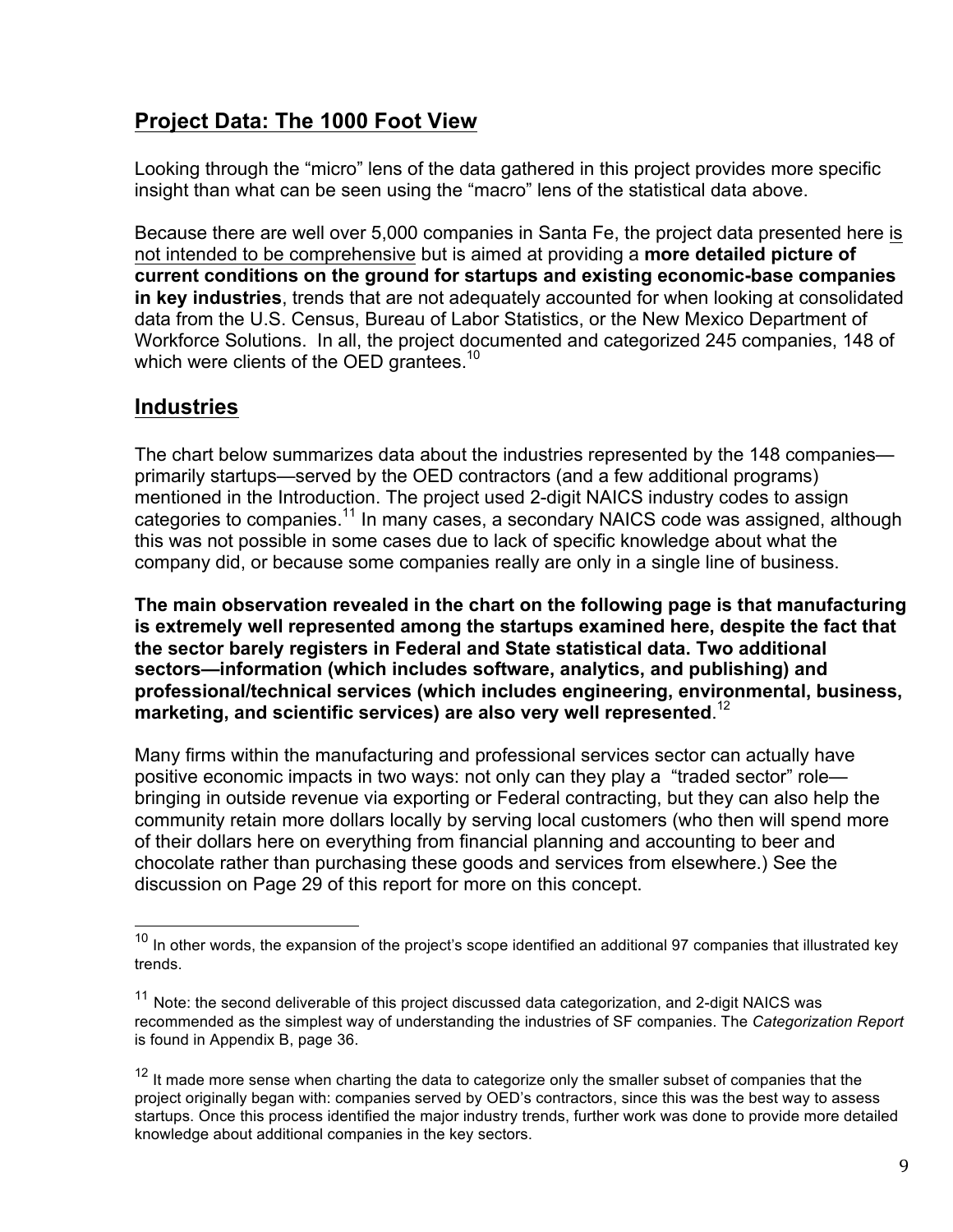

# **Observed Trends by Industry Based on Project Data<sup>13</sup>**

## **Manufacturing Sector**

These are companies that produce an actual product. *However, not all produce their products here in SF as they may outsource production while running the product development, design, marketing, sales, and/or operational functions here. Others may source most of the component parts from elsewhere but perform final assembly here. Clearly, those that actually produce here play a particularly valuable role in providing employment, especially for medium-skilled workers.*

- **Science/Technology—This is a niche of strength in SF, and can encompass fields** such as biomedical, optics, photonics, instrumentation, advanced materials, sensors, etc. Firms in the sector often have long product development horizons and can take years before they make actual product sales, so are often reliant on SBIR, ARPA-E, or other external funding sources. Many rely on a mix of product sales and consulting/contract work for revenue. Some may be acquisition targets.
	- o Existing: Avisa, Biodirection, Rio Grande Neuro, Pajarito Scientific, Sigma Labs, Southwest Sciences, Mesa Photonics, Star Cryo, Amenergy/Solar Logic, IR

 $13$  In this section, certain companies are mentioned by name; these lists are not meant to be comprehensive, merely to provide a more visceral sense of some of the actual companies in Santa Fe, many of which may not be well-known. Also, many of the companies listed here are in more than one sector.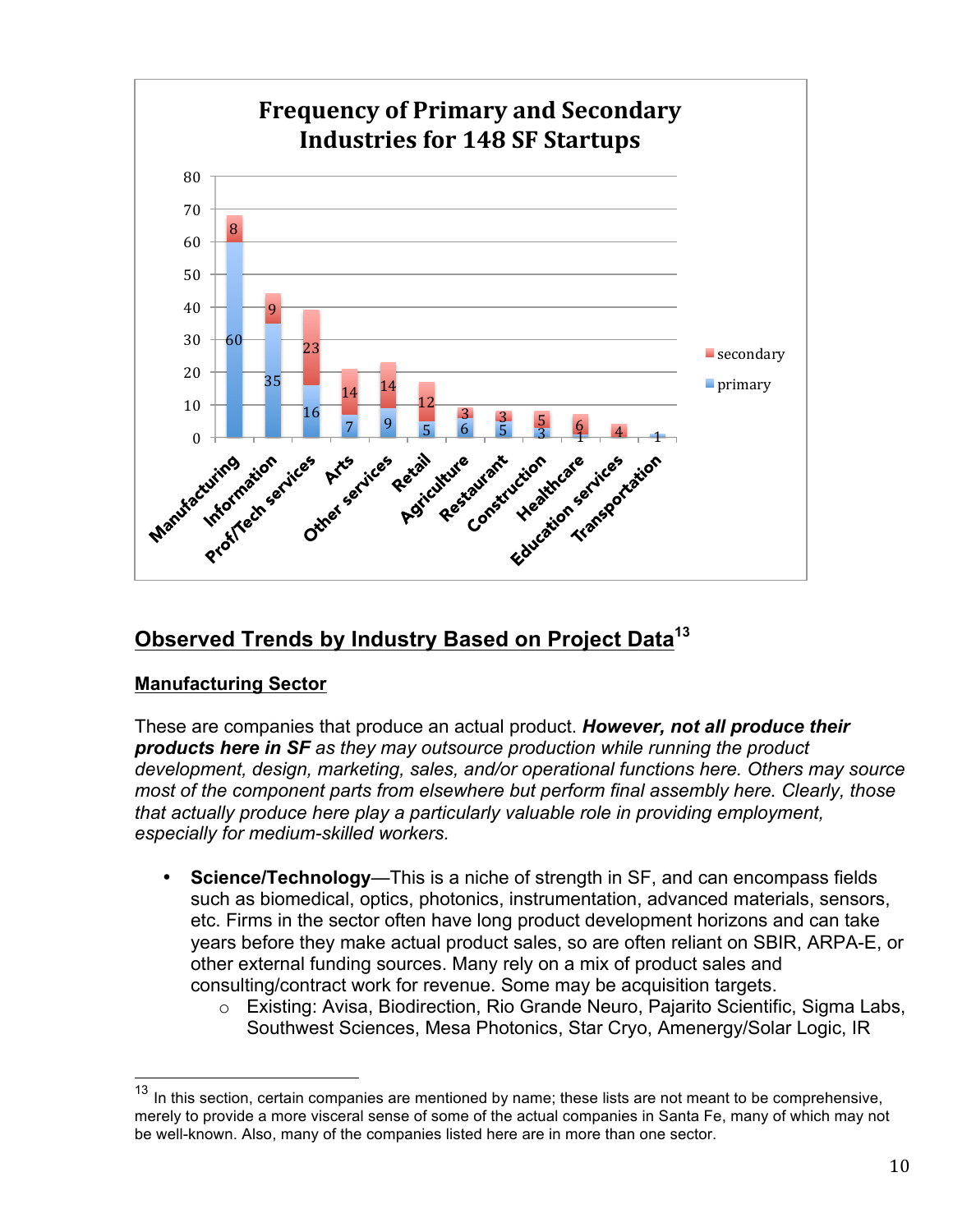Dynamics, iBeam Materials, Vizzia, Knowm, Ecopesticides, Retriever, Acoustic **Biosystems** 

- o New: NTxBio, Solstar
- **Food**—Many firms have the potential for increased employment due to wider distribution (wholesaling, online retailing, etc.); some have links to regional agriculture.
	- o Existing: Sage Bakehouse, Santa Fe Ole, Whoo's Donuts, Señor Murphy Candy, ChocolateSmith
	- o New: Cacao Chocolate, Barrio Brinery, SolBee Honey, Tall Foods, OneforNeptune, Ecoponex
- **Beverage**—Growing, especially beer/spirits; often start as retail and move to wholesale; several are regional leaders. Beer and spirits also help sustain tourism, as many visitors actively seek out new breweries or distilleries as part of their travel plans.<sup>14</sup> Santa Fe appears nowhere near saturation in breweries, as the experience of Bend, Oregon suggests.15 Events like the Bike & Brew festival link this sector to tourism and outdoor recreation. It is notable that despite the growing strength of this sector, it barely registered as a "cluster" in earlier Economic Development strategies.
	- o Existing: SF Brewing, Second Street, Duel Brewing, SF Spirits, NM Hard Cider, Estrella del Norte Winery
	- o New: Verde Foods, Patricks's Fine Foods, Honeymoon Brewery, Aztec Spirits
- **Clothing/Leather/Textile**—Tied to the creative industry. Programs like SFCC's Fashion Design program and events like SF Fashion Week serve to support the industry. Some export via the internet or catalog sales while others may have economic-base impacts by serving the tourist market. Some manufacture locally, others outsource manufacture but maintain design, sales, marketing, or other operations here.
	- o Existing: Sense, DC Knits, Laura Sheppherd, Char's, Tangoleva, Lily of the West.
	- o New: Stalworth Shoe & Boot, italisan, Akin Home
- **Wood Products/Furniture**—Linked primarily to construction/homebuilding but also to the creative sector.
	- o Existing: La Puerta, SF Heritage Door, Wood Design, Foxwood, Old Wood
	- o New: HoCoFab, Length Width Height
- **Natural products**—Often have links to Santa Fe's position as a center of healing and health; may have links to local agriculture. Marijuana dispensaries are included here.
	- o Existing: Herbs etc., Marty's Meals, Love+Leche
	- $\circ$  New: Sacred Garden, Fruit of the Earth, Purathrive, Apogee Spirulina

<sup>&</sup>lt;sup>14</sup> Travelocity recently unveiled a "beer tourism" index that incorporates scores for the number of breweries, ridesharing, air access, and lodging availability in a city. Santa Fe does not make the list for small metros. http://bit.ly/2efi767 See the list itself here: http://travelocity.us/2eWe4Xb

<sup>15</sup> A recent *Infogroup* study found that Bend has an astonishing 1.54 "beer-related businesses" per capita, see: http://bit.ly/2nSr7QC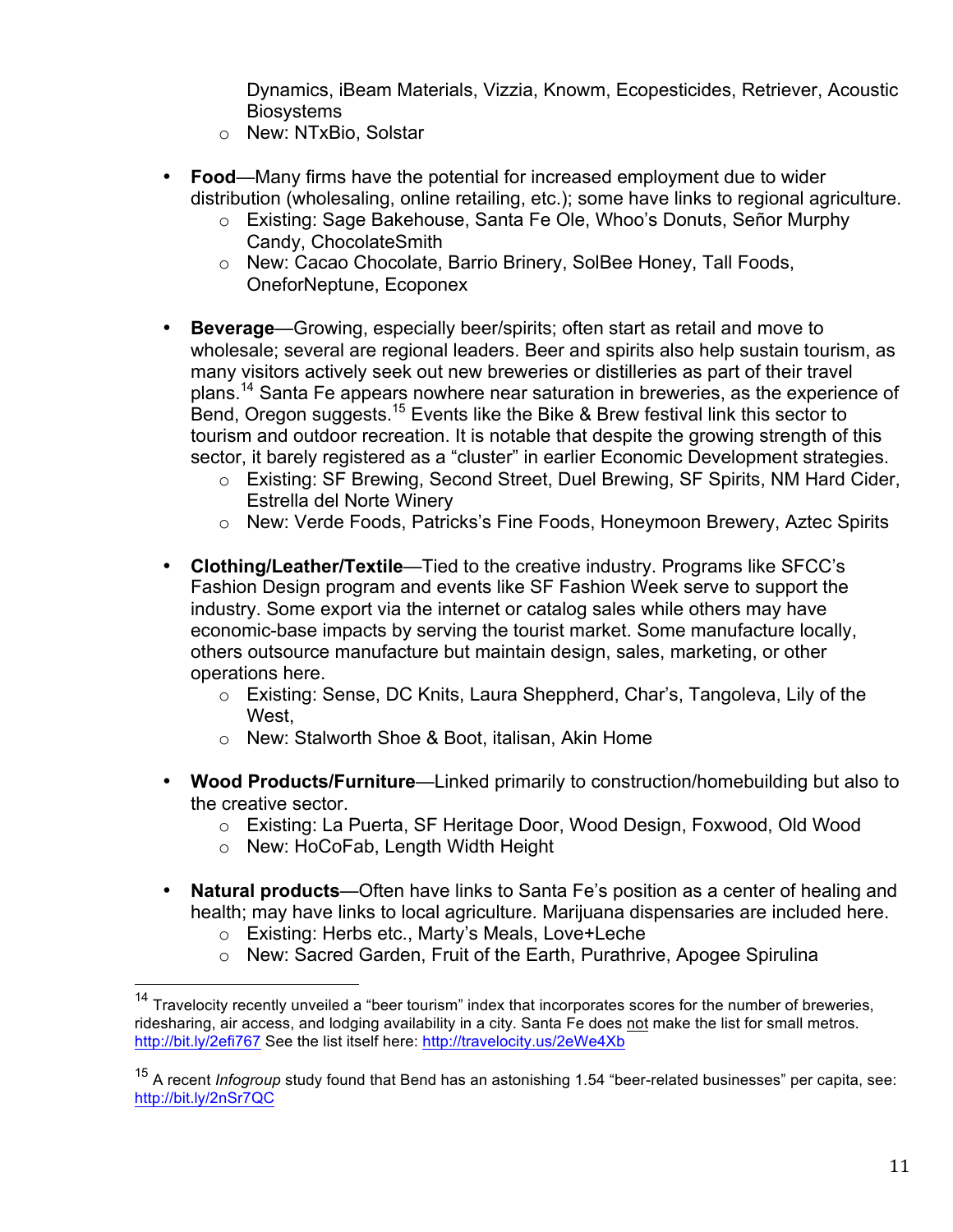- **Metal working**—Tied to both creative and construction.
	- o Existing: Nambe, Dulfermetal, Firefly Lighting, Iron-to-Live-With
	- o New: Shihan Fine Knives
- **Jewelry**—A longstanding strength in SF, although many are individual artists not actual companies.
	- o Existing: SF Goldworks, Peyote Bird, Reflective Images, Tom Taylor Belt buckles
	- o New: Etkie
- **Miscellaneous products**
	- o Existing: Symphony Seed Paper, National Water Services, SF Natural Tobacco
	- o New: Extraordinary Structures, PERK, Chronicle Cremation, Skratchworks, O'Leary Built Bicycles, Future Fantasy Delight, Mud Hub
- **Industrial Process**
	- o Existing: Mesa Steel
	- o New: Superior Casting, O'Leary Powder Coating

#### **Information Sector**

- **Software/Data analytics**—As in manufacturing, some companies outsource the actual coding or technical development (either internationally or to contractors located out of state), whereas others hire all employees locally.
	- o Existing: National Center for Genome Resources, Open Eye Software, Open Make Software, Flow Science, Doxcelerate, Earth Analytic, Jackrabbit Systems, Deep Web, Figaro Systems, Kitware, New Mexico Interactive, Numerix, Prediction Company, Simtable, Descartes Labs
	- o New: AttendMe, FidelityEHR, Reverse Engineer Labs, xerb, Upstream.Media
	- o New: (in the sharing economy sector): Babierge, Bolt Ride
- **Publishing**—This has long been a sector of strength in SF, and the players are many and varied, but are mostly small, boutique-type firms. Publishing and printing are often tied to the creative industry, and printers are often high-end and/or specialized. There is a statewide trade association (NM Book Association) to serve this sector.
	- o Existing: Outside Magazine, Clear Light, Landfall Press, Twin Palms
	- o New: Engage Publications

#### **Professional, Scientific, and Technical Services Sector**

• Companies classified as professional, technical, and scientific services can include environmental, engineering, scientific, marketing, business, financial, and cultural resource consulting. Companies may have economic-base impacts by working for outof-state clients or by Federal contracting. Some are locally based, while others are local offices of national or regional firms. Some firms start with consulting and evolve into manufacturing.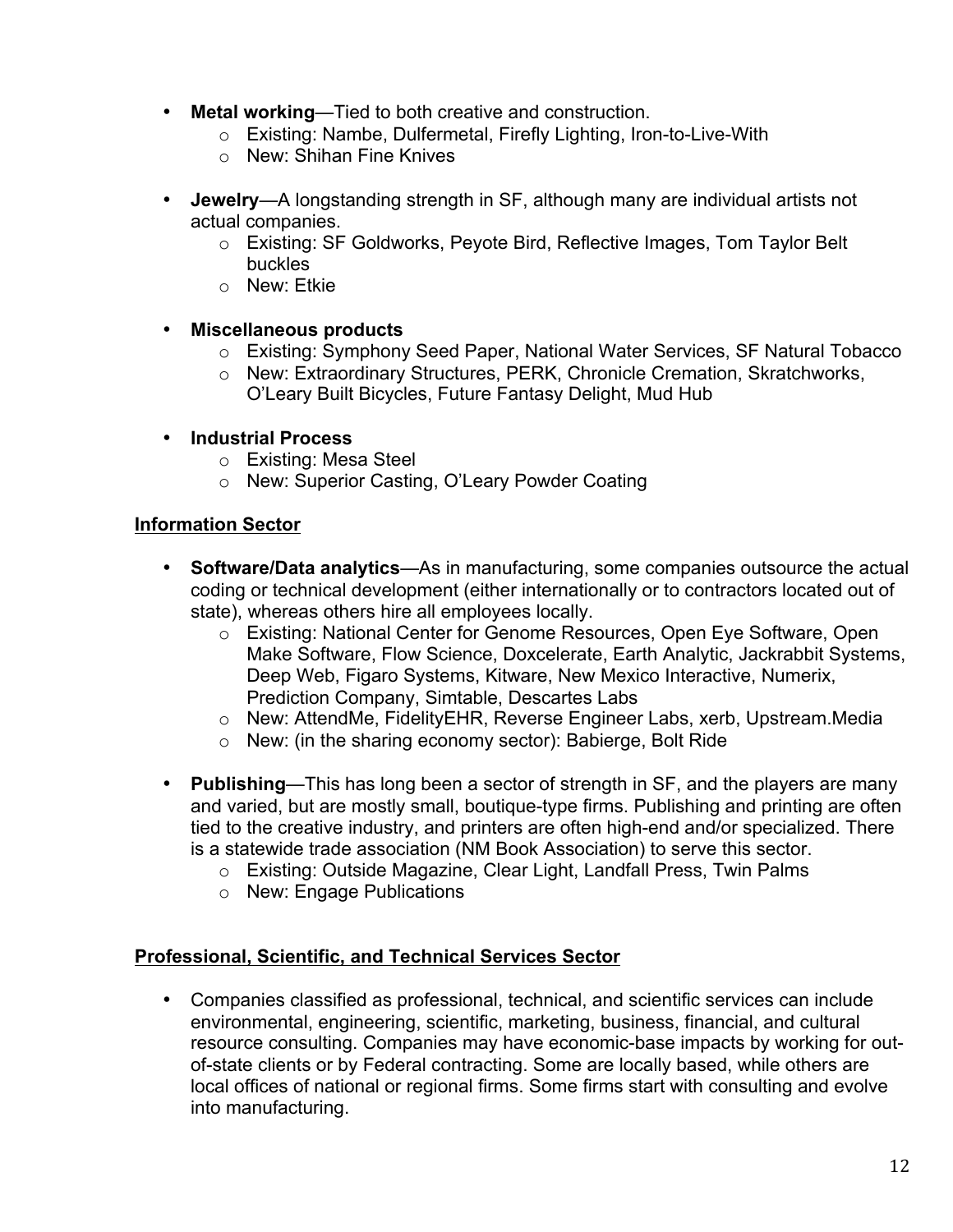- o Existing: Glorieta Geosciences, Global Ecotechnics, Biohabitats, Tetra Tech, Keystone Restoration, Intera, Integrated Genetics
- o New: Aurora Life Technologies, Fab Lab Hub, Silicon66

## **Other Services Sector**

- **Tourism related**: Because tourism is a large and well-established industry it was not tackled in any detail in this project, but companies embodying newer trends especially "experiential tourism"—are noted here. These firms often take advantage of local strengths in outdoor recreation, art & creativity, or local foodways.
	- o Existing: SF School of Cooking, SF Mountain Adventures
	- o New: Meow Wolf, Wander NM, Bike & Brew Festival

## **Trends Observed in Project Data**

Below are some additional trends noted in the "on-the-ground" research. Under each trend, one or more representative firms are listed, but these listings are not meant to be comprehensive, merely to lend some specificity.

## **Regional Offices of Larger Firms Headquartered Elsewhere**

There are many branches of national high technology or consulting firms in Santa Fe. They may have a presence here to support projects for State Government, to take advantage of local talent, facilities, or conditions, or because they are what remains after an acquisition by an out of state firm. It could be useful to see what can we learn from them in order to find out how they got here, how they perceive SF, whether they can expand or not. Some examples:

- Numerix
- Kitware
- Biodirection
- Tetra Tech
- Intera
- CERL
- Ecosphere Environmental
- Biohabitats
- Integrated Genetics
- NM Interactive, subsidiary of NIC

#### **Role of facilities as an attractor of new companies**

There is some evidence that facilities such as SFBI (especially its wet lab) and the SF Community College's Trades and Advanced Technology Center can serve to attract companies. There may be ways to capitalize on this.

- Biodirection, Vizzia (SFBI)
- Ecoponex, Rio Grande, NTx Bio (SFCC)

## **Company growth and transition**

Even small local companies can become bigger and transform from "mainstreet" to economic base businesses. For example, Whoo's Donuts, once a small retail donut store, is now selling to Whole Foods with an eye towards expansion into larger distribution, supported by Job Training Incentive (JTIP) funding from the State of New Mexico. Second Street Brewing was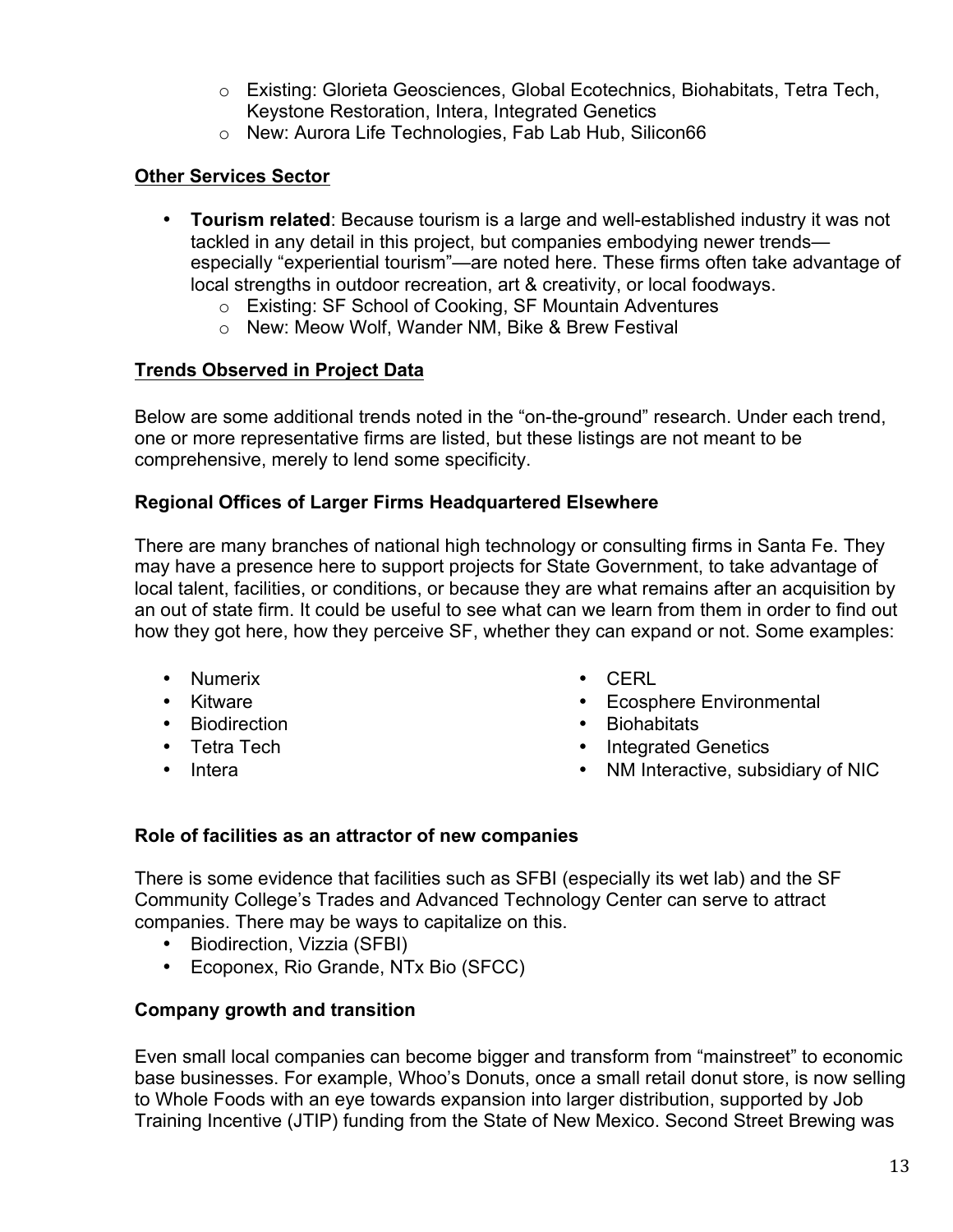for many years more of a restaurant but recently added a third location in SF for canning, leading to greater distribution and transforming into a true economic-base company (this is a common path for breweries).

## **Company Exits**

No one wants to see a successful company leave the area, but to some degree it is a fact of life. When a company is acquired the buyer often feels the need to consolidate operations, or may determine that business or labor conditions are not optimal for keeping the company here. Notable exits include Seamless Medical, Caterpillar, Apjet, and QForma. Although it may be possible to see if the company might be convinced to stay here, in most cases business conditions dictate that the company will leave. One benefit of a more proactive business outreach program (discussed in "Recommendations") is that it can provide an "early warning" system that a company may be planning to relocate. Again, even if the City cannot offer an inducement to stay, it needs to be aware of potential exits due to their disruption to the local workforce.

The upside of an exit is that the founders may decide to stay here after the firm has been acquired, based on their affinity for Santa Fe, and they may then go on to become investors and advisors, or even to start new companies. When a company leaves the area, its employees may also decide to stay here, enriching the local business ecosystem. The exiting company may also leave behind assets such as improved buildings or facilities. Another plus is that over time, other companies and investors may find that Santa Fe is now "on their radar" based on successful exits or acquisitions.

#### **Company age/owner demographics**

There are many older companies here, so the question arises of "what will happen when the owners retire?" Santa Fe is not unique in having older companies, but since many of the older ones are also significant in terms of employment or reputation, it is worth looking at. The City and its partners could explore whether there is interest in training in selling a business, succession planning, or developing employee ownership schemes.<sup>16</sup>

Many startups in this assessment were founded by "baby boomers" who either lived here already, retired here and then started their companies, or brought their companies with them when they relocated here. Several companies were also founded by "boomerang Millenials" people who grew up here (or whose partners had family ties here), moved away, and then returned and brought their company with them or started a company once they were here. One question might be: "how can Santa Fe capitalize on these trends?"

Although there was no hard data on the subject, a superficial assessment suggests that local Hispanics and immigrants are not well represented in the ranks of founders of the companies examined here. This suggests that more attention to diversity and inclusion issues is

 $16$  As part of this project I talked with SCORE about some training they may do around succession planning; we discussed the need for privacy (this may imply web based training) since many people may not want to alert anyone that they are interested in selling their business.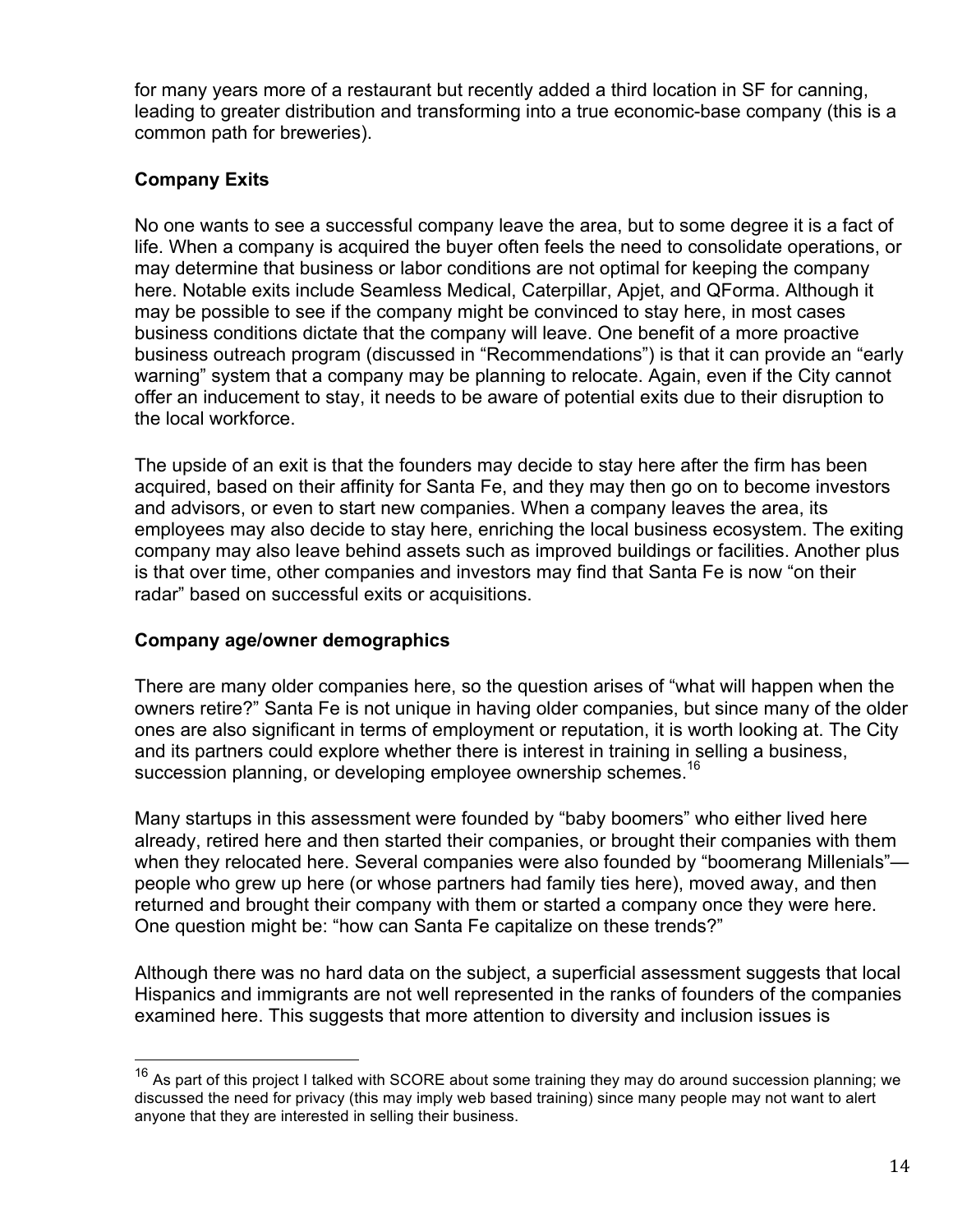warranted.

## **Company Origins**

Several companies have either direct or indirect origins in Los Alamos National Laboratory and the Santa Fe Institute. This connection can go beyond just being based on licensed intellectual property (IP) from those institutions (which is often thought of as the standard definition of a lab-associated startup). Some companies, such as DeCartes Labs, do rely on licensed technology, but others were founded by people who once worked at LANL (but don't utilize LANL IP).

Many of the "information mesa" analytics companies of the early 2000's traced their origins to the Santa Fe Institute (which itself has an origin story in LANL) and while many of those original companies are no longer here, some remain.<sup>17</sup> This goes to show the importance of **keystone knowledge institutions**, which is why one of the recommendations in this project is to establish stronger ties with organizations like SFI and NCGR. It also suggests that recruiting think-tanks, graduate schools, or other knowledge-intensive organizations may have payoffs beyond just local spending and talent attraction.

This project also identified companies who either moved here on their own, or were started by people who had recently relocated to Santa Fe. Examples include Chili Interactive, Vizzia, xerb, Upstream Media, Silicon66, Wander New Mexico, and Arts Advantage. In some cases, the founders had grown up in (or lived in) Santa Fe, moved away and moved back (or accompanied a family member who had roots in SF). In other cases, the founders moved here after visiting for many years and then decided to start a company. One recommendation is to find out if there are commonalities, such as where these people are relocating from and why they are choosing Santa Fe. This could inform decisions around establishing a more active marketing campaign to reach others like them, as an alternative (or supplement) to traditional business recruitment activities.

#### **Company Stage—Scaleups**

This report identified a number of potential "scaleup" companies—those that may have the interest in and capacity to grow rapidly. Research by the Kauffmann Foundation and the Edward Lowe Foundation has shown that scaleups have outsized impacts on local hiring and tax base, but that their needs are different from those of startups or "mom & pop" (also called "mainstreet") businesses.<sup>18</sup> This is just a very preliminary list, and not all may be interested or capable of rapid growth. One recommendation is that OED expand its operations to be more proactive in outreach to scaleups; such an effort would help solidify this list.

 <sup>17</sup> The "info mesa" was a term coined in an article in *Wired Magazine* from 2000 that touted Santa Fe as a new hub of informatics. See the original article, *Greetings from Info Mesa*, here: http://bit.ly/2qOoHkn. There was an interesting follow-up assessment (*Why Santa Fe's Info Mesa Stalled*) from 2015: http://bit.ly/2s1Ssmn

 $18$  This proiect has not attempted to define "growth" in a quantitative way because what looks like a growth trajectory in a big city may not be relevant for a Santa Fe company. Also, although most experts don't consider a company to be a scaleup until it has a fairly high level of revenue, the list below includes some startups that may have the *potential* to become scaleups.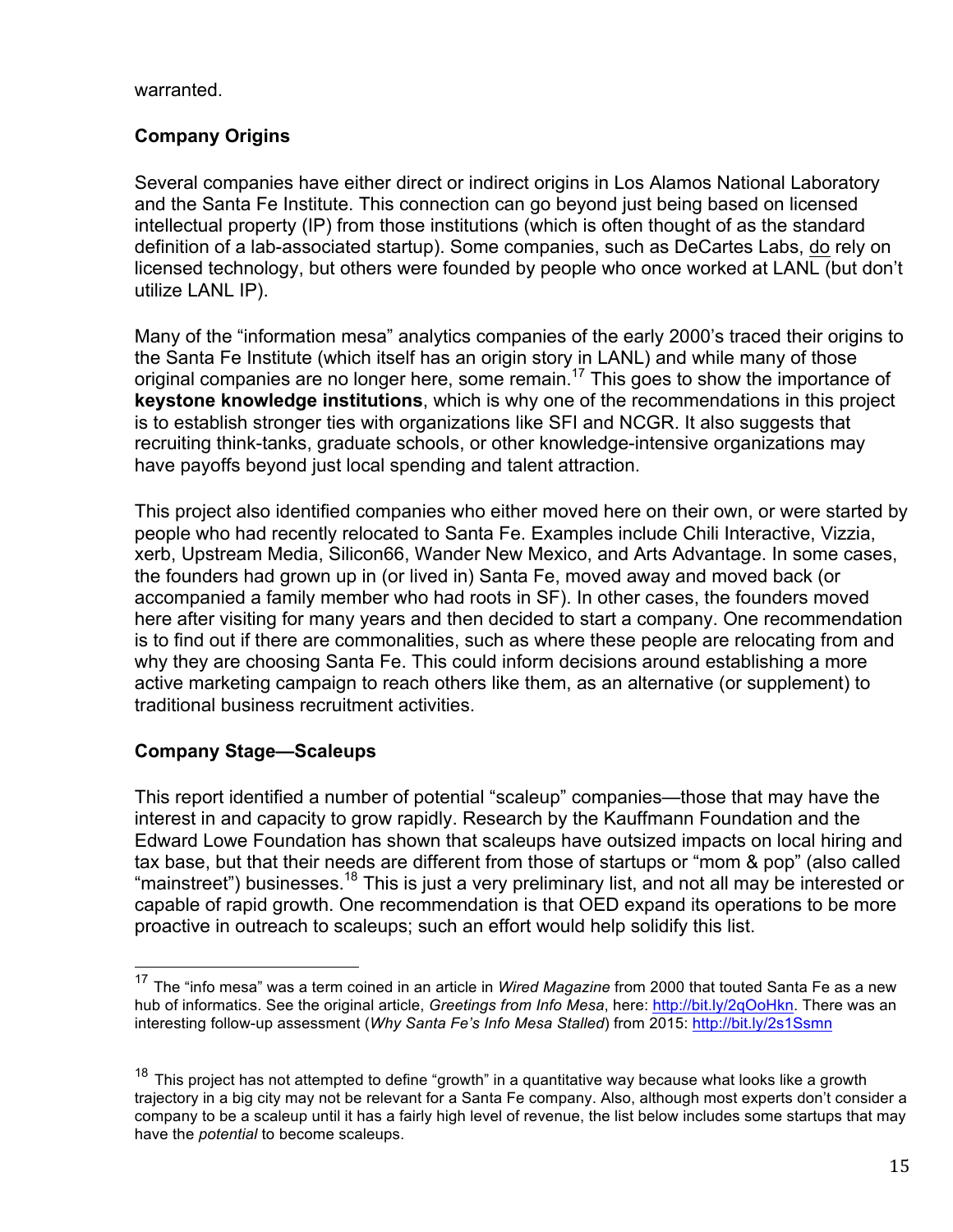## **Table 1: Preliminary List of Scaleup Potential Companies**

- Avisa
- Amenergy/ Solar Logic
- AttendMe
- Aztec Spirits
- Babierge
- Biodirection
- BTI
- Descartes Labs
- Doxcelerate
- Duel Brewing
- Ecopesticides
- Ecoponex
- Extraordinary **Structures**
- FidelityEHR
- Flow Science
- Fruit of the Earth
- Herbs etc.
- Honeymoon **Brewery**
- iBeam
- Materials
- Integrated **Genetics**
- IT Connect
- Kitware
- Knowm
- Marty's Meals
- Meow Wolf
- Mesa Steel
- NCGR
- Nambe
- National Water
- New Mexicann Natural Med.
- NTxBio
- Open Eye Software
- Open Make
- Pajarito **Scientific**
- Peyote Bird
- Positive Energy
- Reverse Engineer Labs
- Rio Grande Neuro
- Rowley's Brewing
- Sacred Garden
- SF Brewing
- SF Spirits
- Second Street Brewing
- Sigma Labs
- Solstar
- Star Cryo
- Symphony Seed Paper
- Technology Solutions NM
- Thornburg<br>• Ultra Health
- Ultra Health
- Verde Juice
- Vizzia
- Whoo's Donuts
- Wildflower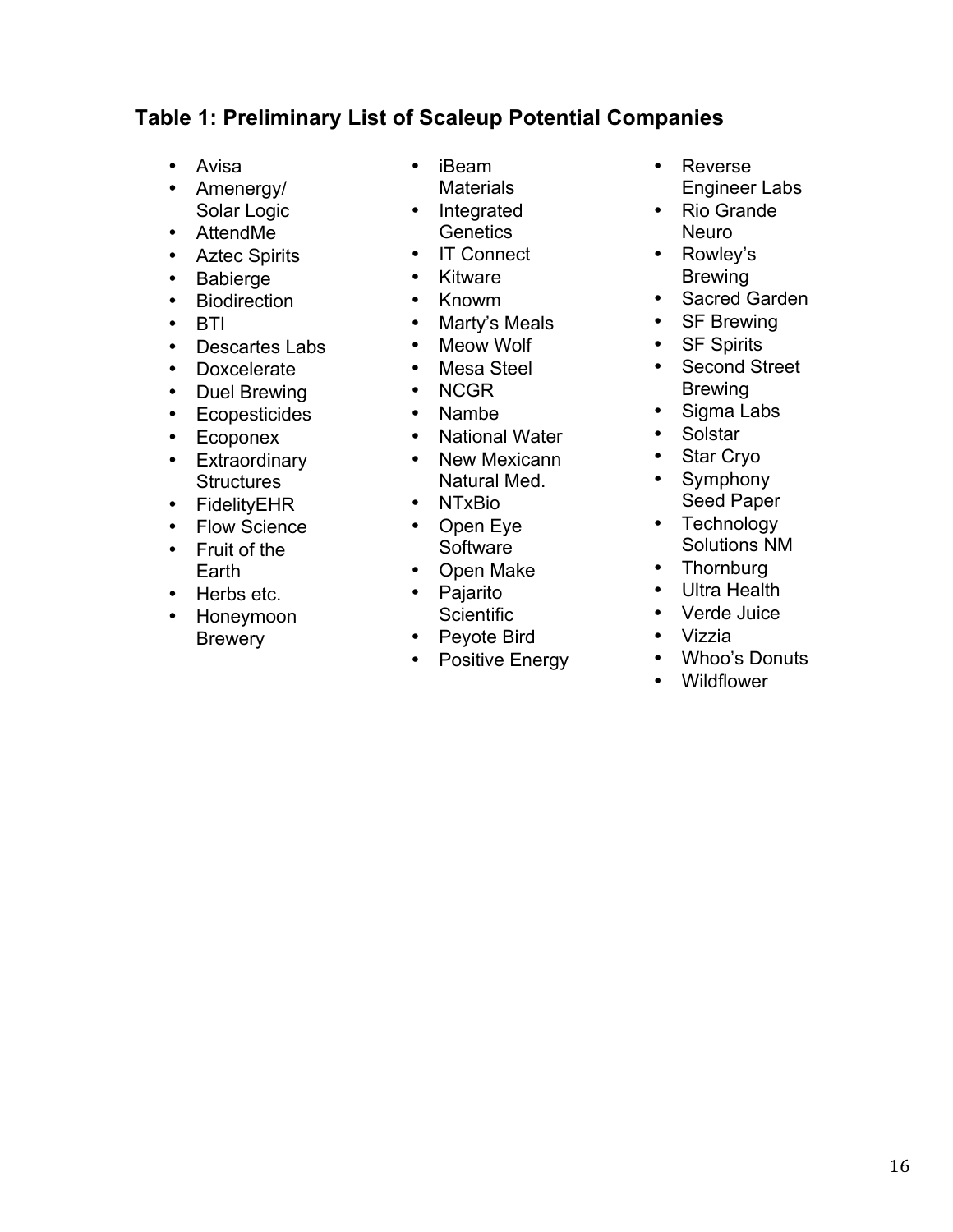# **Suggestions and Recommendations**

The following recommendations are based on both the data collection (prior section) and the best practices review (*see Appendix A, page 26*) components of the project. Some of the recommendations can help provide insight for the new strategic planning exercise. Once the plan has been completed, some of these recommendations may become obsolete (and others rise to the top), based on what emerge as priorities in the new plan.

Because this project did **not** involve an assessment of the OED's structure, budget, skills, and staffing, these recommendations are framed more as "suggestions," as some may not be feasible given the current composition of the department.

#### **1. OED Services—Company Outreach**

*Even though OED relies heavily on its EDO contractors to provide direct services to companies, there is a benefit to the Department having better direct knowledge of the local business community, even beyond what is gained by meeting with companies as part of the Office of Business Growth program. It may make the most sense to pilot such a program by concentrating on those firms who have the potential to have the largest impact on the local economy.*

- Expand OED's efforts at business outreach to include targets for business visitation with an initial focus on visiting scaleup potential firms. This could complement existing efforts such as "office hours" (where business can come in to seek assistance). Potential goals of such a "business retention and expansion" (BRE) or "business navigation" program could be to:
	- $\circ$  understand the role these companies play in the local economy
	- o determine what organizations, programs, or policies can be of assistance in helping address company needs
	- $\circ$  see whether Santa Fe is in danger of losing them to downsizing, acquisition, or relocation
	- $\circ$  determine if there is any potential for growth by bringing their development, manufacturing, or post-production assembly (or any other business aspects) currently located elsewhere to SF
	- $\circ$  find out if there are firms in their supply chains that are currently located elsewhere who might be recruitment targets for SF
	- o enlist their support as business mentors for younger companies or in other roles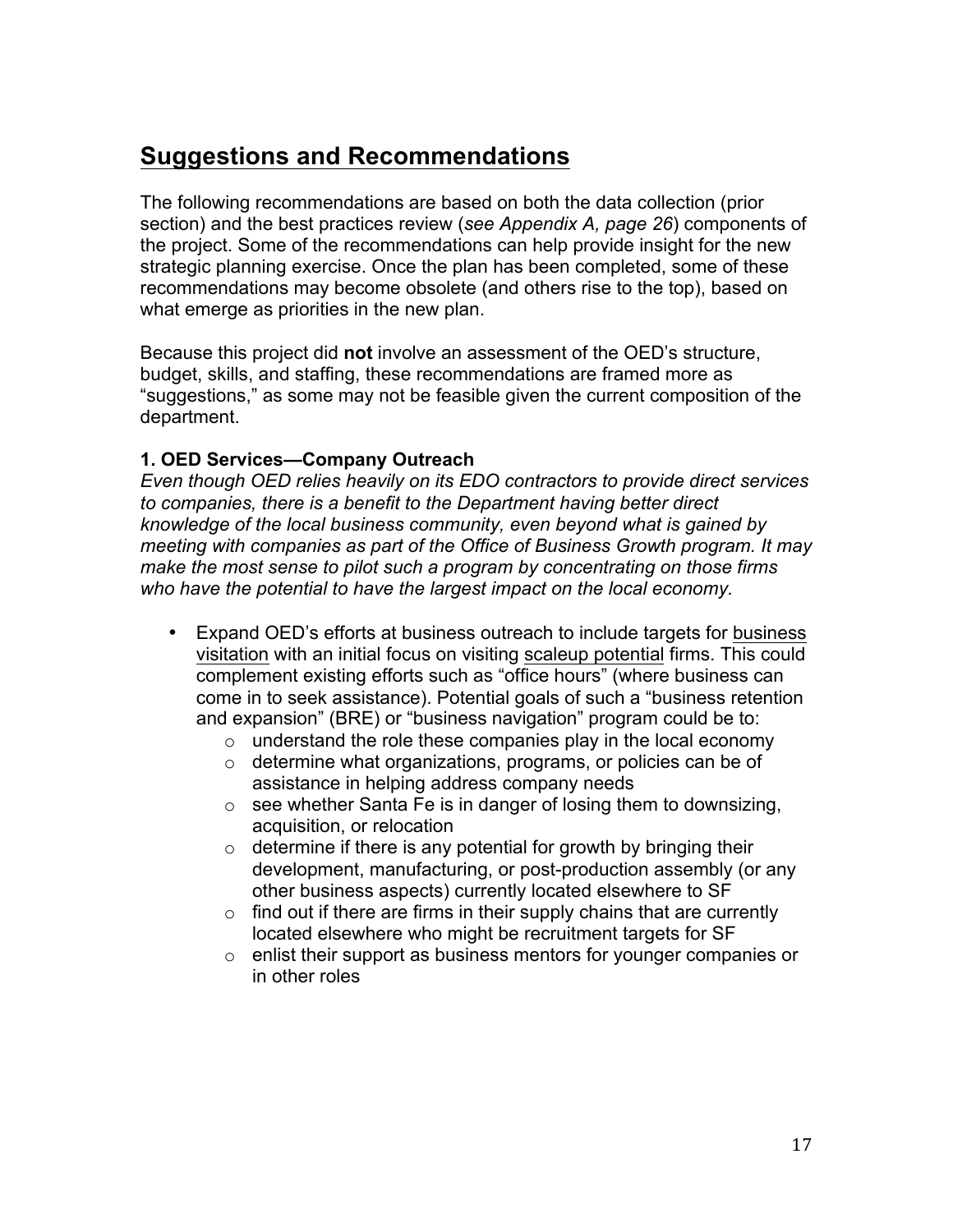### **2. OED Services—Convening Companies**

*Note: since 2015, OED has worked to bring local technology companies together in the Technology Roundtable.19*

- Expand the "roundtable" or "industry convening" concept to some of the up-and-coming industries; for example, consider holding initial convenings for manufacturing and professional/technical services firms in 2017-2018. Potential outcomes could be greater synergy between firms, identification of common needs and challenges, collaboration, identification of missing elements in the supply chain, etc.
	- $\circ$  This may need to be narrowed down further by sub-sector, as food and beverage companies will have needs that are different than technology product firms.
	- $\circ$  This may also be an opportunity to connect established companies with startups for peer learning, mentorship, collaboration, etc.
	- $\circ$  It might be worth working with the Manufacturing Extension Partnership to design informational sessions of interest to the manufacturing sector.

## **3. OED Services—Convening EDO Contractors for Collaboration**

*It has often been observed that Santa Fe's community of EDOs is silo-ed. The City may not have the power to knit the entire EDO community together, but does have the opportunity to influence the organizations to which it issues contracts.* 

- One of the best ways of building collaboration among EDOs is to hold regular informal meetings of the contractor-EDOs in order to update each other. In my work on this project I found there were some big gaps in how much organizations knew about what other groups were doing, and many opportunities for collaboration were missed.
- A potentially useful exercise in such a convening might be to ask the EDOs to categorize themselves in terms of the services they provide and the types of clients they support (by industry, stage, and need). This could help identify service gaps and give the organizations a better sense of what their peers specialize in.
- These convenings could also be the best place to start discussing outcome measurement to see whether there is any possibility for shared metrics, or measures of collaboration.
- Some examples of other potential topics include collaboration around expanding on SFBI's work with Global Entrepreneurship Week, or discussion of joint-funding opportunities.
- The convenings may help identify synergies among the EDOs. Here are just a few examples of potential partnerships: the Tech Roundtable firms or VAF clients working on internships with the workforce and mentoring

<sup>&</sup>lt;sup>19</sup> Although too "down in the weeds" for this report, this project developed and forwarded to OED a list of 8 potential topics and speakers for the Technology Roundtable.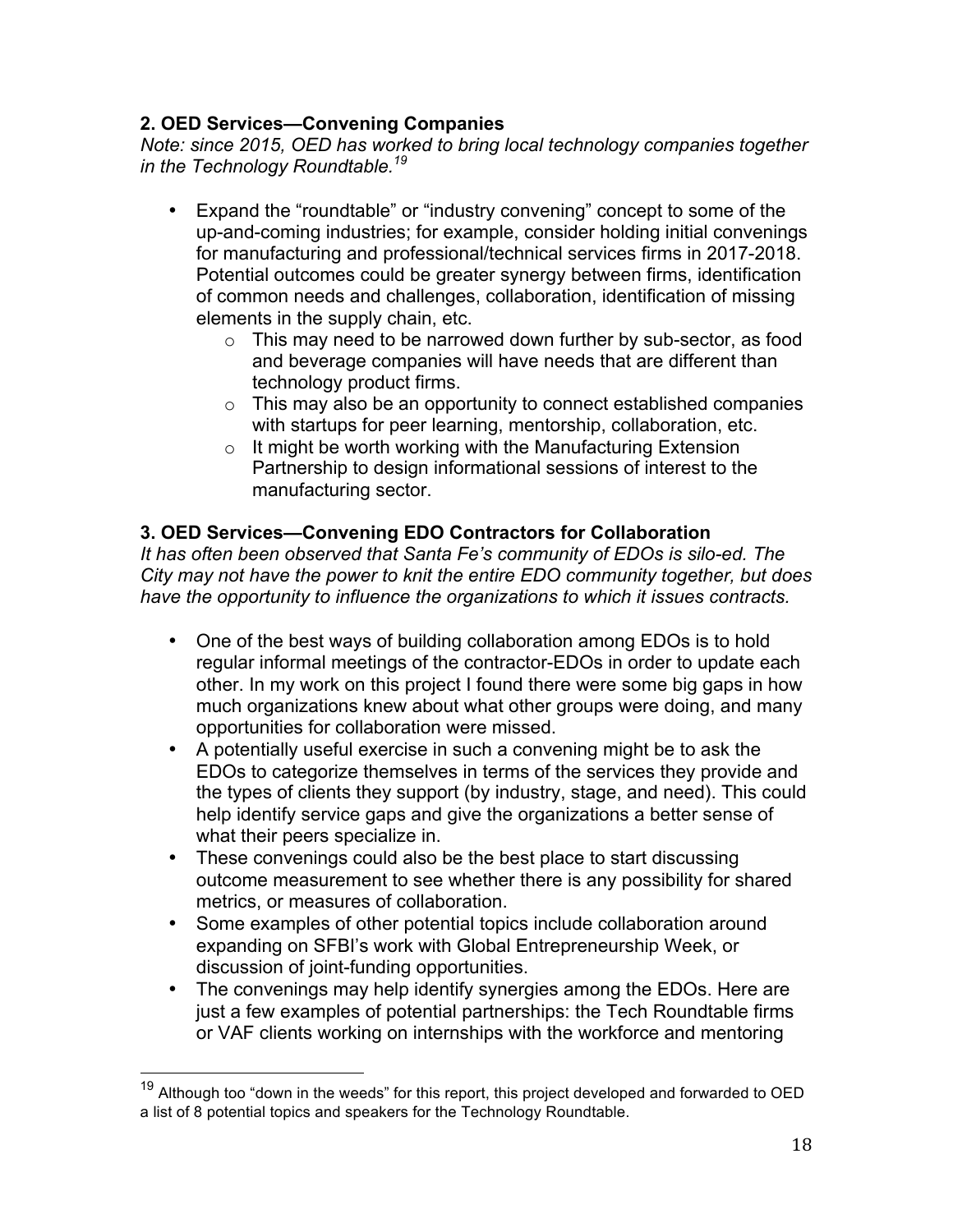programs; or discussion about whether an event combining Youthworks! and bizMIX participants might be a way to increase peer learning, connectivity, and inclusion.

- Another initiative that might be investigated in an EDO convening is whether the bizMIX and VAF competitions could collaborate on a joint kickoff event or promotion, since companies are not always sure which program suits them best. A joint initial rollout event might get more traction, even if each program still had its own training and informational sessions.
- An EDO discussion could also reveal whether or not it would make sense to use a common set of categories to track applicants, workshop attendees, or clients in a uniform way.
- If a strategy of regular convening of OED contractor-EDOs seems to be working, consider bringing WESST, the SBDC, Startup SF, and other business support organizations into the mix since they are significant players whose perspective is useful.
	- o But make sure not to duplicate existing efforts, such as the SF Chamber of Commerce's ED working group.

## **4. OED Metrics**

*The Best Practices report (see Appendix A on page 26) discussed the difficulties of measuring ED programs. At some point OED will need to determine the staffing and systems needed to track metrics, as unless resources are committed, collecting and reporting of metrics will fall through the cracks. Although a full discussion of metrics will only make sense as part of a larger strategy discussion, it is good to start thinking about the approaches now. This research has tried to identify a few of the levels at which measurements can occur*—system, ecosystem, and operational.

- At an overall **system level** Santa Fe could consider an effort to track important indicators of economic and community health over time. Communities often use the process of deciding what is important to track as a way of stimulating a discussion about the larger issue of what they want to achieve.<sup>20</sup>
	- o It might be helpful for OED to devise a trial "dashboard" of categories of economic health measures. This could serve as a "straw man" for the new ED strategy effort, in order to focus a deeper discussion of goals.
	- $\circ$  This discussion might also involve collaborating with the City's existing efforts to develop a "sustainability dashboard."

 $20$  See Portland's community indicators (which include measures of economic progress, safety, watershed health, and inclusion) as well as the progress they have made on each measure, here: http://bit.ly/1k6FXhp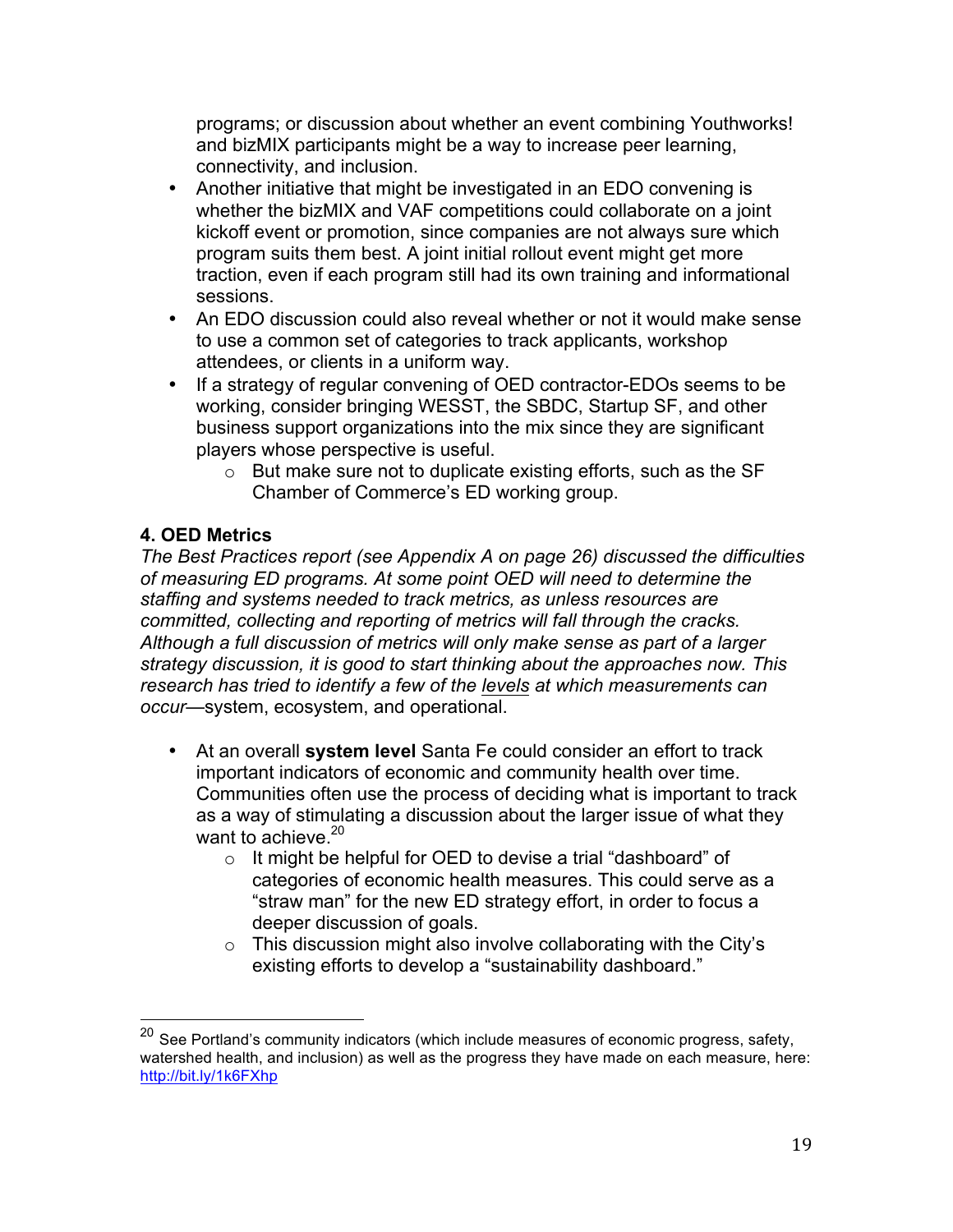- At a level that assesses the overall **health of the entrepreneurial ecosystem** there are quantitative measures, such as the Kauffman measures of density (*discussed in Appendix A, page 26*), but others involve tracking qualitative factors such as the connectedness of entrepreneurs or the opportunities for people to move seamlessly between different companies. These assessments often involve storytelling or anecdotal information as much as anything, but allow for more nuance in understanding what is happening in the community.<sup>21</sup>
- At a more **operational** level, OED may need to re-visit how it tracks and reports on EDO contractor performance and on the outcomes of companies who have received direct City support in the form of incentives. Here are a few observations:
	- o Economic development organizations may be required to measure impacts in specific ways to satisfy their Boards or other funders.
	- o Tracking the impact of financial support to companies can also be complex because there are both direct and indirect benefits, not all of which can be easily told in a spreadsheet.
	- o Final closeout reports—even for projects that don't survive—could be one way to provide a high-level summary not only of impacts, but also of lessons learned. Learning from "failed" projects will help the OED operate more entrepreneurially by taking calculated risks for enhanced impact.

### **5. OED Operations—Data Management**

*Research for this project revealed that there did not seem to be widely shared information systems within OED. Simple questions, such as "what companies have received City support in the form of incentives?" or "what are the trends in industries represented by new business license applicants?" could not be answered easily.*

- Conduct an assessment of data flows about companies in the City, both within and external to OED. This could include revisiting the Business License application, the City Business Survey, and any intake forms used when working directly with companies. The OED could get better data if it used the same company categorization in all its recordkeeping.
	- $\circ$  It is probably a good time to take a look at the City's annual Business Survey in terms of the questions asked, the overall goals of the survey, the methodology, follow-up, dissemination of results, etc.
- Consider adopting the categories proposed in this project (2-digit NAICS with explanatory descriptions) whenever industry categorization is needed.

 $21$  A study cited in Appendix A lamented the desire in the ED community to quantify everything, even though quantitative data alone is insufficient to effectively capture the full range of ED impacts. It is important to try to understand qualitative impacts because, as Albert Einstein is said to have observed: "Not everything that can be counted counts, and not everything that counts can be counted."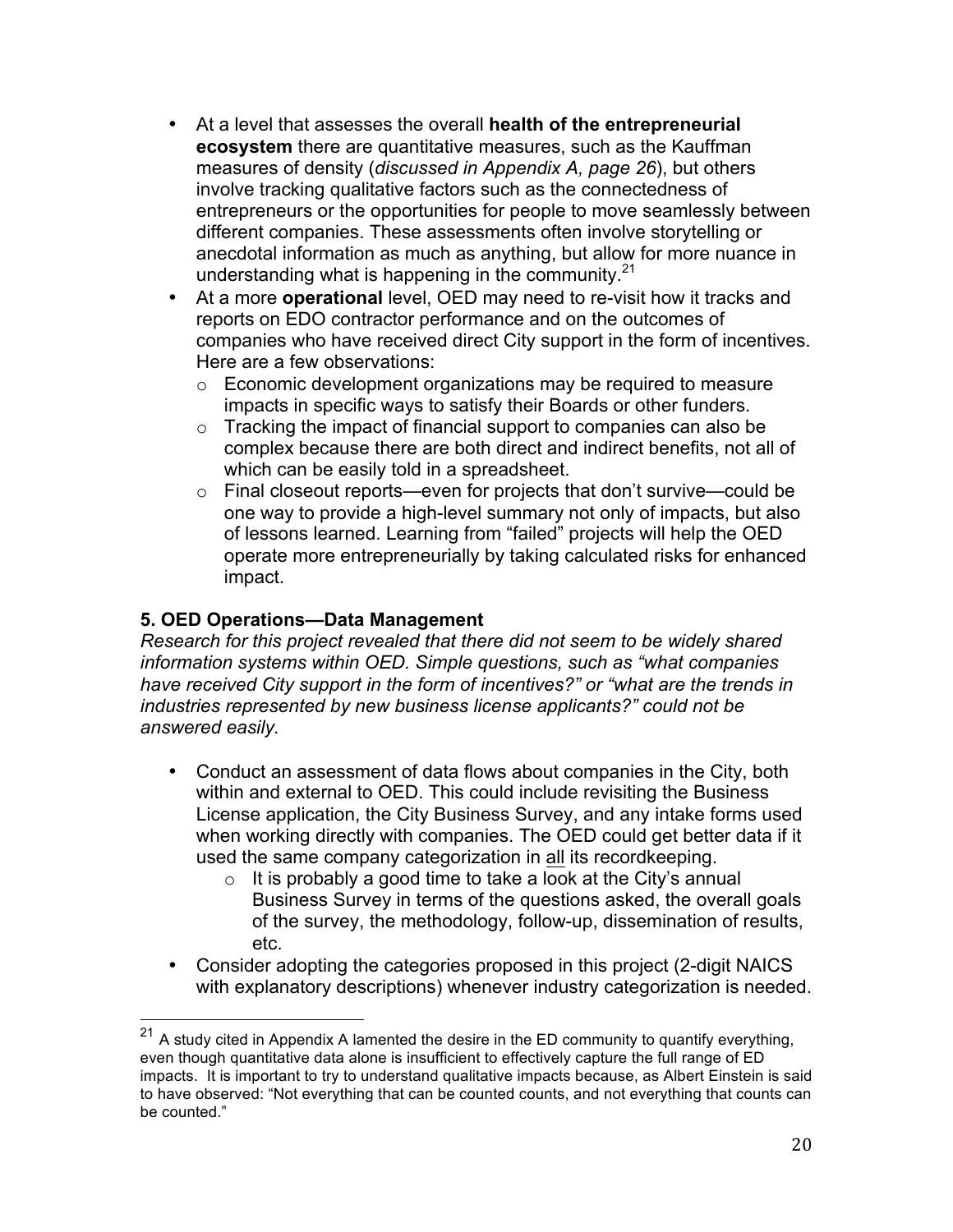This will make it easier to see trends than relying on overly granular 5-digit NAICS codes. Also consider reporting both a primary and a secondary code, since companies rarely fall into just one category.

- Investigate the need for a better, easy to use database system for keeping track of companies. An internal database (especially one linked to or incorporating a contact management system) would help OED:
	- o Keep abreast of emerging trends
	- o Better track internal activity
	- o Track recipients of direct City support
	- o Promote transparency by being better prepared to answer questions from press, elected officials, or citizen groups
	- o Better communicate internally (so each staffer can see what contacts other staffers had with a given company)
	- o Improve knowledge management so data is not lost when staff leave
	- o Do a better job of contact management for improved marketing and communication
- It may make sense to talk to a few peer communities to find out what systems they use and how they manage data generally. It would also be a good idea to have a conversation with the Regional Development Corporation about possible shared use of their Executive Pulse data management system.
- It is best not to be overly ambitious about creating a data management system or nobody will use it.
- Defining what exactly needs to be tracked will take some time and effort (although the *Data Collection Template* in Appendix C is a start), but the very act of discussing OED's information needs can help clarify roles and goals as well as identify flawed processes.

#### **6. Marketing**

*The Kauffman Foundation has noted that marketing is a key area where municipal ED can add value beyond the marketing efforts of any particular EDO.*

- Consider issuing an RFP to establish an overall OED **marketing strategy**. Even if a full marketing strategy may need to await the new ED strategy there are most likely other tasks in promoting what OED is doing currently that can be started relatively soon.
- One goal of OED marketing might be communicating locally the value of business and entrepreneurs in creating a vibrant community and highlighting the good things already being done around improving the economy in SF.
	- a. This might ultimately be expanded to telling the Santa Fe business story to wider audiences as part of an entrepreneur-recruitment strategy.
- Investigate the Kauffman Foundation idea of adopting a neutral social media hashtag (such as #SantaFeBiz) so the City, EDOs, and others can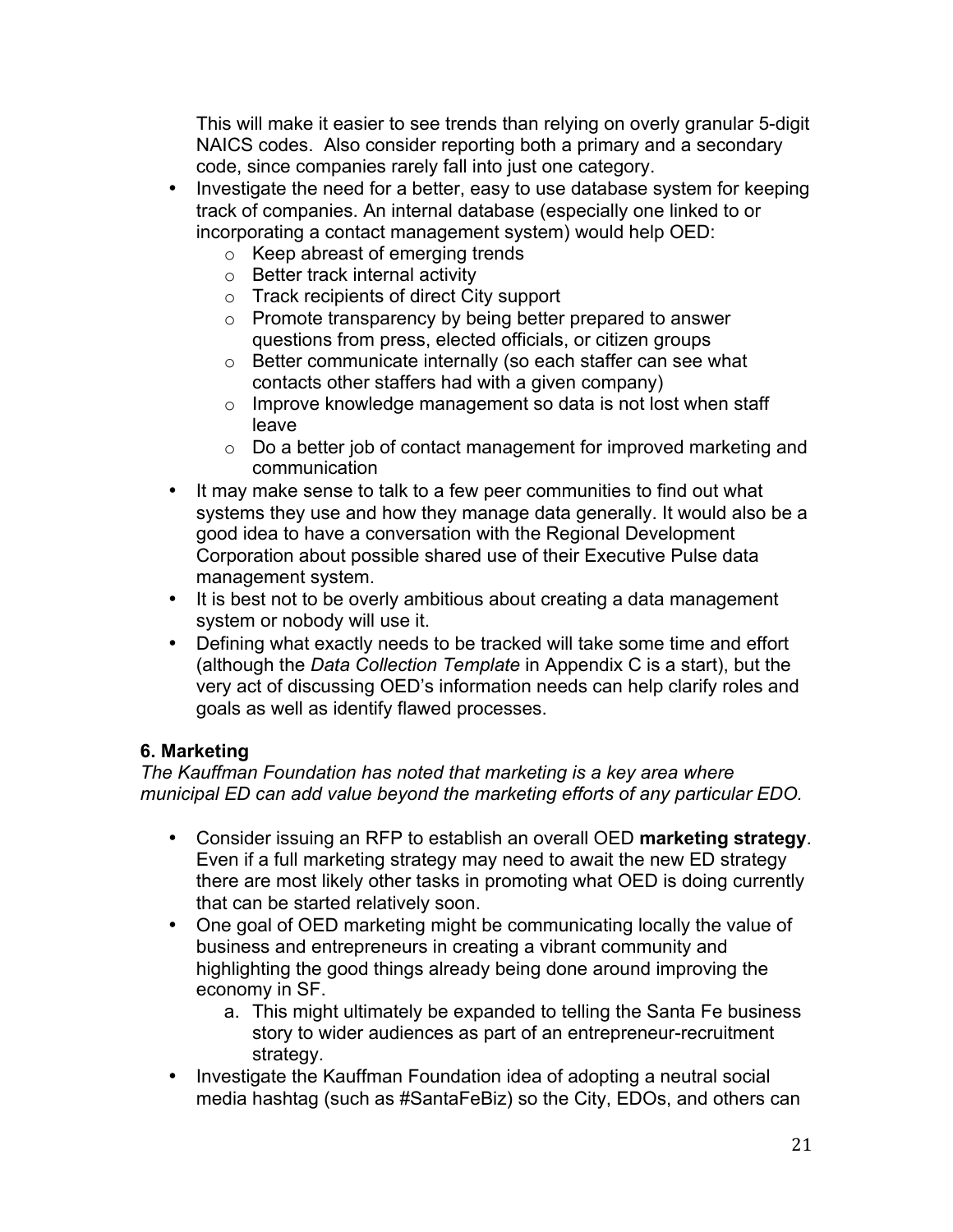better publicize events and trainings aimed at the business community.

- Explore getting more involved in Global Entrepreneurship Week as a way of telling the story of Santa Fe's entrepreneurial success, perhaps partnering with SFBI's GEW efforts. In 2017, GEW will be November 13- 19.
- Look into the potential of the common marketing of facilities such as SFBI's wet lab, SFCC's Trades and Advanced Technology Center, the Stagecoach Foundation, etc.

## **7. Inclusion**

*Based on the findings here and in the Crossroads ED report, it is important to understand whether youth, minorities, immigrants, women, low-income residents, non-English speakers, and other populations are adequately served by current ED efforts. However, only a new ED Strategy will reveal to what extent this is a community priority, where the focus should be, and what organizations will be involved.*

• A fairly "low-hanging fruit" project if there were sufficient funding and staff time to oversee the project would be to issue an RFP for entrepreneurial/business training in Spanish and/or translation of key City business information into Spanish.

## **8a. OED Knowledge—Additional Things to Learn Locally**

*The research into existing companies suggested the following ideas for potential follow-on research. Most of these are designed to provide information that can impact ecosystem support, convening, marketing, recruiting, and other ED functions.*

- Environmental, scientific, and other specialized consulting fields are niches where Santa Fe has some strength. Spend a little time trying to figure out how to support and leverage this niche. Consider conducting some visits or interviews, or hold industry-specific convenings, to find out what they need and to develop ideas for leveraging the industry. Possibilities could include asking the firms to provide internships, or to bring their conferences or user group meetings here.
- Determine what can be learned from people who moved here and started businesses. Try to find out where, specifically, they come from and why they chose Santa Fe. This could inform a marketing effort similar to Albuquerque's in which rather than recruiting companies, the City is marketed to individuals (often in tandem with tourism marketing) as a place to start or grow a business.
- Explore the distribution industry by interviewing key players like BTI (and identifying others) to find out whether or not there is the potential for growing this industry here.
- Interview some of the big knowledge organizations like NCGR and the SF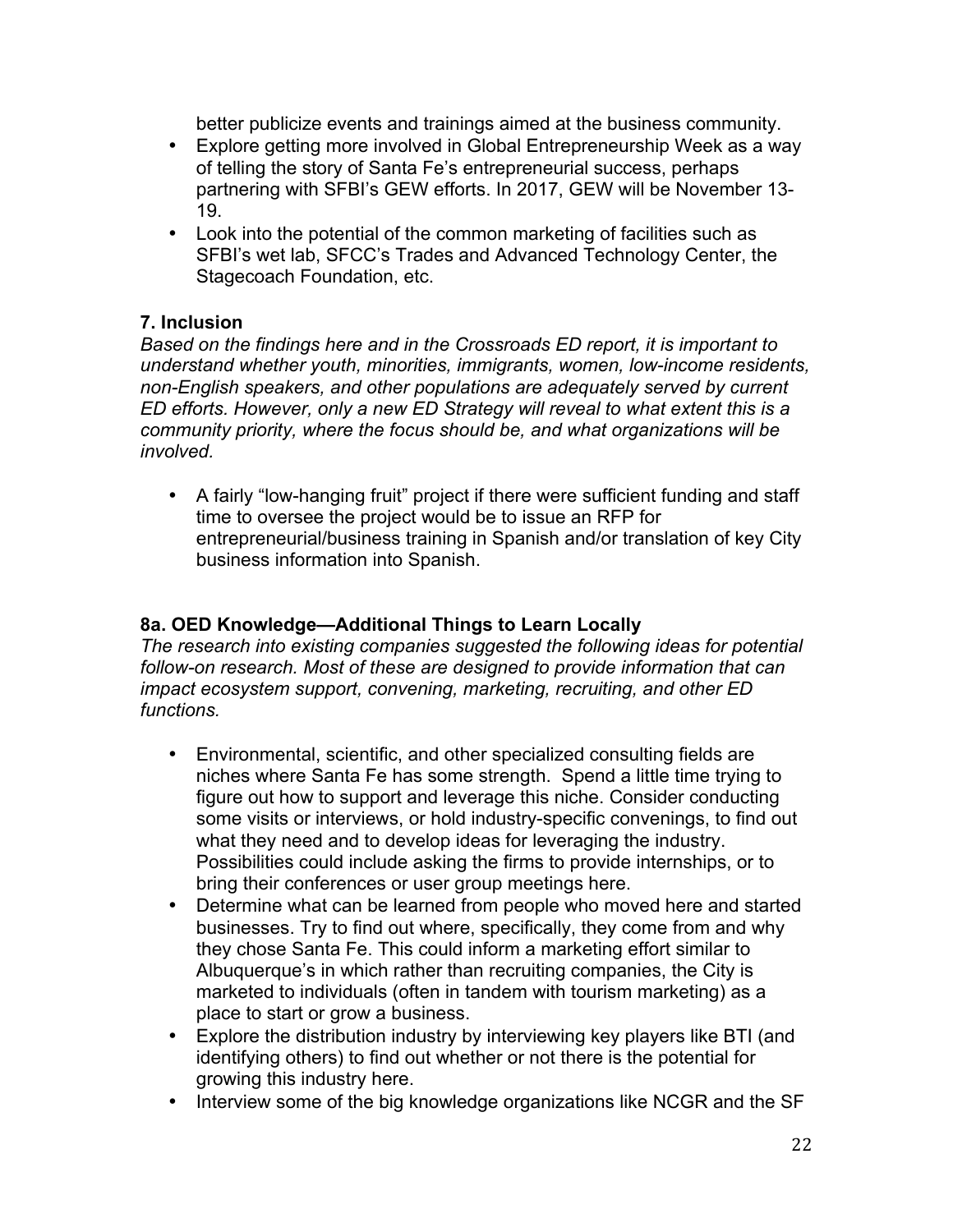Institute about how they contribute to the local economy and how they might play a greater role in ED via insight from their research, commercialization, talent attraction, providing connections to their corporate partners, etc.

- Find out if national companies with outposts here (e.g. Biohabitats, Intera, Kitware) are here mainly to serve big clients, because they rely on local labor skills, or for some other reason.
- Because Santa Fe has many small single-vertical software firms, some effort should be devoted to seeing what can be learned from them about why they are here, whether they have potential for growth, merger, etc.
- Explore the potential for targeted marketing (or strategic recruiting) based on what is learned from industry specific convenings, visits with scaleup firms, and companies with outposts here (e.g. why they are here, etc.).
- Consider an effort to document solo workers, and businesses in the "green," financial services, media/film, alternative health, and other sectors that may have strength but for which we just don't have enough data yet (and which were outside the scope of this project).

#### **8b. OED Knowledge—Best Practices Elsewhere**

- Talk to ED groups in other places about their approach to data and metrics, building connectivity among entrepreneurs, inclusion, etc. Big cities might not be the best comparators so look into smaller communities that have been successful in their ED efforts, such as Boulder, Bend, and Asheville. Regionally talk to Las Cruces and Albuquerque.
- Look at economic dashboards from other regions to get a feel for how Santa Fe might approach such a project, and whether it would be worthwhile. (Portland, OR and Minneapolis might be useful to start with).
- Boulder has become a hub of natural food and products manufacture; it could be useful to talk to their trade association, Naturally Boulder, about what they have learned in their evolution as this may shed light into how industry convenings (not just those for food) might be structured.
- Albuquerque would also be useful to talk to specifically about:
	- $\circ$  How their "Living Cities Integration Initiative" uses a data driven shared accountability method (as this may have implications for EDO collaboration here)
	- o Whether there are any lessons to be learned from ABQ's "Navigator" program that might inform a business outreach effort here; ABQ has 4 people doing this. See: http://bit.ly/2qOIeRF
	- $\circ$  How their efforts to market the region as a place for entrepreneurs and businesses to relocate are working out.
- Look at what Grants, NM is doing in solo work, funded by the NM Jobs Council. Here's a link with more information: http://bit.ly/2qK2KHT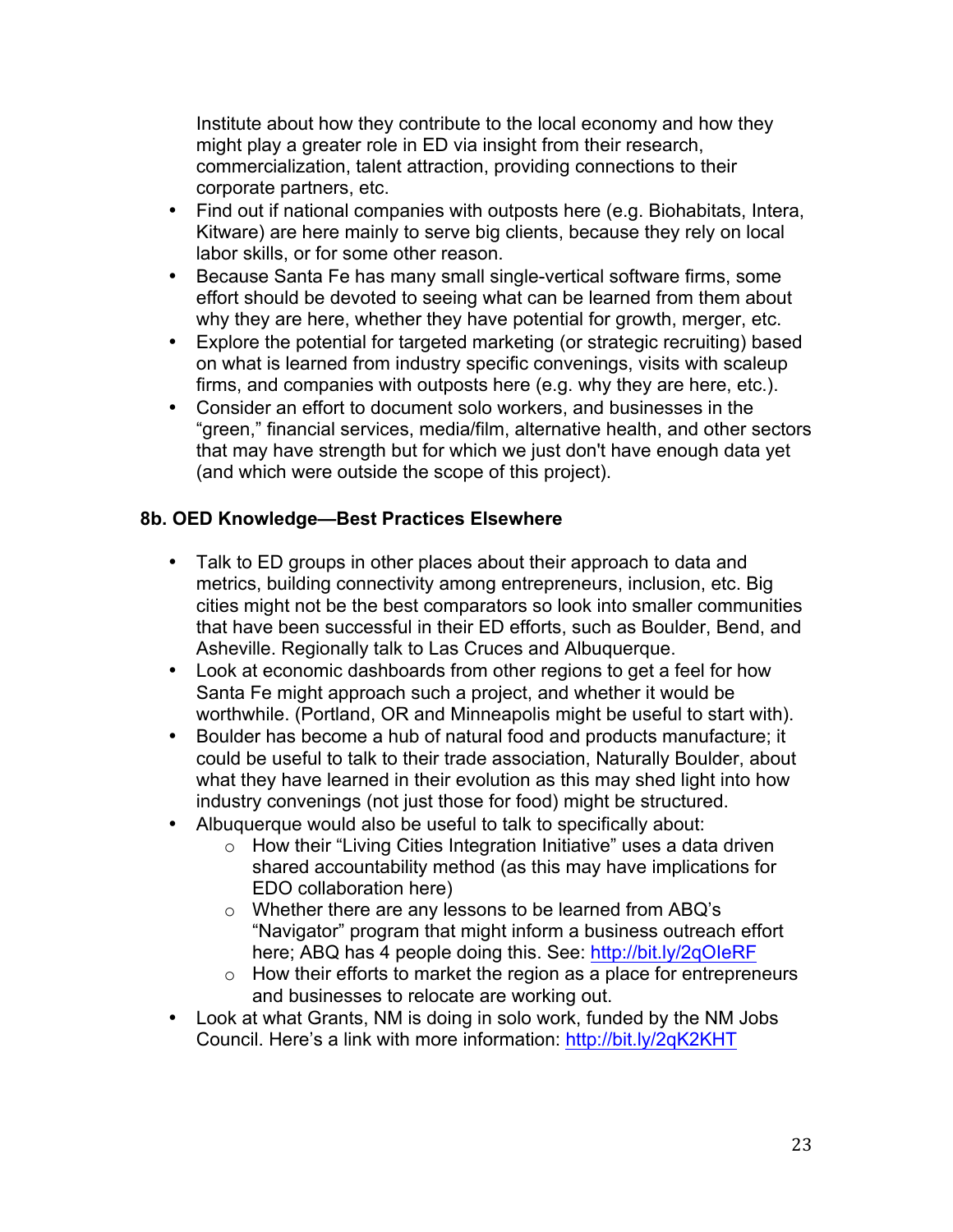# **9. Funding Mechanisms for ED Projects**

*The issue of whether the Santa Fe has the capacity (or is even eligible) to pursue philanthropic or grant funding is an open issue; the City probably needs to make a little more headway on defining priorities before a grant-seeking strategy is enacted. This will help alleviate the problem of going after dollars just because they are available even if the funding doesn't advance priorities and ends up being a distraction. The goal of this section is merely to provide a quick introduction to some potential funders to raise the possibility of a future funding effort.*

The **McCune Foundation** has an interest in economic inclusion; it may be worth investigating what they have funded in ABQ to see if they may a target for funding an inclusion project here. Details here: http://bit.ly/2rNKBsS

The **Santa Fe Community Foundation** has an interest in workforce development and in supporting public policy, civic engagement, community organizing, and public information to improve economic opportunity. They have both a Spring and a Fall grant cycle. It is unclear whether the City is eligible to apply (not being a nonprofit organization), but there still could be collective projects that OED has an interest in that would be eligible if run through a nonprofit. http://bit.ly/1S44wcW

#### **New Mexico Economic Development FUNDIT Program**

FUNDIT was created to assist communities in accessing financing from a group of agencies simultaneously. In order to bring a project before FUNDIT the project should be listed as a priority on the local Infrastructure Capital Improvement Plan (ICIP), Economic Development Plan, and/or Comprehensive Master Plan. Since one of the things they fund is feasibility studies, it may be worth inquiring whether the City could apply for funds to help fund the new ED Strategic Plan. Current application deadline is June 16, 2017. More information at: http://bit.ly/2smu4tf

The **Kauffman Foundation** is not known for having extensive grantmaking, but they do have cycles every now and again. For instance, in 2017 they announced the "Inclusion Open." If inclusion turns out to be an aspect of ED that is identified in the new strategic plan, it could be worthwhile to see if Kauffman will continue this grantmaking in 2018.<sup>22</sup>

*Today we launch the 2017 Inclusion Open, a grant program to help organizations clear the path for diverse makers, doers and dreamers to pursue their ambitions. We are looking for nonprofit and for-profit organizations with uncommon solutions to level the playing field for entrepreneurs who have been excluded due to barriers related to their gender, race, age, geography, disability or sexual orientation, or their status as veterans or displaced workers. Qualified grant candidates may offer direct support, such as access to training, mentoring and capital; or they may address the root causes of barriers, such as bias,* 

 <sup>22</sup> Kauffman Foundation press release, April 18, 2017.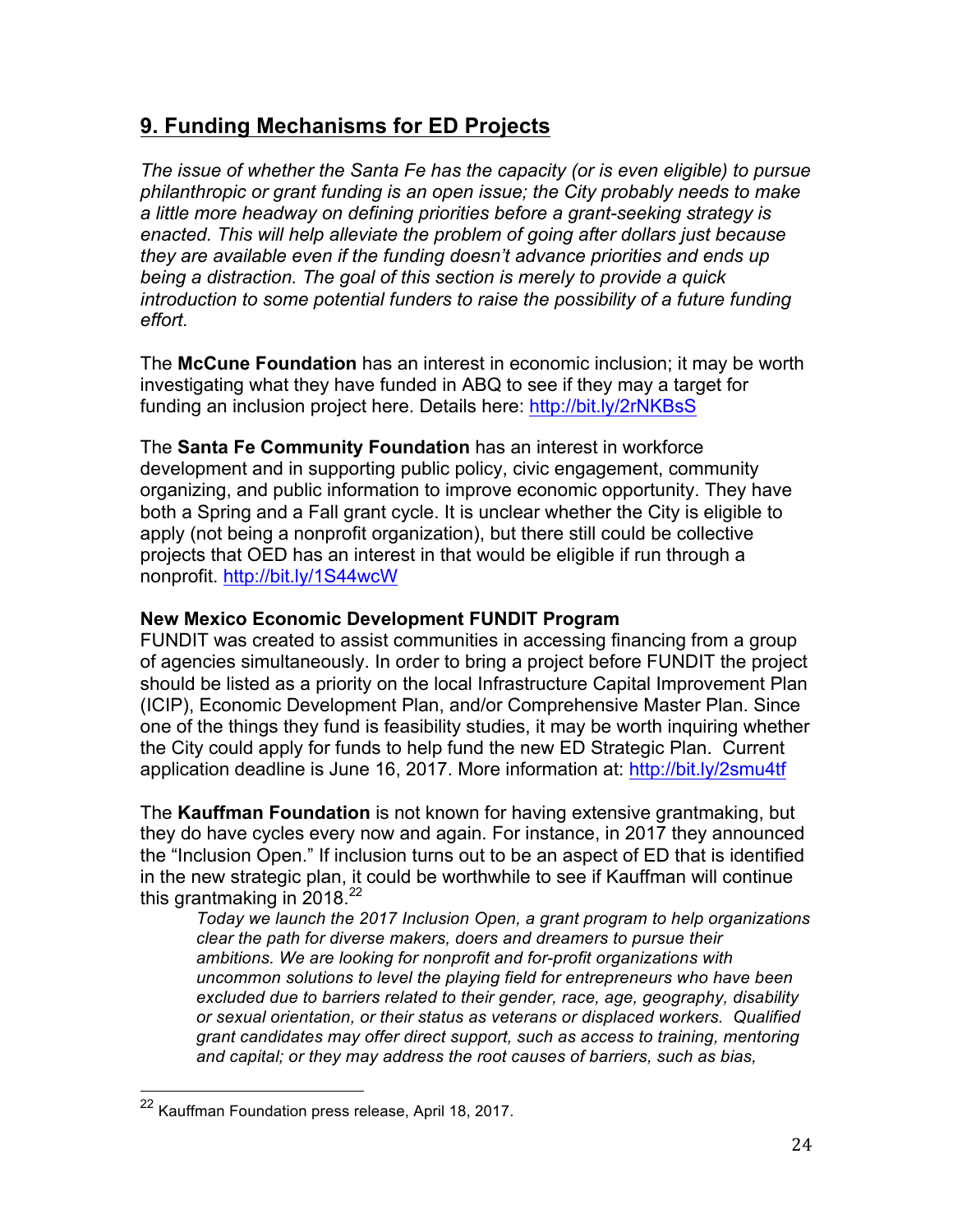#### *poverty, declining infrastructure, social isolation and demographic shifts.*

Since OED has an existing relationship with Kauffman, it could also be worth seeing if they had any interest in funding an entrepreneurship summit (possibly in Santa Fe?) for smaller communities as an adjunct to their Metro Summit. (This would not directly benefit Santa Fe in terms of funding but could be a way of enhancing visibility and engaging in best practices with peer communities.)

The U.S. Department of Commerce, **Economic Development Administration (EDA).** Both SFBI and the Regional Development Corporation have had success getting funding from EDA. Time will tell whether EDA will fall victim to Federal budget cutting, but as long as EDA funding exists, OED may want to keep abreast of EDA's interests to see if there is anything worth applying for. Some caveats are the difficulty of actually preparing an application, finding a suitable project, the complexity of grant reporting, etc. A more likely scenario may be having a local EDO serve as the lead organization with the City playing a partnering role. Since EDA often rewards regional collaboration, the best role for OED might be in bringing together regional players to come up with a strategy for seeking EDA funding that might flow to a variety of organizations. *Note: After the prior paragraph was written, EDA announced the availability of a total of \$17 million in funding under their Regional Innovation Strategies program. See: http://bit.ly/2rsRIUO*

#### **W.K. Kellogg Foundation**. http://bit.ly/2smzODd

 

Although Kellogg seems primarily interested in urban projects, the fact that it has a commitment to New Mexico makes it an interesting prospect. They are particularly interested in issues of economic inclusion<sup>23</sup>:

*We also focus our work on helping industries and technical education programs align so there are clear pathways to employment for diverse populations. We support families in developing a base of financial security that will enable them to support and engage in the education of their children and to save for the future.*

The **NM Gas Company/Emera** has established a \$5 million economic development fund to support projects in New Mexico communities and gave \$500,000 to Albuquerque for its efforts to create Innovate ABQ, so it may be worth investigating this path further. See http://bit.ly/2rVqWqq

The **NUSENDA Foundation** has focused primarily on Albuquerque but because they also have a presence in SF it may be worth talking with them. They are particularly interested in supporting novel funding mechanisms for businesses: http://bit.ly/2smJRIn

*Nusenda Credit Union has also piloted innovative programs, such as the Co-Op Capital program, where associations can create and collateralize loan programs that benefit both the member association and local entrepreneurs.*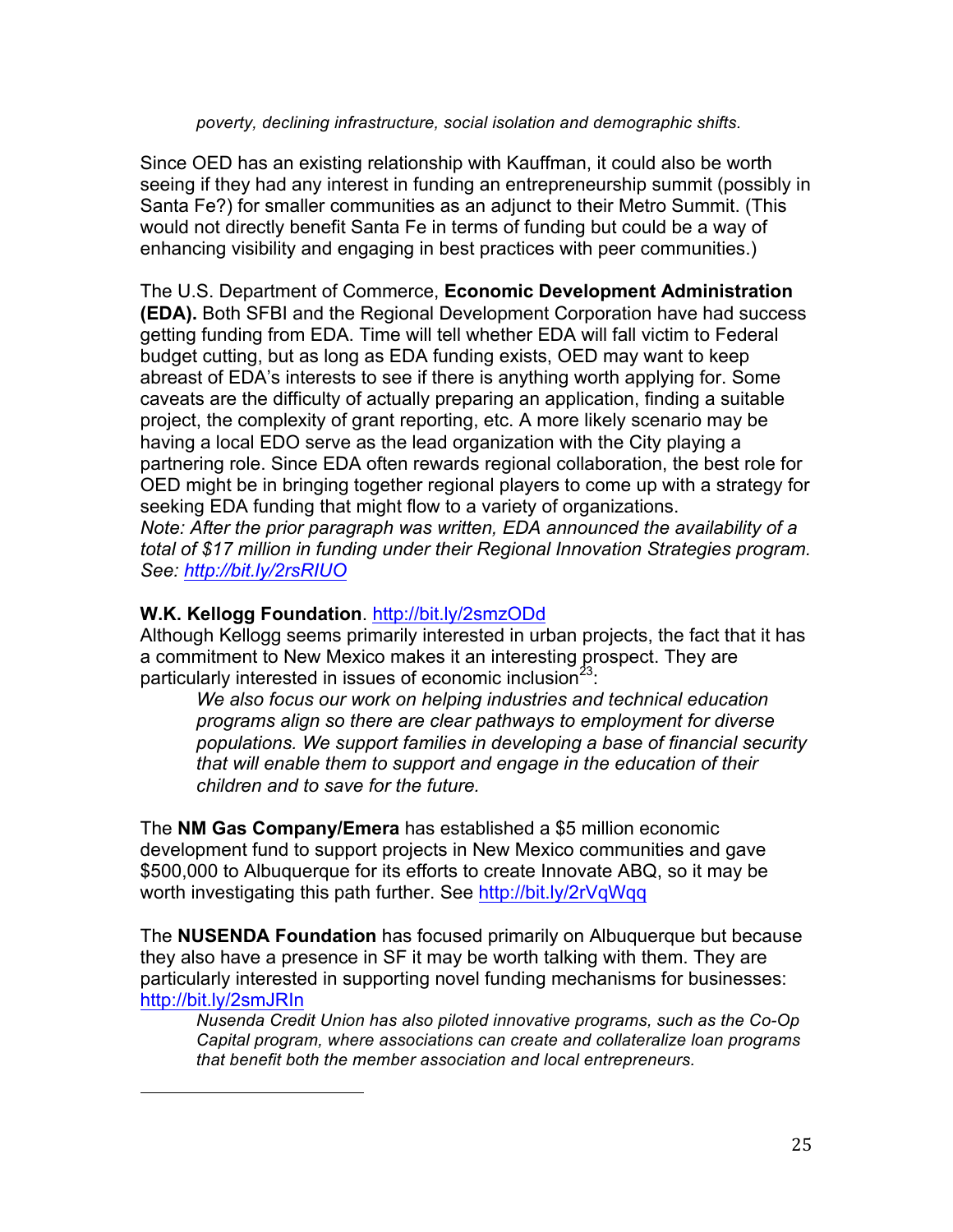# **Appendix A Report on Best Practices on Measuring Economic Development Efforts**

*Originally submitted November 9, 2016*

## **Goals**

The goal of the overall project is to better characterize the actual situation on the ground regarding entrepreneurs and entrepreneurship in Santa Fe. A primary focus is a better understanding of the entrepreneurs served by economic development organizations (EDOs) funded by the City Office of Economic Development (OED): who are they, what sorts of businesses are they starting, what paths brought them here, what EDO services are they using, etc. The findings will serve as a baseline, with the ultimate goal of assisting the Office of Economic Development (OED) to:

- inform overall ED strategy
- identify local trends
- fill gaps in services to entrepreneurs and improve partnership among local EDOs
- shed light into how success and progress might be measured for EDOs and the City OED efforts overall
- provide information to help set priorities for marketing the region for economic development purposes
- position itself for possible grant funding from national foundations

**Limitations.** This project emphasized the somewhat narrow universe of entrepreneurs and their support and did not address larger economic development issues such as infrastructure, recruitment, economic/tax analysis, industry cluster analysis, workforce, regulatory policy, land use, housing, neighborhood development, tourism, access to capital, etc.

**Best Practices Overview.** The project began with this review of some of the recent literature from thought leaders in the area of entrepreneurial support and economic development metrics. The findings will influence the overall approach and also the specific data points that are gathered in the entrepreneur/startup categorization (the second task of the project). The findings will also contribute to final recommendations made at the conclusion of the project.

Right after this project began, a project to re-visit the City's overall Economic Development Strategy was initiated. Even though the examination of "best practices" in this report was focused narrowly on the areas of characterization of entrepreneurial ecosystems and economic development metrics, there were many instances where it seemed worth pointing out that final decisions (about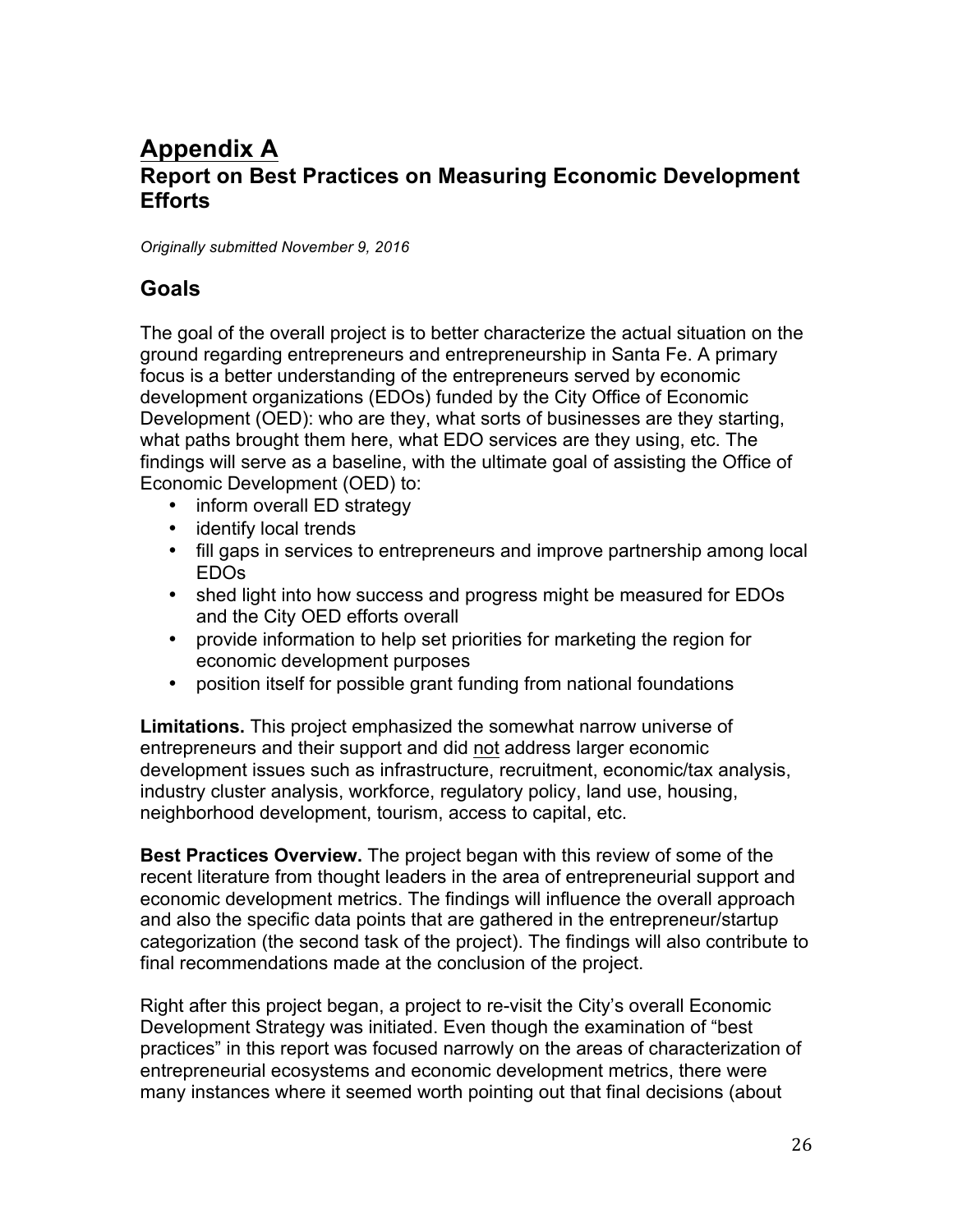issues such as measurement, new initiatives, etc.) can only be made when a strategy is finalized.

## **High-Level Summary on Overall Economic Development Metrics**

Because the Santa Fe OED is interested in better understanding how it (and the EDOs it supports) can report impacts of economic development efforts in general (beyond just those relating to entrepreneurial ecosystems), the project is providing this overview of current research into ED metrics.

**Activity ("input") Measures.** EDOs have tended to rely on a few types of metrics when assessing their economic development impacts. Generally "activity" measures look at things that can be easily counted, even if these measures don't really say anything about impact, outcomes, or effectiveness. Examples of this would be tracking how many clients have been served, how many attendees at workshops, etc. There is nothing inherently wrong with this type of measure, but policymakers need to be aware of their limitations.

**Outcomes.** The second set of commonly used ED measures is aimed more at tracking "outcomes" of ED. This includes things like tracking results at the level of the firms that have been assisted, such as follow-on investment, and the most common metric: "job creation" (or its variants of "jobs retained" or "jobs attracted"). Because "job creation" is the most commonly used metric, it is worth detailing some of the many limitations of the measure. Here are a few:

- The degree to which job creation can be directly attributed to any sort of support (be it financing, advice, etc.) is suspect: companies create jobs, EDOs provide support around the margins
- It is also difficult to determine whether the job creation would have happened anyway, even if EDO support had not been provided
- Job creation may follow a year or more after the support is given, making the direct connection even more tenuous
- If companies are tracked over time, what time period is appropriate, and are job losses ever accounted for or only gains?
- Unless a survey is administered by a neutral third-party, companies may feel under an obligation to "tell the EDO what it wants to hear" in order to maintain good relations or position itself for further support
- For an organization like the City that may want to track aggregate job creation by its EDO contractors there is also the issue of duplication: if companies aren't tracked and reported by name there is a great potential for double-counting if several EDOs serve the same client

**Satisfaction.** A third set of measures can be grouped under the general rubric of "customer satisfaction." These often come in the form of surveys that ask companies about satisfaction with services received, the general utility of the ED services received, or qualitative impacts. As one study has noted, "the more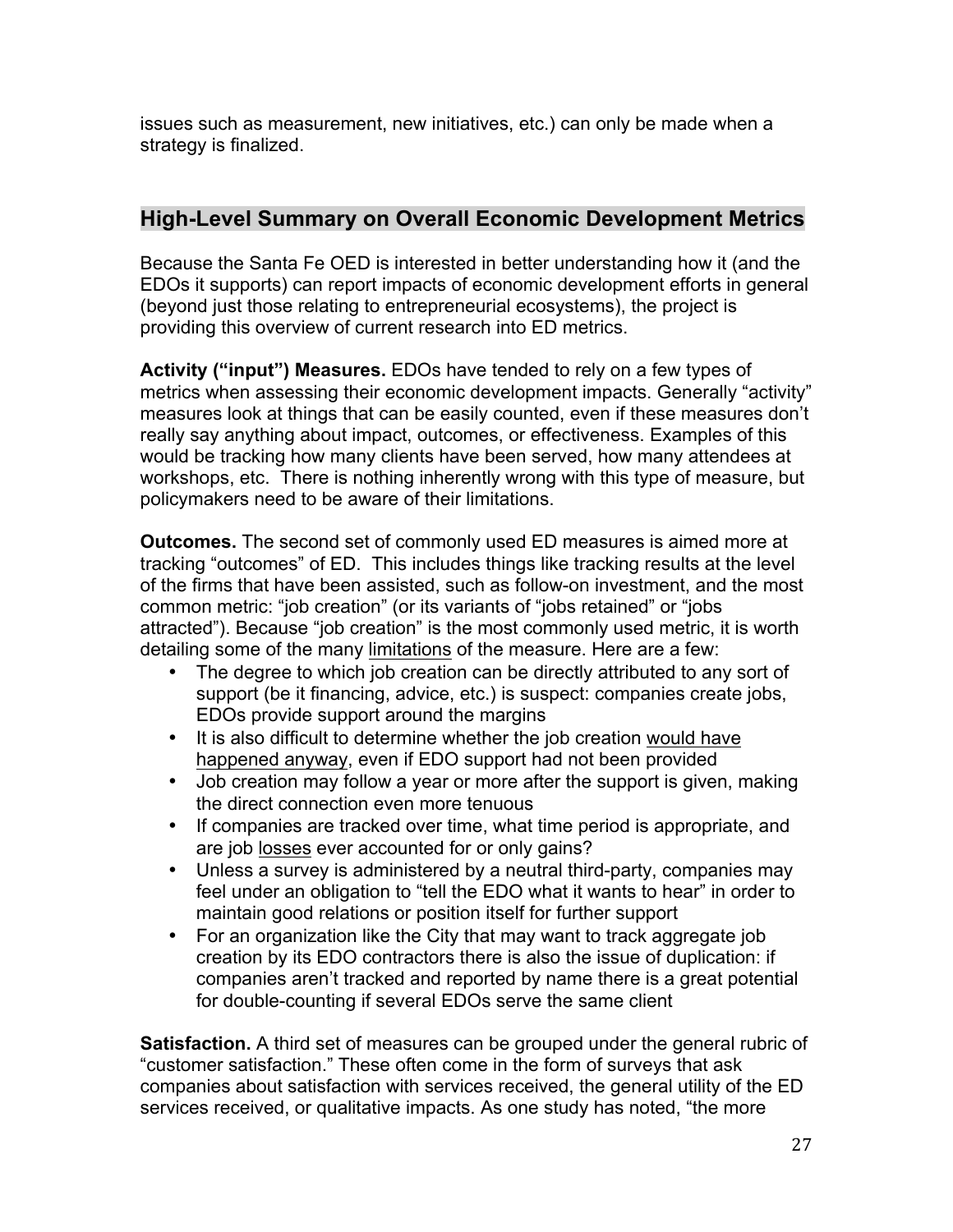useful surveys, however, ask specific questions about how the assistance provided to the firm has affected its behavior."24

These traditional metrics have increasingly come under fire, and yet they persist.<sup>25</sup>

Performance measurement is more complex and difficult in economic development than in many other fields. While economic developers play critical roles in the health of their communities' economies, the results of their efforts often are not immediate or may appear disconnected from their efforts. Much of their high-value work involves building relationships and making connections, and this work may not pay off for months or even years. In addition, much of their impact is influenced by market, demographic, and other forces outside of their control. These are some reasons for continued use of old economic development metrics.

**Economic Modeling.** A more detailed process is to delve into overall municipal or regional economic impacts that follow ED efforts by using economic modeling.<sup>26</sup>

To calculate fiscal and employment benefits of local economic development policies requires an economic model that takes the initial effects of the policies on local business activity, and calculates the impacts on the overall local economy, including multiplier effects on suppliers and retailers, and effects on local population growth. A variety of such regional models are commonly used by economic development agencies in the United States, most prominently the REMI model and the IMPLAN model. Once the overall impacts on all local business activity and population growth are determined, these impacts need to be translated into impacts on state and local government budgets, and local employment benefits.

<sup>&</sup>lt;sup>24</sup> W.E Upjohn Institute for Employment Research, Evaluating the Impacts of Local Economic Development Policies On *Local Economic Outcomes: What Has Been Done and What is Doable*? 2002. http://bit.ly/2oDvwEB

<sup>25</sup> Economic Development Research Partners, *Making it Count: Metrics for High Performing EDOs*, February 2013. http://bit.ly/2nED2lf See also: Brookings Institute, *Performance measurement in economic development – even the standard can't live up to the standard,* August 2016. http://brook.gs/2bRb78Y

<sup>26</sup> W.E Upjohn Institute for Employment Research, *Evaluating the Impacts of Local Economic Development Policies On Local Economic Outcomes: What Has Been Done and What is Doable?* 2002, http://bit.ly/2oDvwEB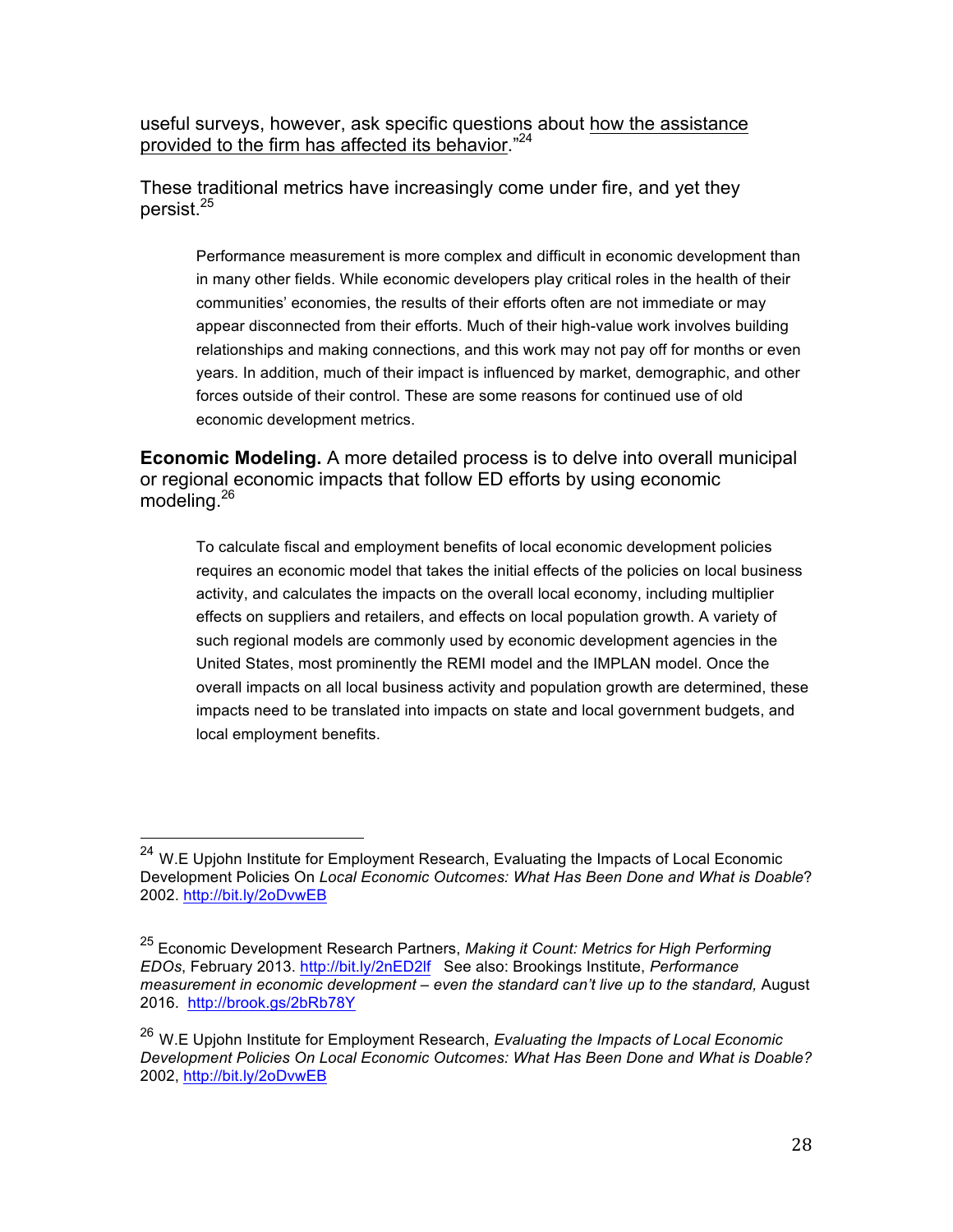(Note that because the article cited above is from 2002, there are newer economic models, such as RIMS II that have been developed since this article was written.)  $27$  This sort of measure does not attempt to ascribe changes to specific EDO programs but is aimed more at gauging overall impacts and community economic health. A project such as this sort of modeling is a large undertaking and would only make sense as part of a larger strategic initiative.

One very specific measure of an economy that falls into this category is the measurement of economic "leakage." This approach is one component of the "localism" policies advocated by the Business Alliance for Local Living Economies (BALLE), whose founding board member Michael Shuman, was recently engaged by a local organization to conduct a leakage analysis of the Santa Fe economy.<sup>28</sup> In this view, economic development efforts should be aimed at reducing the amount of dollars that flow out of a community (via citizens purchasing online rather than from a local store, or by companies purchasing goods and services from vendors in other states or countries). Localism initiatives track their impacts by measuring reductions in economic leakage over time.

**Storytelling.** Although not an actual measurement, many EDOs have found that they can communicate their impacts better to citizens and elected officials by supplementing hard data with stories about actual companies, how they have been helped by the EDO, and how they have flourished post-support.

**Multi-factorial.** Researchers active in the world of EDO metrics have suggested an alternative categorization that goes beyond just measuring "program effectiveness" to examine a wide array of dimensions. $^{29}$ 

- **Internal**—measures activities that help an EDO conduct the business of the organization (irrespective of specific programs and functions).
- **ED Program**—helps an EDO measure the performance of its specific economic- development-related functions. (*Note: this is the category that encompasses most of the "traditional" measures outlined above*.)
- **Relationship Management**—measures the EDOs' efforts made to build and strengthen relationships with internal and external stakeholders.
- **Community**—measures the community's well-being. Some localities try to measure broad changes in outcomes, such as tracking changes in regional personal income or the tax base over time. This is something that

 <sup>27</sup> For a good overview of economic modeling for economic development, see *Review of Economic Models: RIMS II Discussion*, September 20, 2015 at http://bit.ly/2nA3ACA

 $28$  Note, because this study has not yet been completed it is not cited here.

<sup>29</sup> Economic Development Research Partners, *Making it Count: Metrics for High Performing EDOs*, February 2013. http://bit.ly/2nED2lf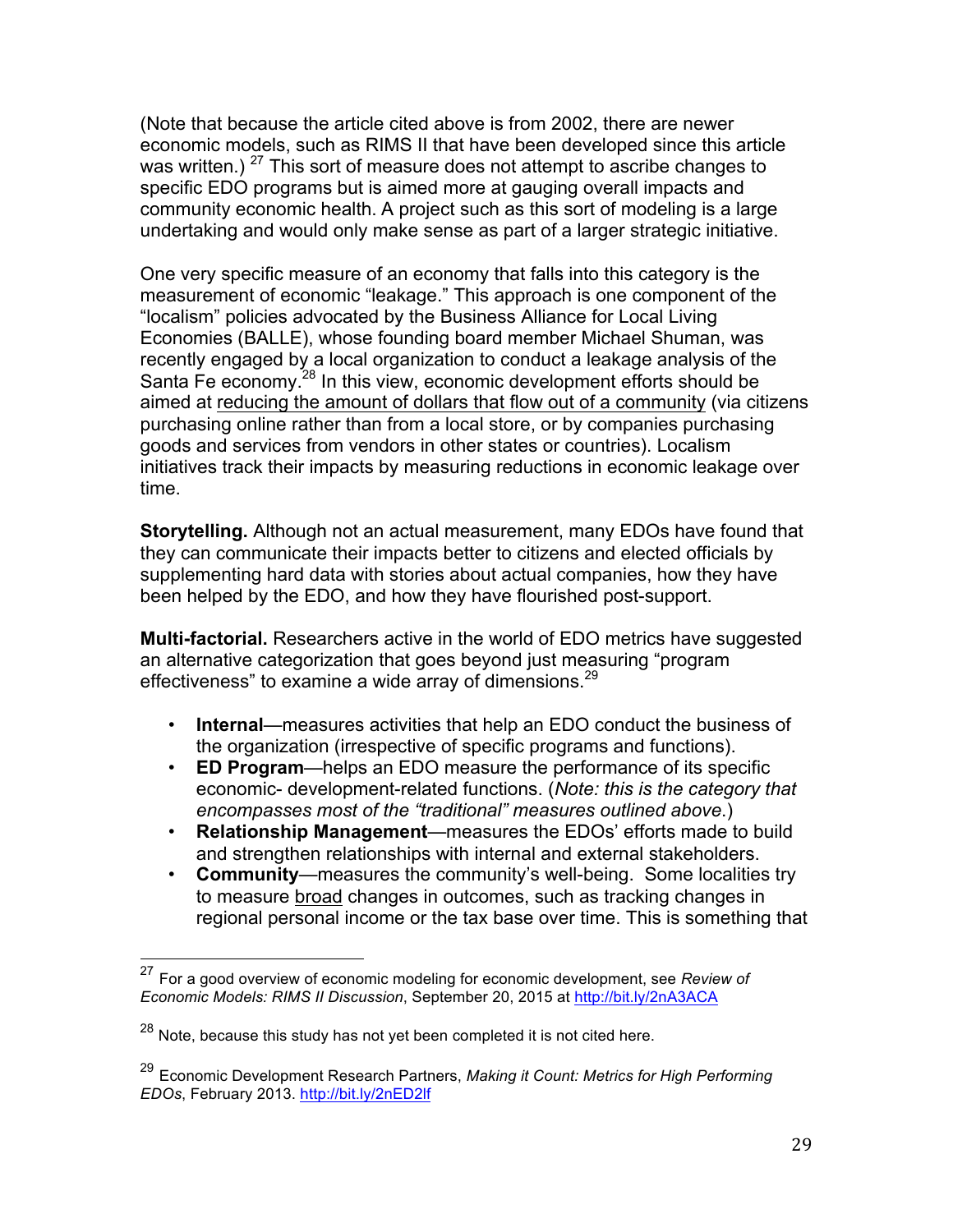makes more sense when done by a governmental entity rather than an individual EDO. Measures like this can be useful in creating a broad-brush assessment of regional economic health, yet the ability to attribute outcomes to particular EDO programs still faces the limitations outlined above regarding job creation metrics.

#### **Metric caveats**

As noted by the EDRC metric study: "Performance measurement is not for the faint of the heart." EDOs face many challenges, including these noted by the  $FDRC<sup>30</sup>$ 

- A lack of accurate and timely data. Sometimes the data is not granular enough to effectively pinpoint the work that EDOs have done.
- Stakeholders' misinterpretation of the data. EDOs oftentimes struggle with demonstrating value and return on investment without inappropriately taking credit for successes and misrepresenting data. At the same time, some feel pressured to show "big wins" to investors and decision-makers, lest they are not interested in funding economic development activities.
- Inconsistent metrics that can complicate performance measurement over time and across programs/projects.
- A lack of time and budget resources needed to collect useful data. EDOs that collect data through surveys of local companies may struggle to gather responses due to either a lack of time or confidentiality concerns.
- A desire among many EDOs and stakeholders to quantify everything, when quantitative data alone is insufficient to effectively capture the full range of an EDO's efforts.

There is also the issue that without an overall strategy to guide ED activities, metrics can often exist in a vacuum.

**Implications for this project**: the project will interview the key OED grantees (BizMix, VAF, SCORE and SFBI) to understand how they view the world of performance measurement and to understand why they have chosen the metrics they use. It needs to be stressed that although as a major funder the City OED can urge its EDO grantees to look at metrics in a certain way, EDOs have other funders and boards that may dictate how they are required to measure success, so the EDOs may not be able to comply with any City requests. One potentially promising area of investigation will be into "relationship" metrics as mentioned above, as these are intended to track how EDOs partner and collaborate with each other, and the OED has an interest in seeing that its grantees are working together.

 <sup>30</sup> Economic Development Research Partners, *Making it Count: Metrics for High Performing EDOs*, February 2013. http://bit.ly/2nED2lf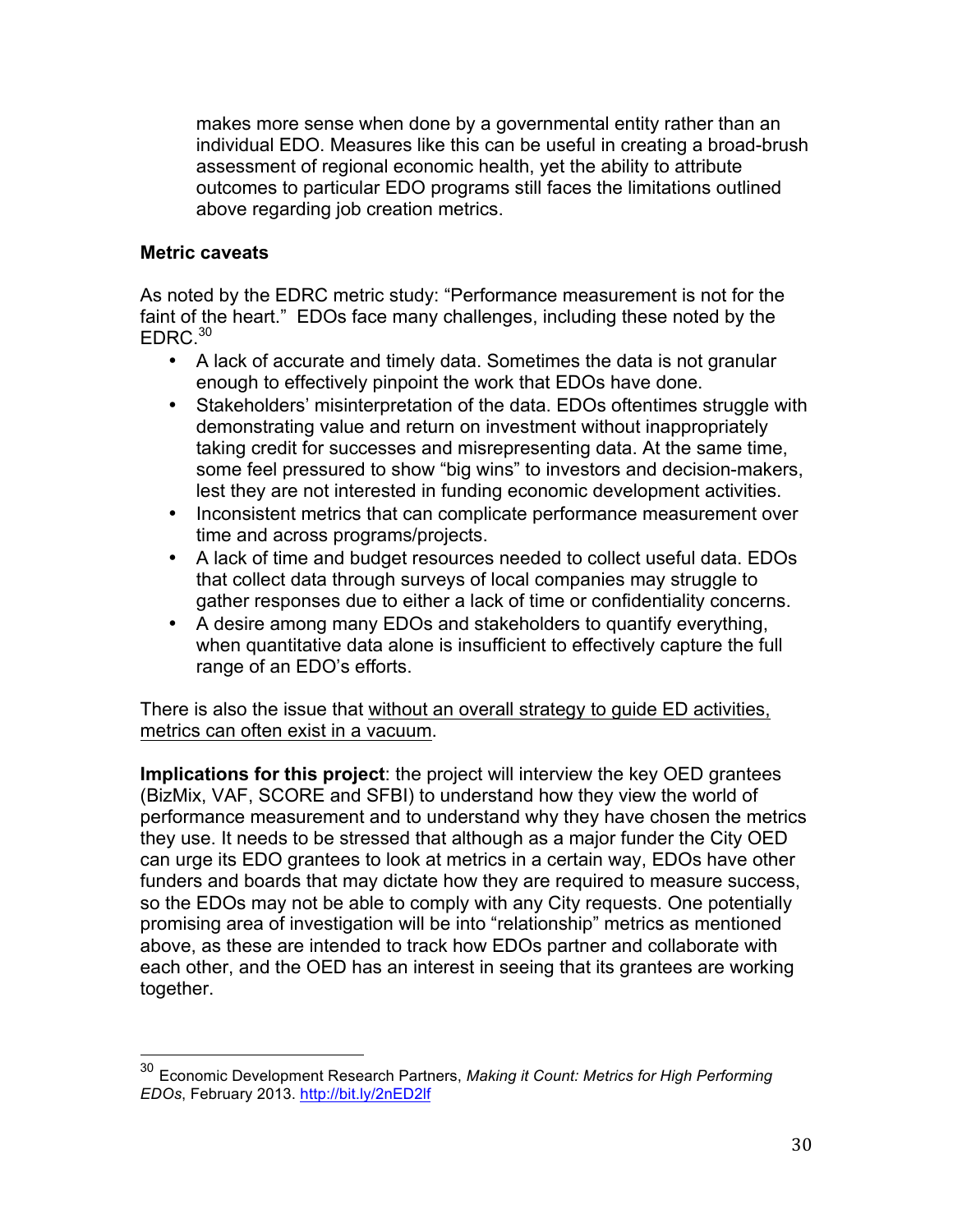## **Approaches to measuring entrepreneurial ecosystems**

A subset of efforts to measure economic development efforts generally is the attempt to measure improvements in the actual environment for entrepreneurship. An initial assumption was that this project might examine certain measures of entrepreneurial ecosystems proposed by the Kauffman Foundation, the national "thought leader" in entrepreneurship. These measures were developed to help regions measure the impact of initiatives to improve entrepreneurship. Kauffman is firmly in the camp that believes that regions should strive to measure the outcomes, rather than "activities" (or inputs) associated with these efforts.

#### Kauffman acknowledges that the measures adopted will depend on what the community decides it wants to focus on when supporting entrepreneurship.<sup>31</sup>

In some places, the desired outcome is simply more: more entrepreneurs, more companies, and more jobs. Other communities design their ecosystem efforts around a particular type of company or type of job. Some regions, moreover, see the " entrepreneurial ecosystem" as a marketing effort, and focus on a particular type of individual they hope to attract to their area. For other cities, the only thing that matters is the " exit" —initial public offerings and acquisitions.

Kauffman's primary outcome measures of entrepreneurial ecosystems are<sup>32</sup>:

- **Density**: density of new and young firms, defined as the number of new and young companies per 1,000 people in a geographic area; share of employment in new and young firms; and high tech (or the region's preferred sector) density.
- **Fluidity**: population flux, or the level at which people move between cities or regions, providing a constant remixing that is key to idea generation; labor market reallocation, or people's ability to find the right match of jobs within a region; and number of high-growth firms.
- **Connectivity**: program connectivity, or how connected entrepreneurs are with resources and each other; spinoff rates, which indicate the extent to which successive waves of new companies are created; and dealmaker networks, which inform entrepreneurial leaders about how effectively deal professionals are establishing relationships and facilitating new firm formation.
- **Diversity:** economic diversification, which ensures that a city or region is not overly reliant on a particular industry; immigration, or how effectively the ecosystem attracts and assimilates immigrants, who tend to start companies more frequently than the native born do; and income mobility, or how well the entrepreneurial ecosystem diversifies economic opportunity.

 <sup>31</sup> Kauffman Foundation, *Measuring an Entrepreneurial Ecosystem*, March 2015.

<sup>32</sup> *Four Indicators to Assess Local Ecosystem Vibrancy*, Kauffman Foundation, March 16, 2015, http://bit.ly/1LPQw4M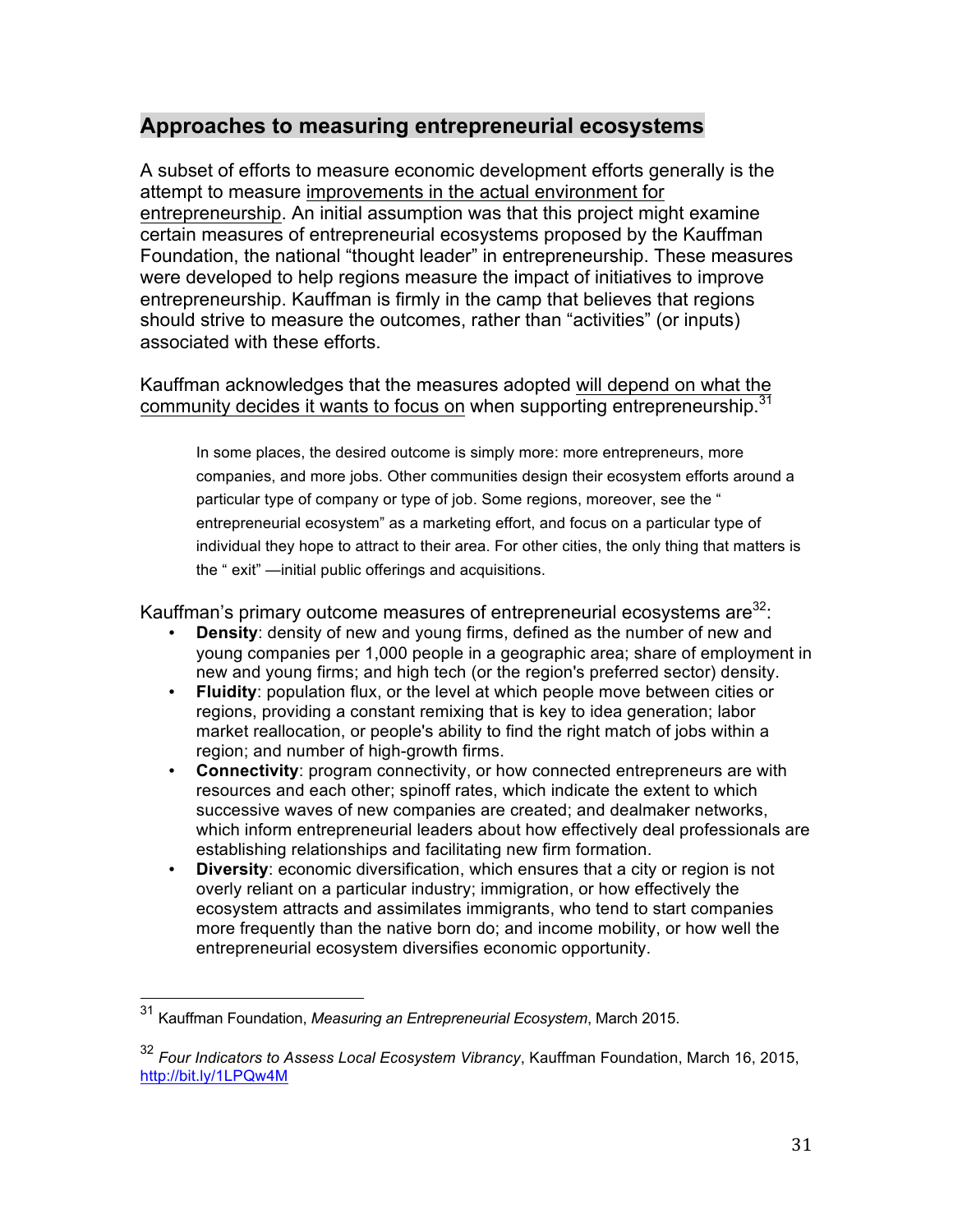The general idea is that tracking some or all of these measures over time can be an indicator to how the ecosystem is improving or declining.

One "flavor" of the Kauffman density metric was referred to in the recent announcement that Santa Fe ranked  $13<sup>th</sup>$  among metropolitan statistical areas in the percentage of employment attributable to startups in 2014. Santa Fe's rate was 3.7%, well above the national average of 2.1% of employment attributable to startups.<sup>33</sup>

Some work that has already been done on density—specifically the density of high-technology firms—included a glimpse into Santa Fe. This particular study (from 2013) believes that, even though new firms are generally the greatest creators of net new jobs, not all new firms are created equally, with high technology firms having an outsized influence.<sup>34</sup>

Of new and young firms, high-tech companies play an outsized role in job creation. Hightech businesses start lean but grow rapidly in the early years, and their job creation is so robust that it offsets job losses from early-stage business failures. This is a key distinction from young firms across the entire private sector, where net job losses resulting from the high rate of early-stage failures are substantial.

This study found that between 1990 and 2010 the density of hi-tech startups in Santa Fe increased from 1.2 to 1.6 (which is in the second-highest tier of density categories nationwide)<sup>35</sup>. This is particularly impressive considering that Santa Fe does not seem as strong in some of the key building blocks of technology communities (such as having a nearby research university): $36$ 

The data provide a number of insights. First, each of the high-density metros has one of three characteristics, and some have a combination: they are well-known tech hubs or regions with highly skilled workforces; they have a strong defense or aerospace presence; they are smaller university cities.

Still the notion that certain new businesses have an oversized influence on the jobs situation is a useful one. This is not to say that there should be a single-

 <sup>33</sup> *Job Creation from Startups as a Percentage of Total Employment in Metro Area*, U.S. Department of the Census, Business Dynamics Statistics, September 2016.

<sup>34</sup> Kauffman Foundation*, Tech Starts: High-Technology Business Formation and Job Creation in the United States*, 2013. http://bit.ly/2qITUGs

 $35$  In this particular way of looking at density, a value of "1" indicates that the region's high tech density is the same as the average for the entire U.S., so anything over a 1 indicates a greater density.

<sup>36</sup> Kauffman Foundation*, Tech Starts: High-Technology Business Formation and Job Creation in the United States*, 2013. http://bit.ly/2qITUGs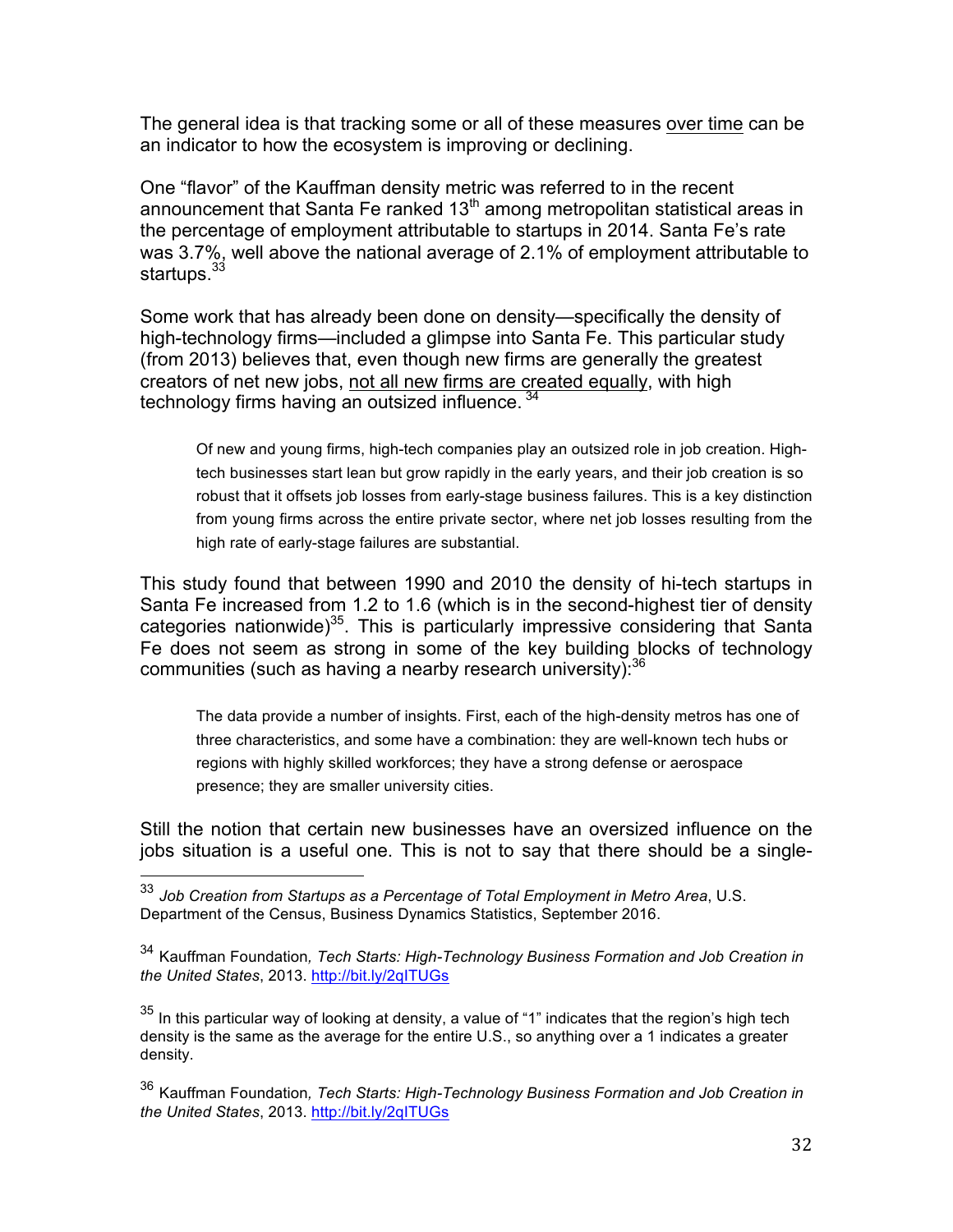minded focus on technology companies, but it does suggest that getting good baseline data on local technology firms should be one aim of this project.

As with so many metrics, it all comes down to what, exactly, a community is trying to achieve. Since, as noted above, the City is only just beginning to revisit its strategy for economic development, this project concluded that focusing on more "real world" measures would take precedence over trying to replicate all of the Kauffman measures.

However, once new strategic priorities have been established, an assessment of some or all of these Kauffman measures may make sense, to serve as a baseline to measure progress over time. In fact, the Kauffman measures can be useful for initiating community conversations about goals and priorities when developing an overall strategy.

#### **Implications for the Project**

 

A companion report will detail the exact proposed categorizations of companies and entrepreneurs—influenced by the Kauffman measures—that are ultimately selected for this project.

However, some key Kauffman findings: notably that there are increasing numbers of immigrants, minorities, and people between 35 and 44, among the ranks of entrepreneurs; as well as the finding that a large proportion (nearly 25%) of new entrepreneurs are now made up of people between 55 and 64, all suggested that our project look at entrepreneur age and origin when categorizing entrepreneurs.<sup>37</sup>

Given the importance attributed to technology firms, this project will make an attempt to capture information on Santa Fe-based technology firms, even those that have not been served by one of the EDO grantees.

Despite not diving too deeply into the Kauffman metrics, this project will attempt to capture, even if only anecdotally, conditions on the ground that can shed light on connectivity (e.g. how companies and institutions spin off new companies and entrepreneurs); fluidity (trying to discern patterns in who is coming to Santa Fe to start businesses) and diversity (paying attention to the businesses and entrepreneurs who represent immigrants and non-technology business sectors).

Since "stage" is generally recognized as important, the effort will try inasmuch as possible to capture the stage of companies served by the EDOs. Generally the

<sup>37</sup> Kauffman Index 2016; *Startup Activity; National Trends*, August 2016; Kauffman Foundation, *Incentives for Silver Startups*, 12/07/15. http://bit.ly/2qOOicS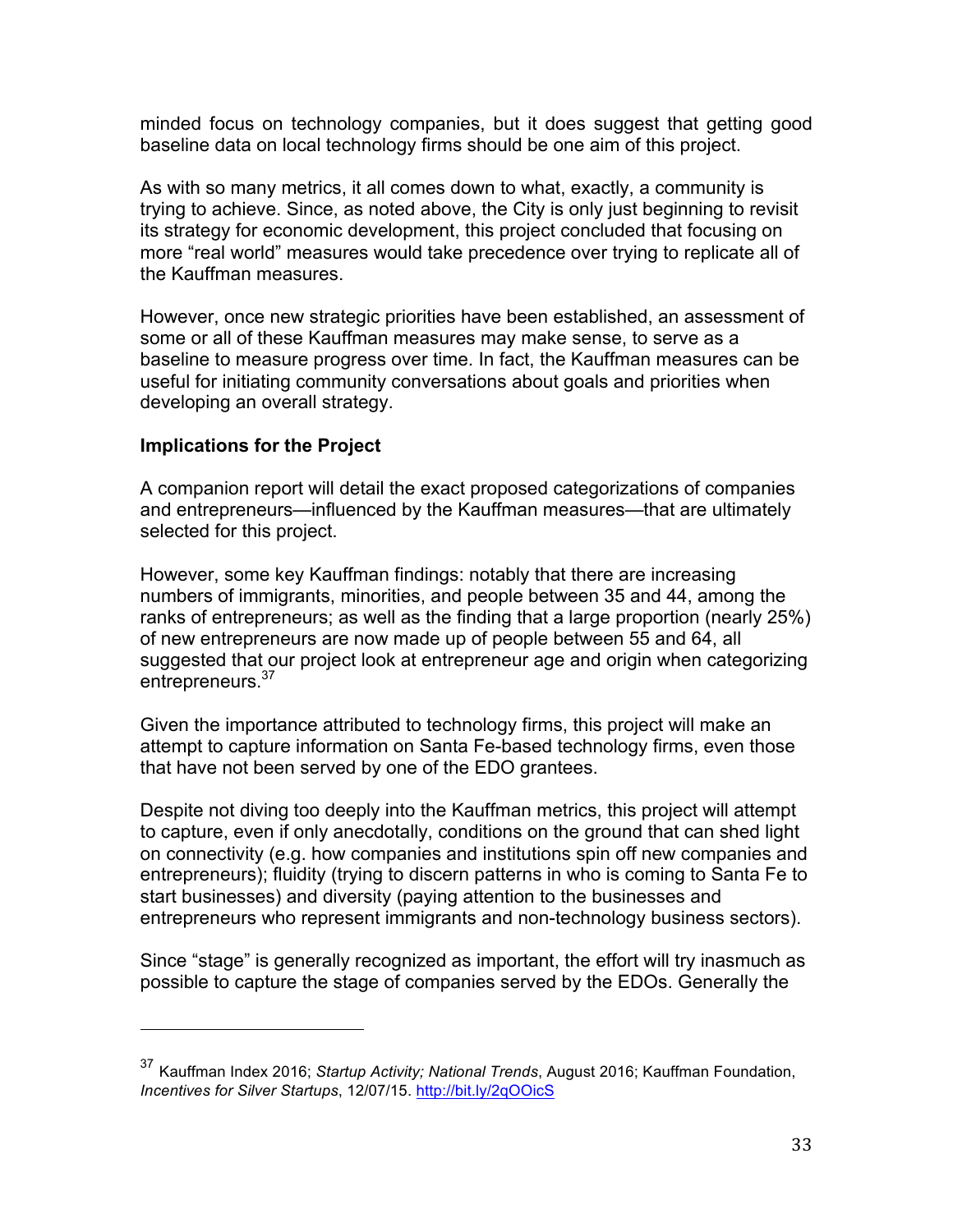proxy for "stage" will be an estimate of the companies' inception dates. The caveat is that EDOs may not know the "start-date."

Since many studies (by Kauffman and others) have identified the importance of "scaleup" firms (sometimes called "second-stage companies" or "gazelles") companies who have the potential to have an outsized impact on the economy via rapid scaling, and/or export, this project will remain alert to the identification of any firms that the EDO partners regard as having scaleup potential.

An interview with Rhett Morris, an expert in supporting entrepreneurship, highlighted the importance of identifying potential scaleup companies (and their needs)—even if the definition of a scaleup might be different in a region as small as Santa Fe than it would be in a larger city.<sup>38</sup> The interview with Morris also pointed to the importance of categorizing companies not just by industry but by their "potential," looking at categories such as scaleup, startup, "lifestyle" (e.g. not having an interest in growing). It could be useful to try to map the services of EDOs to these categories to better understand who specializes in helping which sort of company.

Based on Kauffman's (and other organizations') identification of the importance of "inclusion," the project will attempt to be alert for issues relating to this—such as EDO services to under-served populations such as immigrants, non-English speakers, and young people.

Based on the importance of the Kauffman notion of fluidity, this project will attempt to characterize where local business founders come from (e.g. recent transplants, longtime residents, "boomerang" people who grew up, left, and came back, whether there are trends in specific geographies where recent business transplants came from, etc.) It will also collect anecdotal information on impacts such as how companies have spawned other companies.

## **Final Thoughts**

An assessment of "best practices" in measuring success—particularly in outcomes—for the City's economic development efforts overall, will need to be addressed when developing an updated economic development strategy. In the final report for this project, recommendations on revisiting metrics will be made, with the caveat that until there is an overall strategic plan to guide the work of the OED, making major changes in how performance is measured probably does not make sense.

 $38$  Interview with Rhett Morris of Endeavor conducted on 11/7/16 by Grace Brill and Ross Chaney.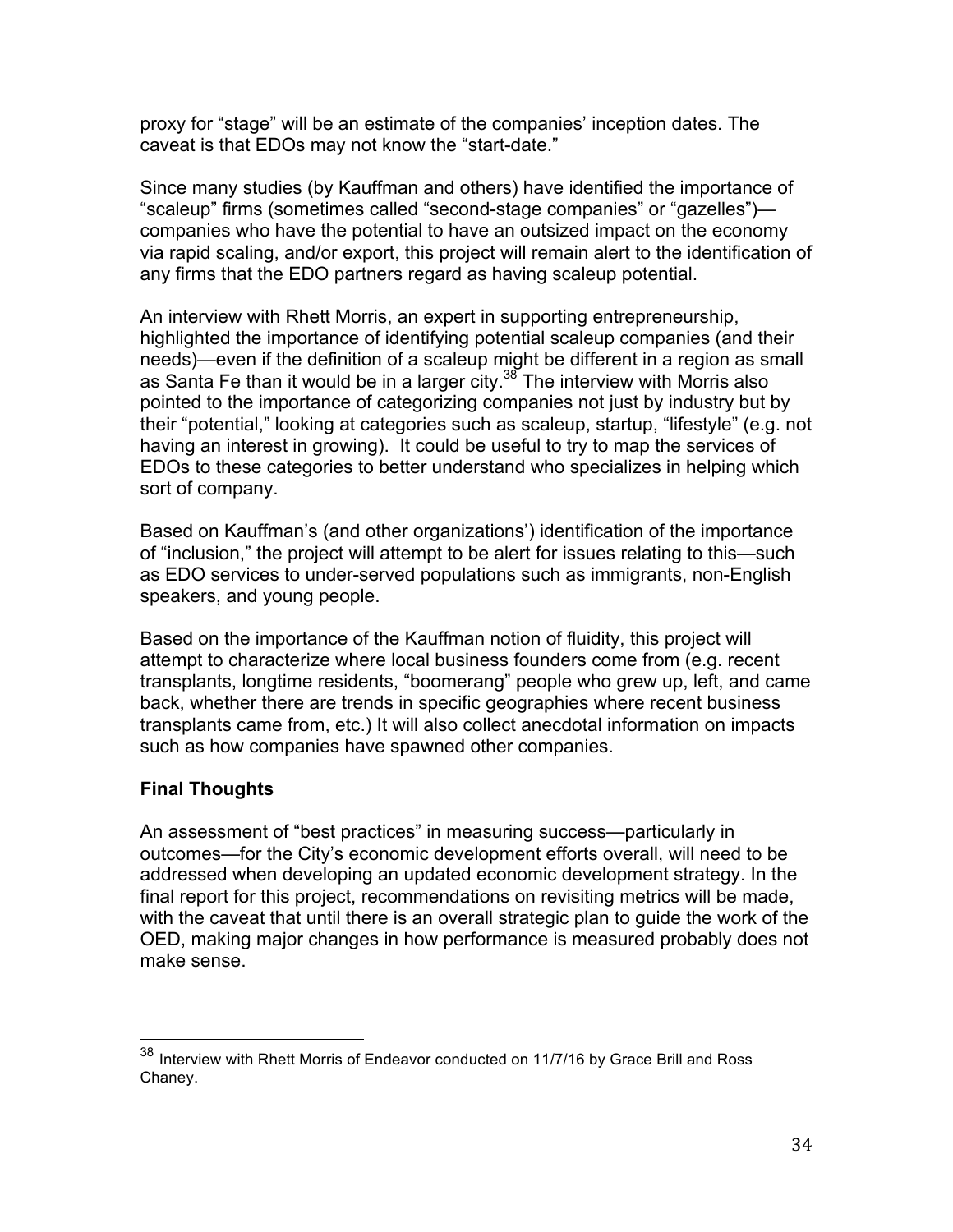Ultimately, the City may not be able to exert much influence on how local EDOs report outcomes, but the City may be uniquely positioned to undertake some of the larger-scale assessments of overall economic health.

#### **List of sources consulted:**

- Kauffman Foundation, *Measuring an Entrepreneurial Ecosystem*, March 2015.
- Kauffman Foundation, *Metro Summit for Entrepreneurship Leaders, Executive Summary*, February 2016.
- Kauffman Foundation, *Guidelines for Local and State Governments to Promote Entrepreneurship*, March 2015. http://bit.ly/2rk0wOd
- Kauffman Foundation, 2015, *New Entrepreneurial Growth Agenda: Cities*;
- *United States Census, Survey of Entrepreneurs*. http://bit.ly/2rzUl9t
- Brookings Institution, *Setting the right economic development goals is hard work, 2016. http://brook.gs/2s2bAAQ*
- W.E Upjohn Institute for Employment Research, *Evaluating the Impacts of Local Economic Development Policies On Local Economic Outcomes: What Has Been Done and What is Doable*? 2002. http://bit.ly/2oDvwEB
- Brookings Institution, *Performance measurement in economic development – even the standard can't live up to the standard*, August 2016. http://brook.gs/2bRb78Y
- Economic Development Research Partners, *Making it Count: Metrics for High Performing EDOs*, February 2013. http://bit.ly/2nED2lf
- *Review of Economic Models: RIMS II Discussion*, September 20, 2015 at http://bit.ly/2nA3ACA
- Kauffman Foundation*, Tech Starts: High-Technology Business Formation and*  Job Creation in the United States, 2013. http://bit.ly/2qITUGs
- U.S. Department of the Census, Business Dynamics Statistics *Job Creation from Startups as a Percentage of Total Employment in Metro Area*s.
- Kauffman Index 2016; *Startup Activity; National Trends*, August 2016.
- Kauffman Foundation, *Incentives for Silver Startups*, 12/07/15. http://bit.ly/2qOOicS
- Interview with Rhett Morris of Endeavor conducted on 11/7/16 by Grace Brill and Ross Chaney.
- Michael Shuman & Kate Poole, "*Growing Local Living Economies: A Grassroots Approach to Economic Development*" (BALLE, 2012).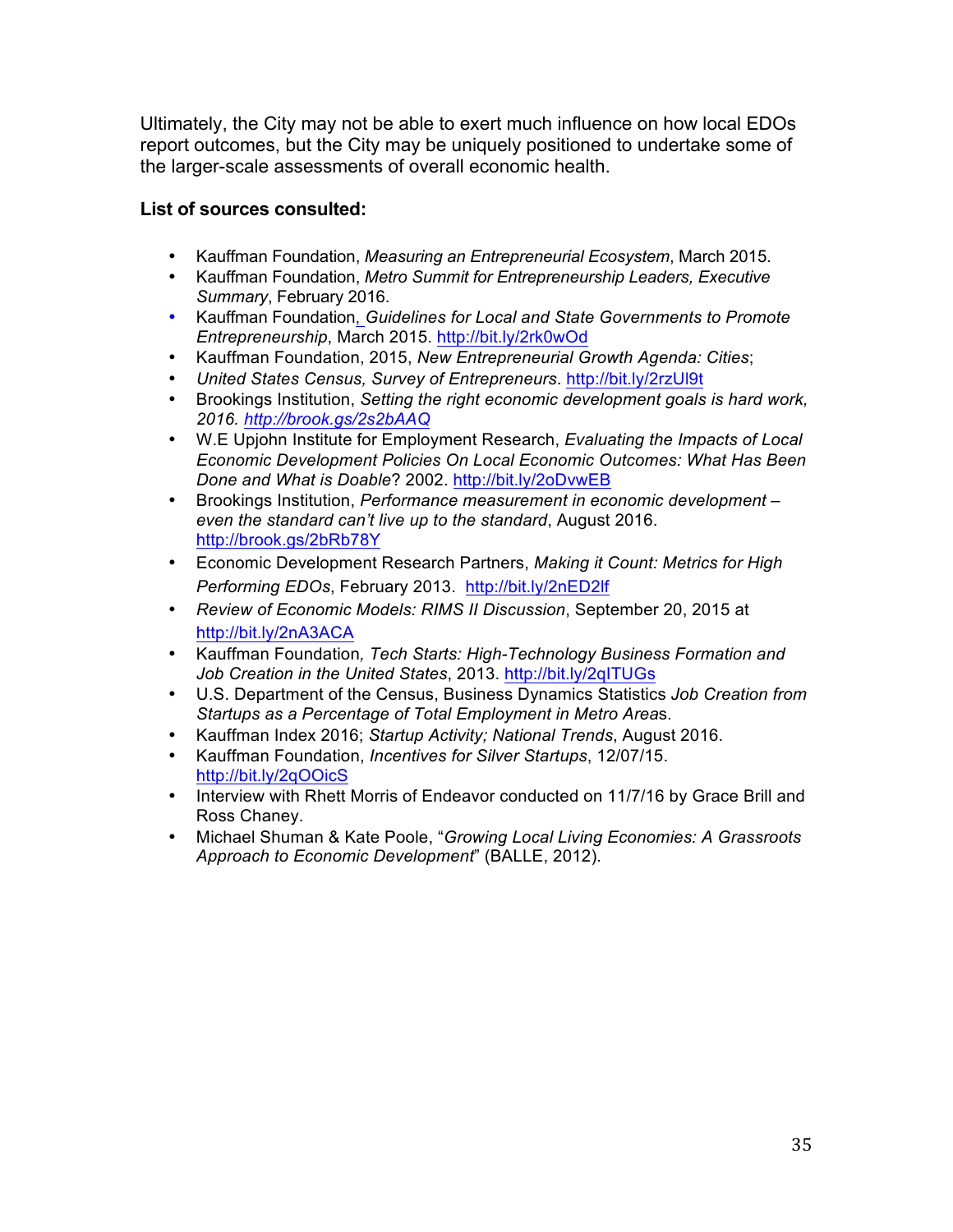## Appendix B: **Report on Categorization of Companies, Entrepreneurs and Entrepreneurial Support Services**

*Submitted as Deliverable 2 to the Santa Fe City Office of Economic Development, (OED) under Professional Services contract purchase order: 16172603 - 000 - OP November 9, 2016*

#### **Introduction**

A major component of this project is to work with the existing economic development organizations (EDOs) that are funded by the Santa Fe Office of Economic Development (OED) to try to categorize the companies/entrepreneurs that they work with in order to give the City a more detailed view of existing entrepreneurs.

The project is developing a template into which information can be input, displayed and analyzed. This report documents some decisions that have been made about how to best categorize the data. The categorization has been influenced by the "Best Practices" study that was the first deliverable under this contract, knowledge of the community, and, to some extent, common sense.

Once there is a snapshot of the companies supported by the grantees, some of these categories may become the basis for ongoing data collection done by either the EDOs themselves or the City OED. For instance, depending on how useful we find these categories to be once we have actual data from companies, the City may elect to use some of these categories to update its existing business survey.

After reviewing the research about best practices from national organizations, this project began an attempt to create the most relevant categories for capturing data in order to understand our existing ecosystem of entrepreneurs and new companies. One guiding principle is that a balance must be struck between being too general and too granular in categorization. If we attempt to capture data at too high a level, it tends to be too general to reveal much. However if the collection is at too granular a level, data collection is difficult (because everything becomes a "category of one"), and larger trends can be harder to identify.

A second reality to be accepted is that in some cases the EDO staff we are relying on for assistance might not know some of the relevant facts about companies. In many cases, data fields (like the age of the entrepreneur) need to be estimated.

A third issue is that we need to have a way to capture information that comes out during the research but which we had not anticipated. This means creating some "free form" fields for capturing data, and for being alert as the project unfolds to trends that we hadn't been aware of when the project started that might make sense to try to categorize in further efforts.

Finally, because the data report will list the name of the company and company founder(s), and this information may be regarded as confidential, individual names may need to be blanked out in some versions of reports that are generated.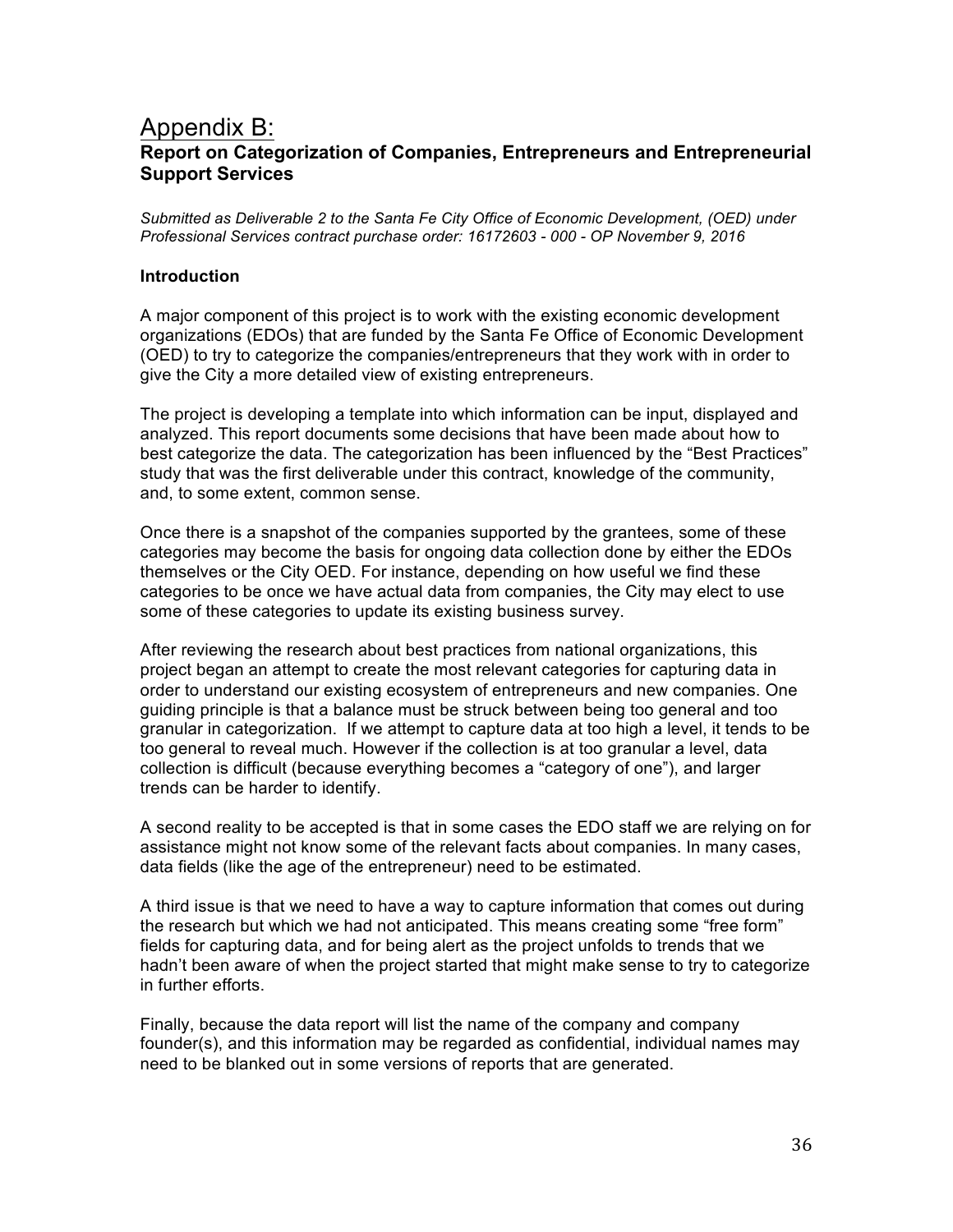#### **Categorization of Companies**

#### **Industry Categorization**

One of the biggest goals of this project was a better understanding of the industries of the firms being supported by the EDOs. It turns out that every entity, from the City, to the VAF fund, to Bizmix, to SFBI, to SCORE categorized companies differently. See the appendix for some of these categorization systems.

A uniform system for describing industry exists at the Federal level in the form of NAICs codes. The problem with these codes is that they can be so detailed and granular that people—whether business owners themselves or EDO staff—have difficulty interpreting the codes to correctly categorize a company.

However, since most Census metrics and other statistical reports rely on these codes, it seemed unwise to abandon them entirely. If Santa Fe wants to track progress over time or to interpret federal statistical data, it makes sense to adopt the NAICs system.

The solution adopted here was to embrace the NAICs codes, but only at their highest, most general, or "2-digit" level. This solves the problem of granularity, but does not address the issue that people often have trouble interpreting the codes. The solution to this was to use knowledge of the types of businesses we tend to have in Santa Fe, and provide some annotations, so that anyone who needed to categorize a company has a better idea of how to do so. Each two-digit NAICS code was translated into a common language phrase, with accompanying annotations. See the Chart below (Chart A.) for the classification that was created.

In this system, rather than just listing "Healthcare," here is a more useful annotation: *Health care and social assistance. All healthcare and day care, social services. (But social advocacy and human rights go in "Other services/nonprofits" and veterinarians go in "Professional/Technical services").*

As another example, since there are so many galleries in Santa Fe, it seemed worthwhile to flesh out the bland NAICS description of "Retail" to state that it includes art galleries.

Similarly, "Information" is a pretty general category so it seemed worthwhile to rebrand it as "Information/Film" and to make clear that it includes: "publishing, software, film production & distribution, and telecom" since this may not be logical off the bat.

Some of the more prominent categories in Santa Fe, such as arts, retail, professional/technical services, and manufacturing also needed a little fleshing out. (See chart below). However, in some cases, NAICS breaks down things in ways that seem unnecessary for Santa Fe. For instance they break manufacturing down into three categories, whereas we don't seem to have enough to warrant such sub-division.

#### **Chart A. Proposed Categorization of companies by industry**

| <b>Proposed Category</b> | digit | NAICS 2- Description + Annotation          |
|--------------------------|-------|--------------------------------------------|
| Agriculture/Forestry     | -11   | Agriculture, forestry, fishing and hunting |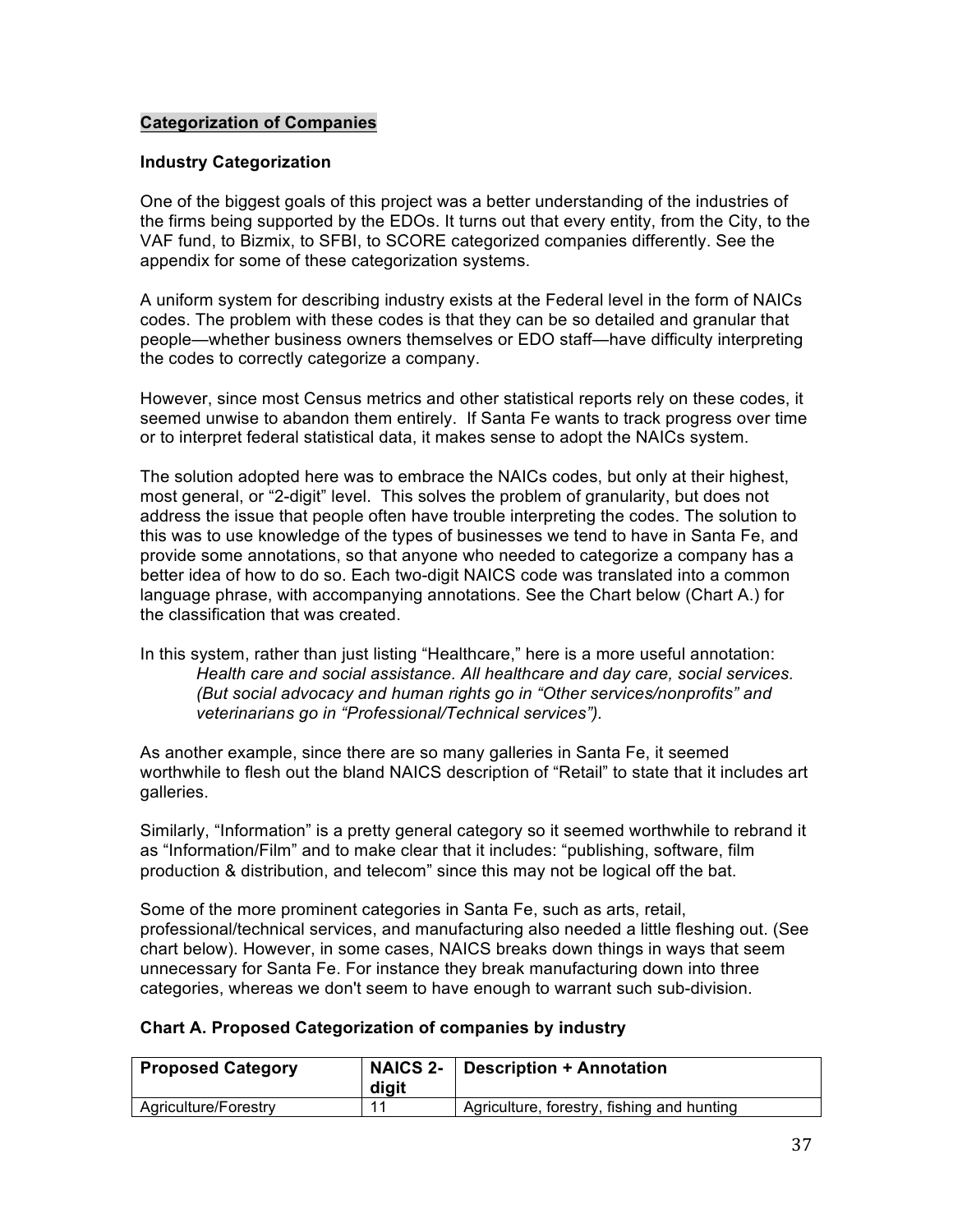| Mining                             | 21        | Mining, quarrying, and oil and gas extraction                                                                                                                                                                                                                                                                |
|------------------------------------|-----------|--------------------------------------------------------------------------------------------------------------------------------------------------------------------------------------------------------------------------------------------------------------------------------------------------------------|
| <b>Utilities</b>                   | 22        | <b>Utilities</b>                                                                                                                                                                                                                                                                                             |
| Construction                       | 23        | Construction (including specialty trades like<br>electrical, plumbing, solar installers)                                                                                                                                                                                                                     |
| Manufacturing                      | $31 - 33$ | Manufacture of food, beverage, textiles, apparel,<br>wood, chemicals, pharmaceuticals, soap, pottery,<br>concrete, metal & metal products, guns,<br>machinery, computer hardware, furniture, medical<br>devices, jewelry. Also services like printing,<br>powder coating, metalworking and machine<br>shops. |
| Wholesale trade                    | 42        | Wholesale trade (firms who wholesale others'<br>products)                                                                                                                                                                                                                                                    |
| Retail                             | 44-45     | Retailing of cars, furniture, grocery, drugstores,<br>jewelry, clothing, sporting goods, books, florists,<br>art galleries & dealers, department and thrift<br>stores                                                                                                                                        |
| Transportation                     | 48-49     | Transportation                                                                                                                                                                                                                                                                                               |
| Information/Film                   | 51        | Information (publishing, software, film production<br>& distribution, telecom)                                                                                                                                                                                                                               |
| Finance & Insurance                | 52        | Finance & Insurance                                                                                                                                                                                                                                                                                          |
| Real estate                        | 53        | Real estate and rental and leasing                                                                                                                                                                                                                                                                           |
| Professional/Technical<br>services | 54        | Professional, scientific, and technical services<br>(law, design, architects, computer programming,<br>web development, marketing firms, scientific<br>consulting, engineering services, advertising,<br>veterinarians).                                                                                     |
| Management of companies            | 55        | Management of companies and enterprises                                                                                                                                                                                                                                                                      |
| Other services (B2B)               | 56        | Administrative and support and waste<br>management and remediation services, mostly<br>provided to businesses (includes employment<br>agencies, call centers, travel agencies, waste,<br>janitorial)                                                                                                         |
| <b>Educational services</b>        | 61        | Educational services (Public or private schools,<br>colleges, training organizations)                                                                                                                                                                                                                        |
| Healthcare                         | 62        | Health care and social assistance. All healthcare<br>and day care, social services. (But social<br>advocacy and human rights go in "Other<br>services/nonprofits" and veterinarians go in<br>"Professional/Technical services")                                                                              |
| Arts/entertainment                 | 71        | Arts, entertainment, and recreation (sports, artists,<br>museums, casinos (but film/media production in<br>information; galleries go in retail)                                                                                                                                                              |
| Accommodation/restaurants          | 72        | Accommodation and food services (bars, hotels,<br>restaurants, catering)                                                                                                                                                                                                                                     |
| Other services/nonprofits          | 81        | Other services (except public administration)<br>(all repair services, but also salons, beauty<br>services, funeral homes, dry cleaning. Also<br>includes religious, grant-making, civic,<br>professional, and other associations (social<br>advocacy, human rights, business associations)                  |
| Other                              | 99        | Industries not classified<br>(government,<br>courts.<br>police)                                                                                                                                                                                                                                              |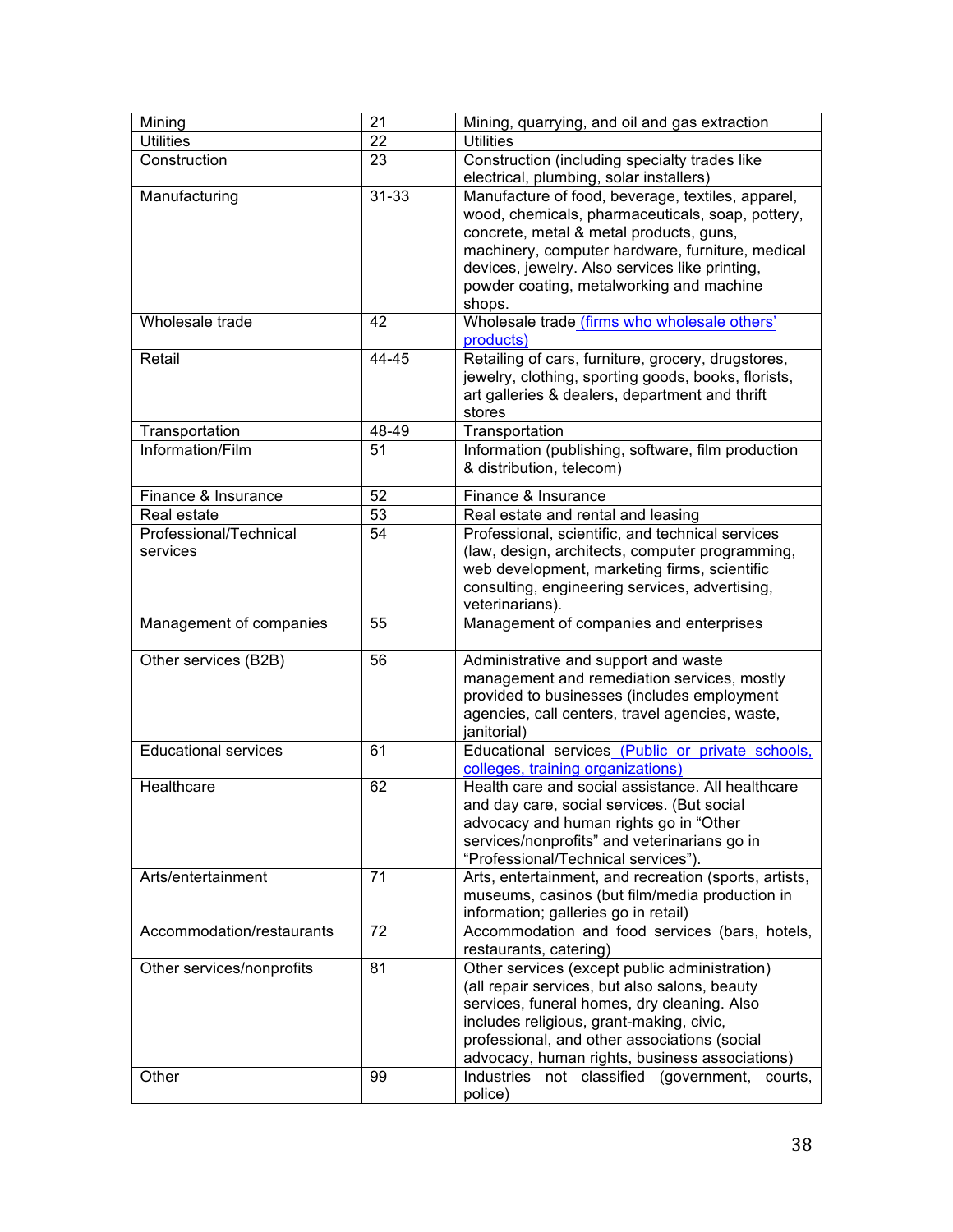Since most Santa Fe businesses don't fall into some of the NAICs categories when they are presented in *numeric* order, below is a proposed listing that could be more easily used, as it *puts the more common industry types first*. For instance, if the City wanted to ask its EDO contractors to use a standard classification, or wanted to include a selfcategorization scheme in its online "business survey," this ordering of categories (along with descriptions) might be more useful that the one above that goes in NAICs numericorder.

| Manufacturing             | <b>Educational services</b> |
|---------------------------|-----------------------------|
| Construction              | Finance/Insurance           |
| Retail                    | Real estate                 |
| Information/film          | Wholesaling                 |
| Prof/Tech services        | Transportation/warehousing  |
| Arts/entertainment        | Management of companies     |
| Accommodation/restaurants | Agriculture/forestry        |
| Other services/nonprofits | Mining/oil/gas              |
| Other services (B2B)      | <b>Utilities</b>            |
| Healthcare                | Other                       |
|                           |                             |

When categorizing companies by industry for this project, I will use both a primary and a secondary code, since most companies fall into at least 2 categories.

#### **Company stage & age**

Whenever possible we will try to capture an "establishment date" for a company. This way, over time we can calculate how old the company is (even if this does not necessarily say anything about company viability or revenue status).

Categorization by stage can be difficult, since to be useful, one must specify at what point in time the description is applied, since it is a moving target. However as a crude measure of the status of companies assisted by the regional EDOs, the categorization below made the most sense. Although the categories are a little imprecise, it did seem worthwhile to distinguish between a company at the "idea" stage versus one at the "startup" stage. The thought was to distinguish people who are merely toying with an idea, a case where EDOs might do as much good by dissuading them, or helping them see the potential pitfalls—from a "startup" where a person has already gone out on a limb to seek a form of incorporation, do some product development, or take other steps that go further than ideation.

- idea
- startup
- early revenue
- growth
- established
- declining

Because so many sources have identified the importance of providing assistance to the very small number of companies who tend to have an outsized influence on job creation,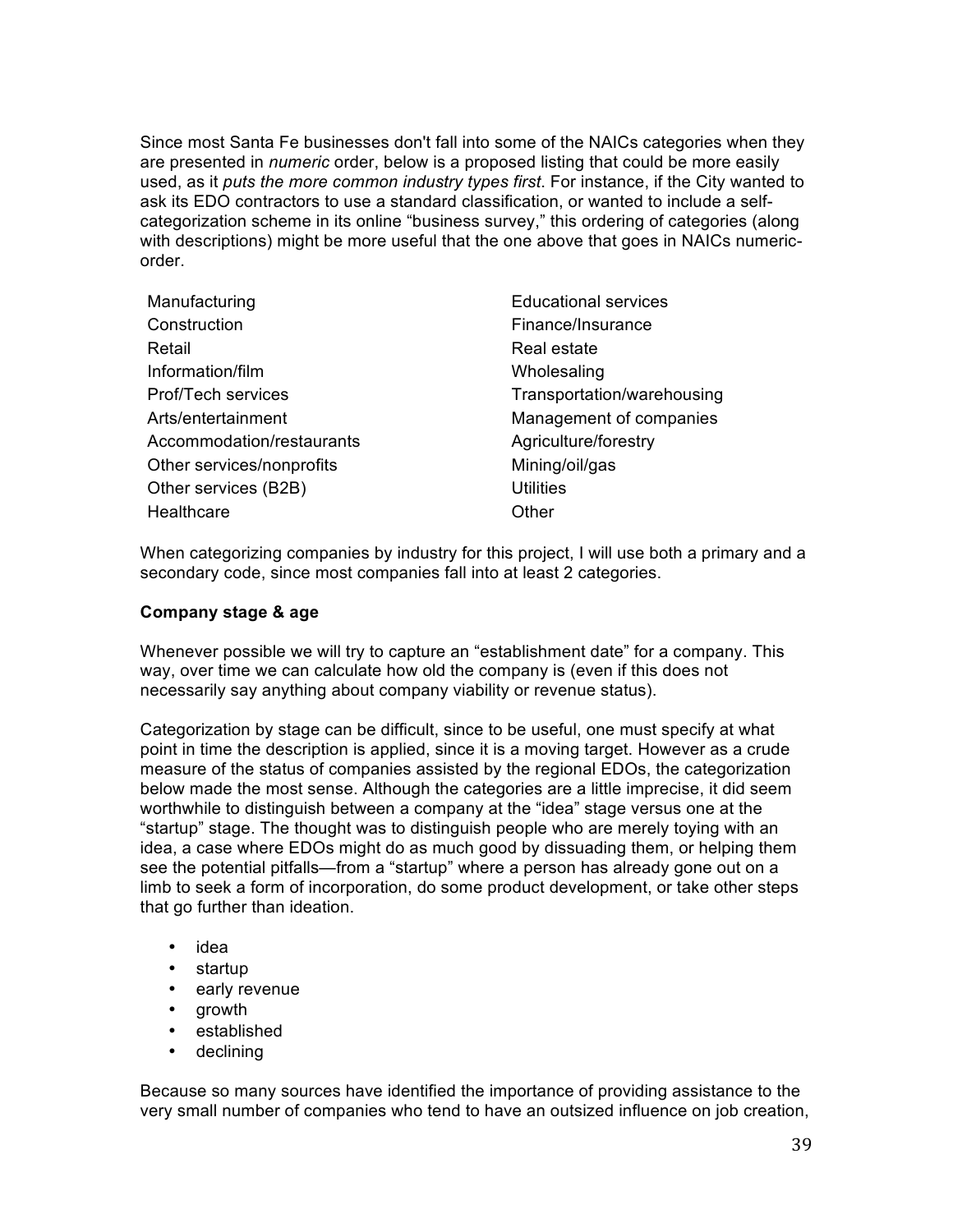the data template will have a column to keep track of companies that either are (or have the potential to become) what are known as "scaleup" companies.

#### **Linkages**

Because of the importance that Kaufmann assigns to identifying elements of fluidity, such as the companies who spawn spinoffs, I have added a text field in which any data about a linkage between companies can be recorded, even though it is assumed that we either won't have data or there won't be much meaningful data to put in this field. Examples of data that might go into this field are the names of other local businesses that the founder worked in, whether the founder is a serial entrepreneur, whether the founder attended or worked at local universities or laboratories, etc.

#### **EDO support**

Whenever possible our data template will have a check box to indicate which EDO support programs the company participated in (e.g. were they counseled by SFBI, a BizMix applicant, etc.).

#### **Categorization of Entrepreneurs**

**Age.** Over time it will be useful to know whether Santa Fe tracks national trends in entrepreneur age. The age ranges proposed, which track the newly revised U.S. Annual Survey of Entrepreneurs (ASE) are:

- Under 25
- 25-34
- 35-44
- 45-54
- 55-64
- over 65
- NA

**Gender.** This seemed worth capturing to give a fuller picture of who our entrepreneurs are. There are often grants to EDOs who work with specific populations (such as women, minorities or veterans) so beginning to try to track this seemed worthwhile.

**Minority status**. This seemed worth capturing to give a fuller picture of who our entrepreneurs are. Admittedly we often may not know minority status, so often this will be anecdotal. There are often grants to EDOs who work with specific populations (such as women, minorities or veterans) so beginning to try to track this seemed worthwhile.

**Veteran status**. This seemed worth capturing to give a fuller picture of who our entrepreneurs are. Admittedly we often may not know veteran status, so often this will be anecdotal. There are often grants to EDOs who work with specific populations (such as women, minorities or veterans) so beginning to try to track this seemed worthwhile.

#### **Categorization of Economic Development Services**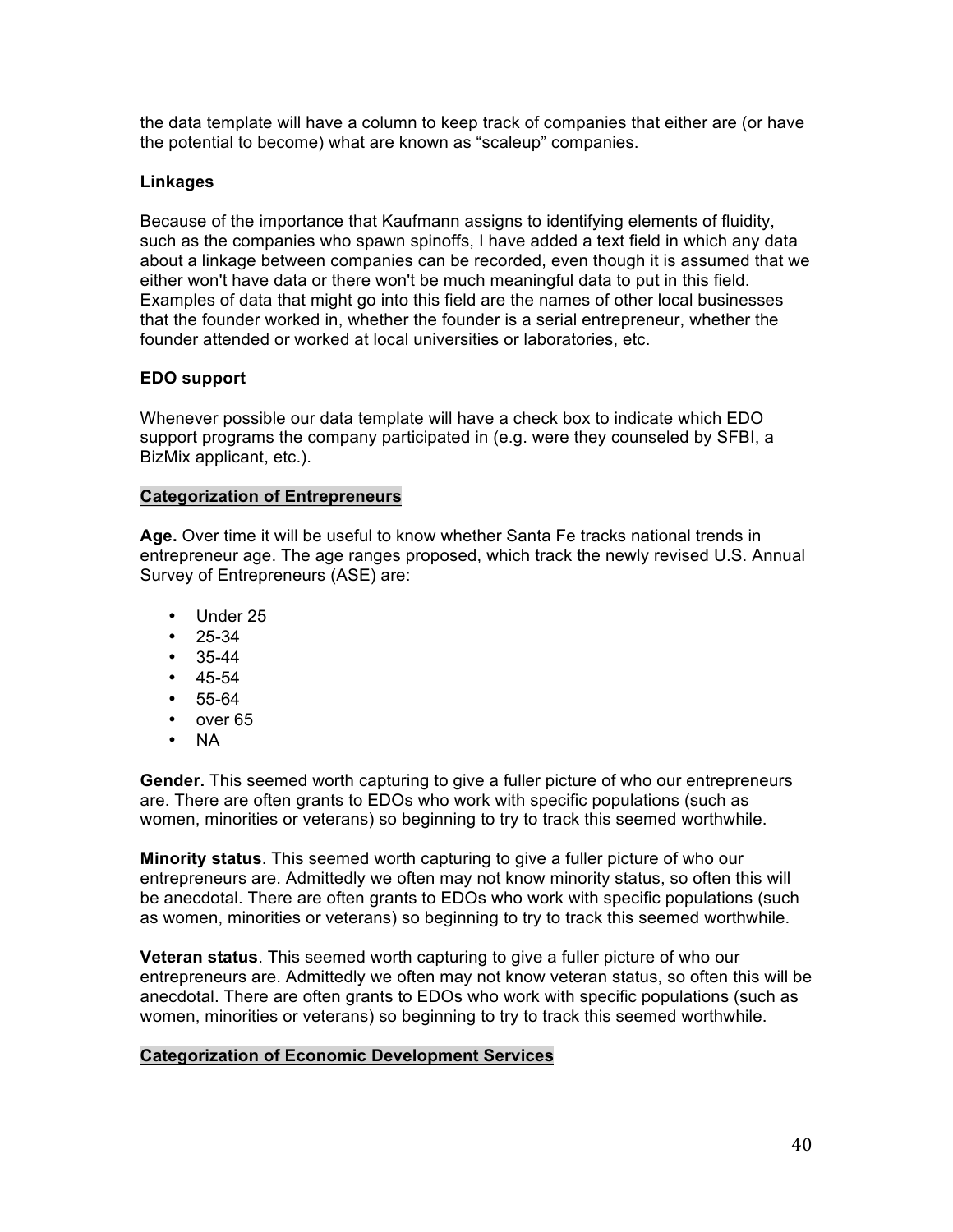One goal of this project is to better understand what services companies need and what services are provided by the EDOs. This may be difficult to find out from our EDO partners, since some of the programs (such as VAF and BizMix) don't offer enough indepth assistance to their companies to make it possible to classify. If there are enough companies for whom we can detail the exact nature of the assistance provided, this will be tracked separately. In addition, having well-defined categories of need will be helpful in surveying companies moving forward.

At the highest level, the broad categories that EDOs can provide include:

- Business assistance consulting (see below for further breakdown)
- Technical assistance
- Space
- Networking
- Advocacy
- Financing/funding
- Hiring/workforce
- Education/training (see below for further breakdown)

Because "business assistance consulting" and "education/training" can encompass many topics, a detailed breakdown of the specific sorts of topics companies may need help with includes:

- Bookkeeping/accounting/tax/ financial projections
- Business plan
- Export/Import
- Facilities/space/equipment
- Financing/debt/capital/grants
- HR/hiring/workforce/ internships
- Incentives
- Legal/IP
- Manufacturing/supply chain
- Market research/assessment
- Marketing/sales/ecommerce/web
- Networking<br>• Relocation f
- Relocation from outside the area
- Startup assistance
- Strategy

#### **Existing industry categorization schemes used by some of the local EDOs.**

#### **SCORE**

- Arts and Culture
- Automotive
- Building and Construction
- Day Care
- Distribution and Wholesaling
- Green
- Healthcare
- Knowledge Based

#### **City of Santa Fe (in business survey)**

- Finance/management
- Product maker (art/food/manufacturing)
- Healthcare/medical
- Retail
- Education
- **Hospitality**
- **Manufacturing**
- **Media**
- Real Estate
- Restaurant<br>• Retail
- **Retail**
- **Technology**
- Other/Don't Know
- Technology (hardware/software)
- Science/biotech/chemistry<br>• Building/construction
- Building/construction
- Non-profit
- Services provider (note: many self selected in this one)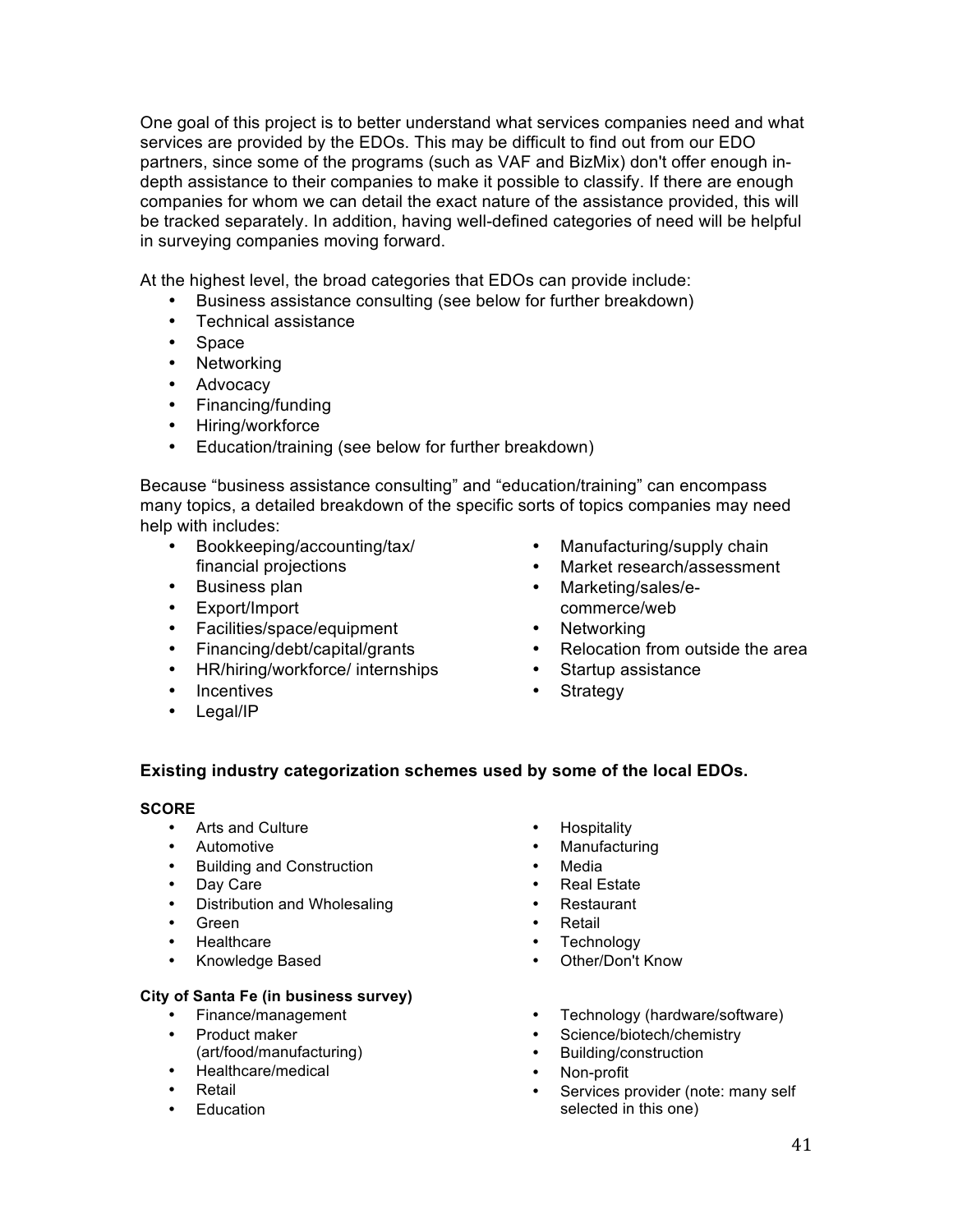- Hospitality
- Food/restaurant
- Outdoor (product/service)
- Film/digital media

#### **Santa Fe Business Incubator**

- Health & Life sciences
- Process/Product
- Technology
- Service

#### **Venture Acceleration Fund**

(Note: Asterisk \* refers to REDI clusters)

- Construction/buildi ng trades
- Finance/real estate
- Food/beverage Producer
- \*Creative/design/fil m/media (e.g. filmmaking, web design, artists)
- Government/Non-Profit
- \*Green/renewable energy (e.g. services like solar installers, products like biofuels, green building products)
- Health Care/wellness (e.g. medical professionals, massage therapists, etc.)
- Hospitality (hotel/restaurant)
- Manufacturing
- Outdoor/Recreatio n (producers like backpacks, distributors like bike parts, services like guiding)
- Products NEC (e.g. beauty, clothing, guns, etc.)
- Retail/Gallery
- 
- Services NEC (professional services, IT, etc.)
- **\***Technology— Software/apps/ga mes/analytics
- \*Technology— Medical device/pharma/bio tech/genomics
- \*Technology— Materials, Hardware, Optics, Energy, **Environmental**
- \*Value Added agriculture/forestry /farming
- Other (please specify below
- Law
- Intellectual property
- Real estate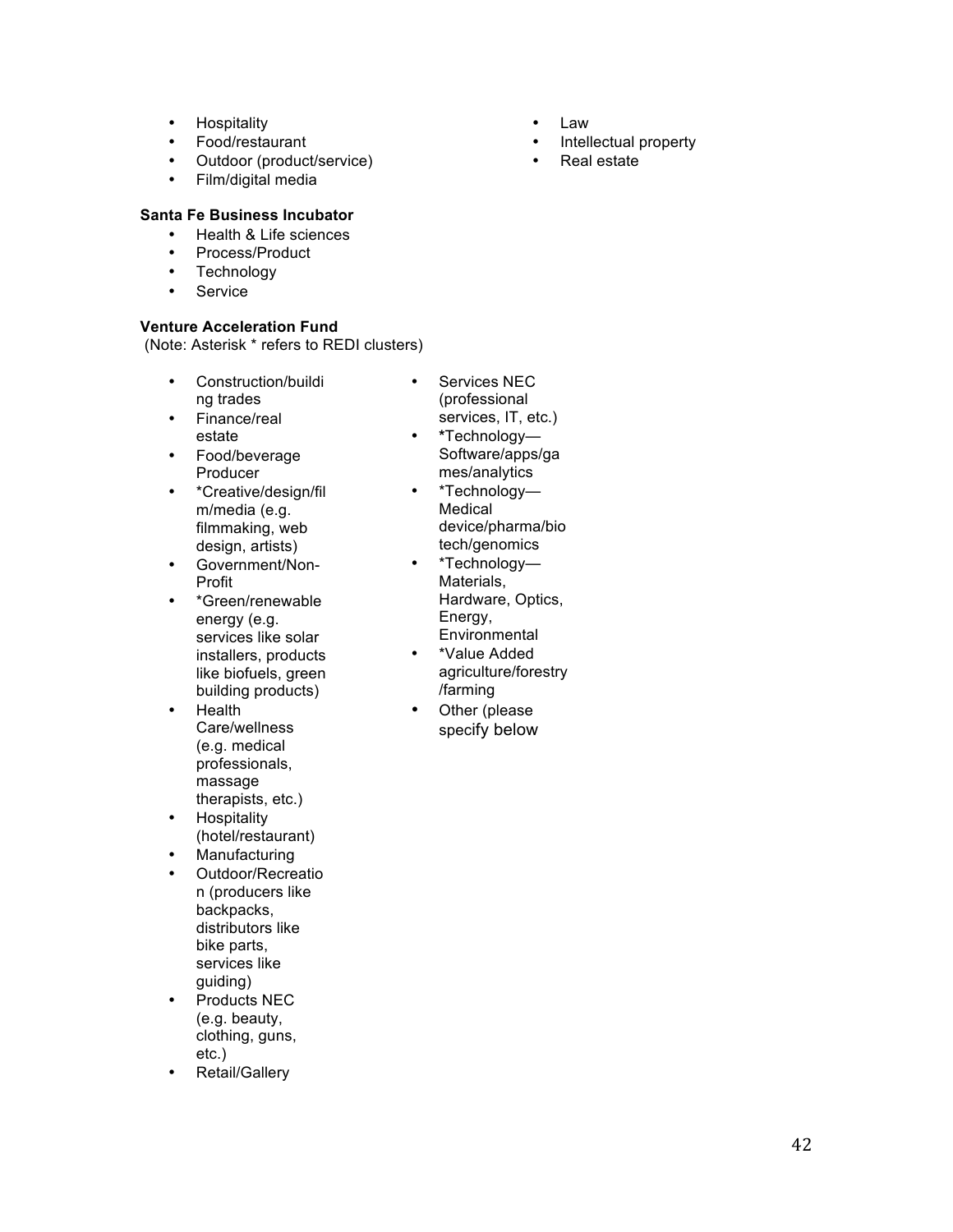# **Appendix C: Draft Company Data Collection Template**

This template may help establish data fields if OED decides to establish an internal database to track companies. Discussion with OED staff will probably result in a somewhat modified scheme, but this will be a good starting point.

During this project it became apparent that many data fields, such as the age, minority or veteran status of a company founder, were not easily obtained. The original reason for wanting to capture this information was that it can help document service levels to specific populations to assist in grant funding.

| Company                  |                                                                                                                                                                                                                     |
|--------------------------|---------------------------------------------------------------------------------------------------------------------------------------------------------------------------------------------------------------------|
| <b>Founder Name</b>      |                                                                                                                                                                                                                     |
| Founder contact          |                                                                                                                                                                                                                     |
| <b>Brief description</b> |                                                                                                                                                                                                                     |
| Website                  |                                                                                                                                                                                                                     |
| <b>Notes</b>             |                                                                                                                                                                                                                     |
| Linkages                 | This field is used to capture data such as whether a company is a spinoff<br>of another company.                                                                                                                    |
| Primary NAICs            | 2-digit                                                                                                                                                                                                             |
| <b>Secondary NAICs</b>   | 2-digit                                                                                                                                                                                                             |
| Scaleup potential        | Y/N                                                                                                                                                                                                                 |
| Establishment date       |                                                                                                                                                                                                                     |
| Manufacture locally?     | This field was added to the original template as it is often useful to know<br>whether a manufacturer actually produces a product in Santa Fe or not.                                                               |
| Economic base            | Y/N                                                                                                                                                                                                                 |
| Founder Gender           |                                                                                                                                                                                                                     |
| Founder veteran          | Y/N                                                                                                                                                                                                                 |
| status                   |                                                                                                                                                                                                                     |
| Founder Minority         | $\overline{YN}$                                                                                                                                                                                                     |
| status                   |                                                                                                                                                                                                                     |
| Founder Age              | Using pre-defined categories                                                                                                                                                                                        |
| VAF applicant            | This program field was useful in this project, but it may not make sense<br>to track participation in this or any of the EDO programs listed below in<br>an ongoing basis                                           |
| VAF awardee              |                                                                                                                                                                                                                     |
| bizMIX Applicant         |                                                                                                                                                                                                                     |
| bizMIX participant       |                                                                                                                                                                                                                     |
| <b>SFBI Client</b>       |                                                                                                                                                                                                                     |
| <b>SFid Applicant</b>    | Since this program is not currently funded this field may not make sense<br>in the future                                                                                                                           |
| <b>SFid Participant</b>  | Since this program is not currently funded this field may not make sense<br>in the future                                                                                                                           |
| <b>Creative Startups</b> |                                                                                                                                                                                                                     |
| cohort member            |                                                                                                                                                                                                                     |
| <b>SFCC</b> client       |                                                                                                                                                                                                                     |
| OED direct support       | This could be a useful field to track companies who have received City<br>funding via LEDA, IRBs, tax abatements, etc. Or to track whether they<br>have been served by the OBG, a business visitation program, etc. |